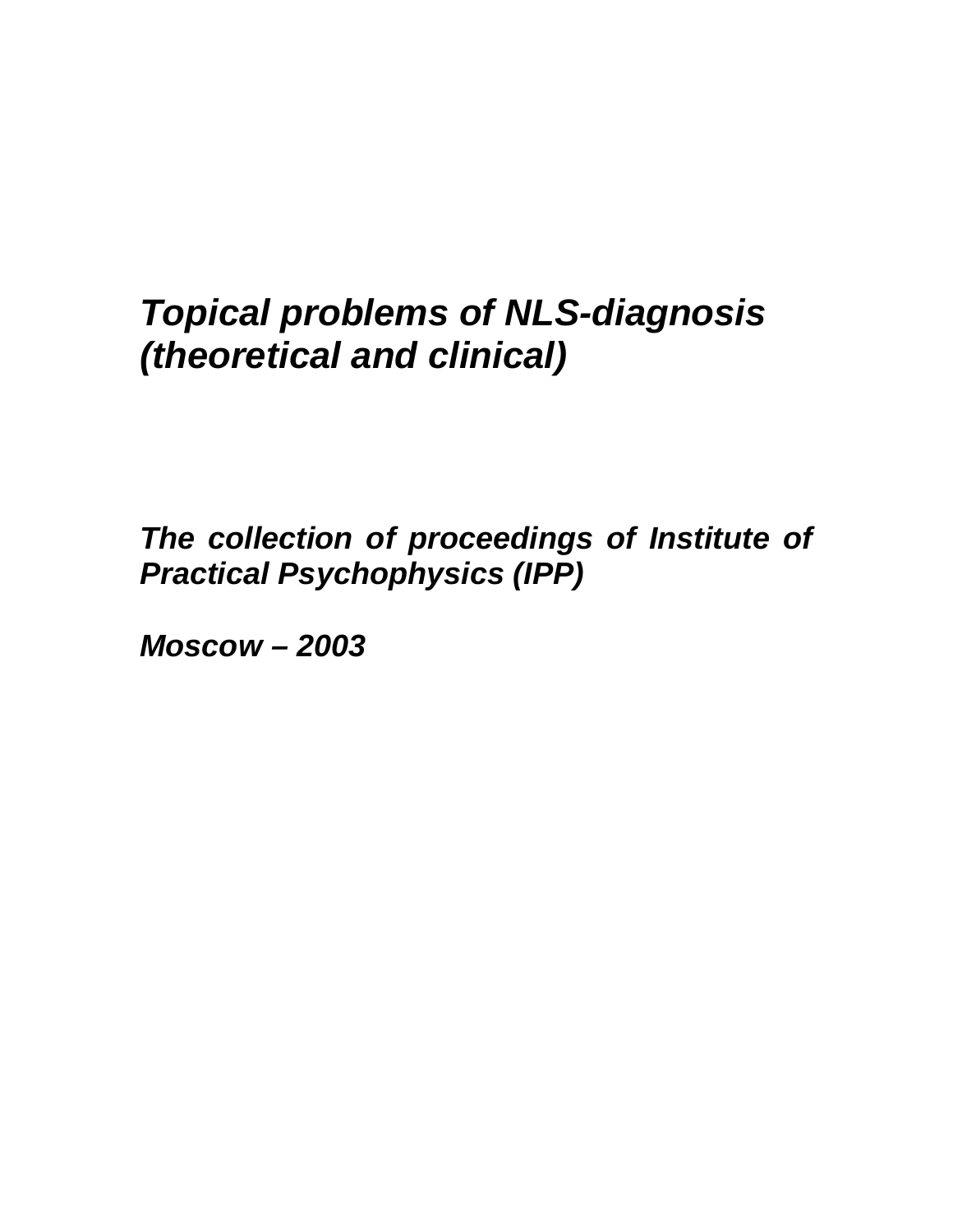## **CONTENTS:**

| Potential for the NLS Approach In Diagnosing Gastic And Colonic Cancers 10              |  |
|-----------------------------------------------------------------------------------------|--|
| New Potentials for NLS-Methods In Colonic Neoplasm Diagnosis  14                        |  |
|                                                                                         |  |
|                                                                                         |  |
|                                                                                         |  |
|                                                                                         |  |
|                                                                                         |  |
|                                                                                         |  |
|                                                                                         |  |
|                                                                                         |  |
|                                                                                         |  |
|                                                                                         |  |
|                                                                                         |  |
|                                                                                         |  |
|                                                                                         |  |
| NLS Diagnosis Of Affected Regional Lymph Nodes At A Mammary Gland Cancer 34             |  |
|                                                                                         |  |
|                                                                                         |  |
| NLS-Investigation In Evaluating Knee Joints Affected by Osteoarthritis Deformans 36     |  |
|                                                                                         |  |
|                                                                                         |  |
| Potential of NLS-Investigation In The Pre-surgical Evaluation Of Intramural Invasion Of |  |
|                                                                                         |  |
|                                                                                         |  |
|                                                                                         |  |
| Diagnosing Rare Instances of Mammary Gland Diseases Using NLS-Investigation 45          |  |
|                                                                                         |  |
|                                                                                         |  |
|                                                                                         |  |
| Diagnosis of Toxoplasmosis (Serologic Examination, CT, MRT and NLS)  48                 |  |
|                                                                                         |  |
|                                                                                         |  |
|                                                                                         |  |
|                                                                                         |  |
|                                                                                         |  |
|                                                                                         |  |
|                                                                                         |  |
| Nonlinear Computer Diagnosis and the Problem of Pathology in the                        |  |
|                                                                                         |  |
|                                                                                         |  |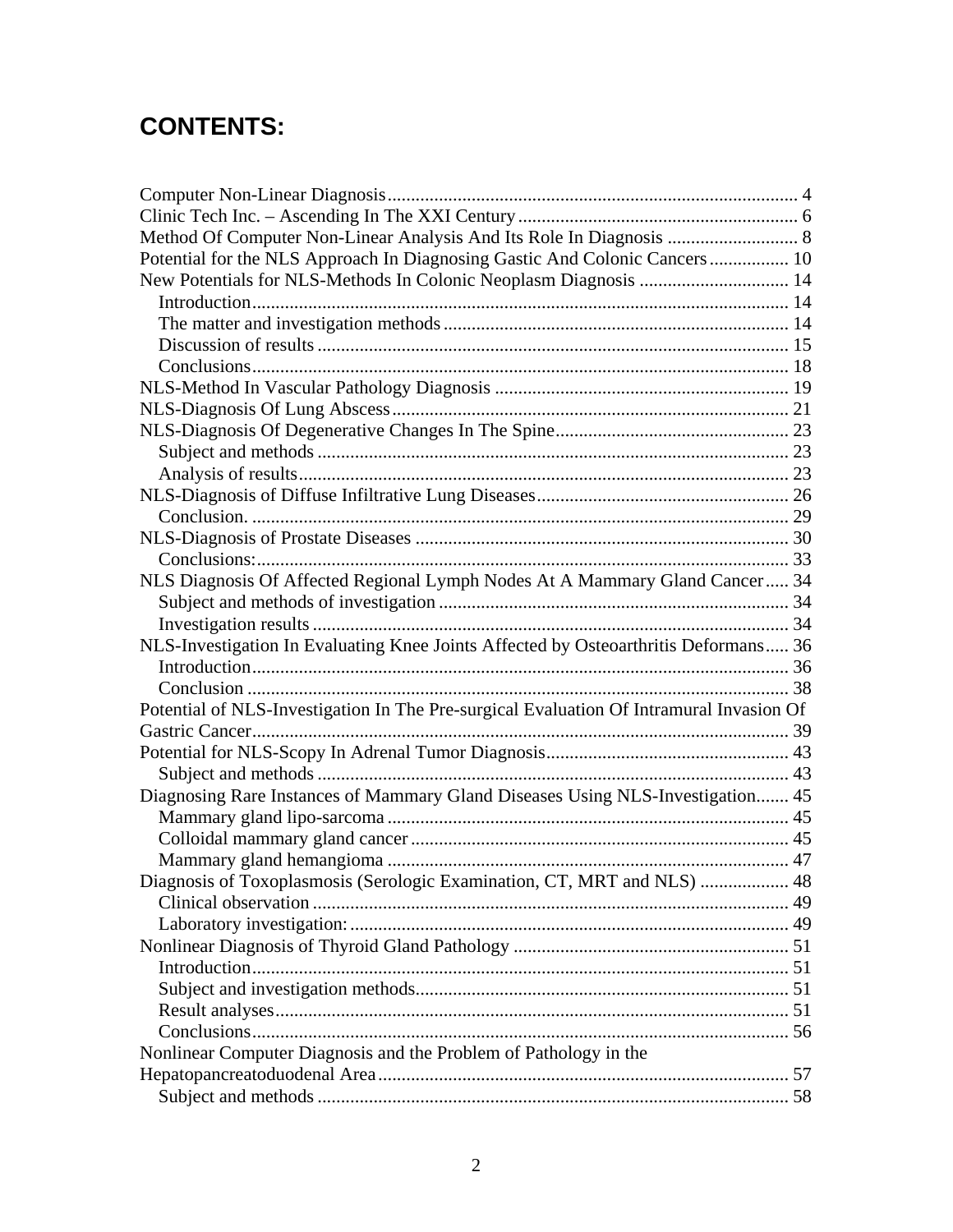| Importance of the NLS-Method for Diagnosing Timorous Diseases of the Segmented |  |
|--------------------------------------------------------------------------------|--|
|                                                                                |  |
|                                                                                |  |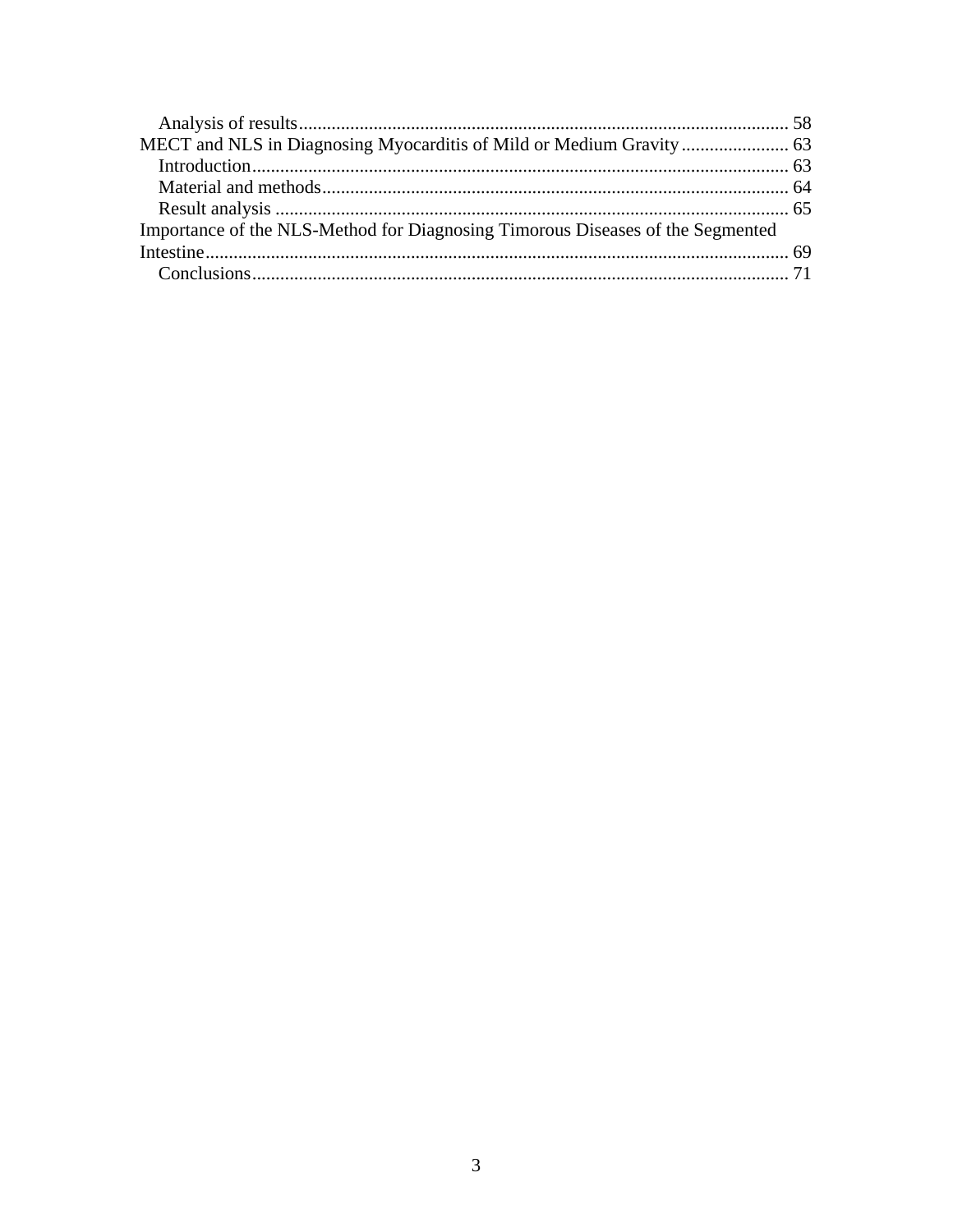### <span id="page-3-0"></span>**Computer Non-Linear Diagnosis**

### **V.I. Nesterov**

The Non-linear Diagnosis Systems (NLS) have been extensively used lately and are gaining ever growing popularity. Even in the few cases, where the clinical symptoms look very typical, NLS diagnosis provides extra information about the extent of dysfunction and enables a better opportunity for a more comprehensive prognosis. In most cases it is of vital importance for diagnosis and consequently for the right choice of treatment.

In 2000 Theodore Van Hoven theory of quantum entropy logic (that underlies this method) had been in existence for 20 years. Non-linear diagnosis appears to be the most up-to-date of all methods of the hardware-based diagnosis. His discovery can be viewed as a significant landmark in diagnostic medicine.

Non-linear analysis was originally employed in organic chemistry to determine the composition of complex compounds.

Sviatoslav Pavlovich Nesterov, who introduced a trigger sensor in 1988 and thus framed the concept, is considered as the originator of the NLS-diagnosis device (metatron). Active work was immediately started to develop and improve the NLS-diagnostic systems. Clinical testing of the early equipment took the period from 1990 through 1995. The late 90s saw a fast growth of commercial production of the device and a sudden surge in the quality of the results produced.

The non-linear diagnosis method is still in its development stage. The diagnostic techniques are improving so fast that the system versions have to be updated every six months. Due to the introduction of some new devices, equipped with digital trigger sensors, the NLS-diagnosis has become not only far more time-efficient but also quite different in terms of quality. It is obvious that some routine techniques, for instance three-dimensional visualization of investigation results will soon become a daily practice. The vegetative testing aspect (testing of specific item signatures against the client) is just one example of the developments. NLS analysis is now becoming so widely employed that we should rather speak about a definite range of indications for its use than just about its popularization.

Research centers continue their quest for some new investigation methods based on the non-linear analysis systems. So far the results appear to be quite promising.

Unlike NMR and computer tomography, the NLS-analysis does not need strong fields. The method seems to have good prospects for metabolism studies, particular on a cellular level.

The NLS-method is advancing not only in technical innovation but also in new applications. Some minor surgical operations (e.g. biopsy) have long been monitored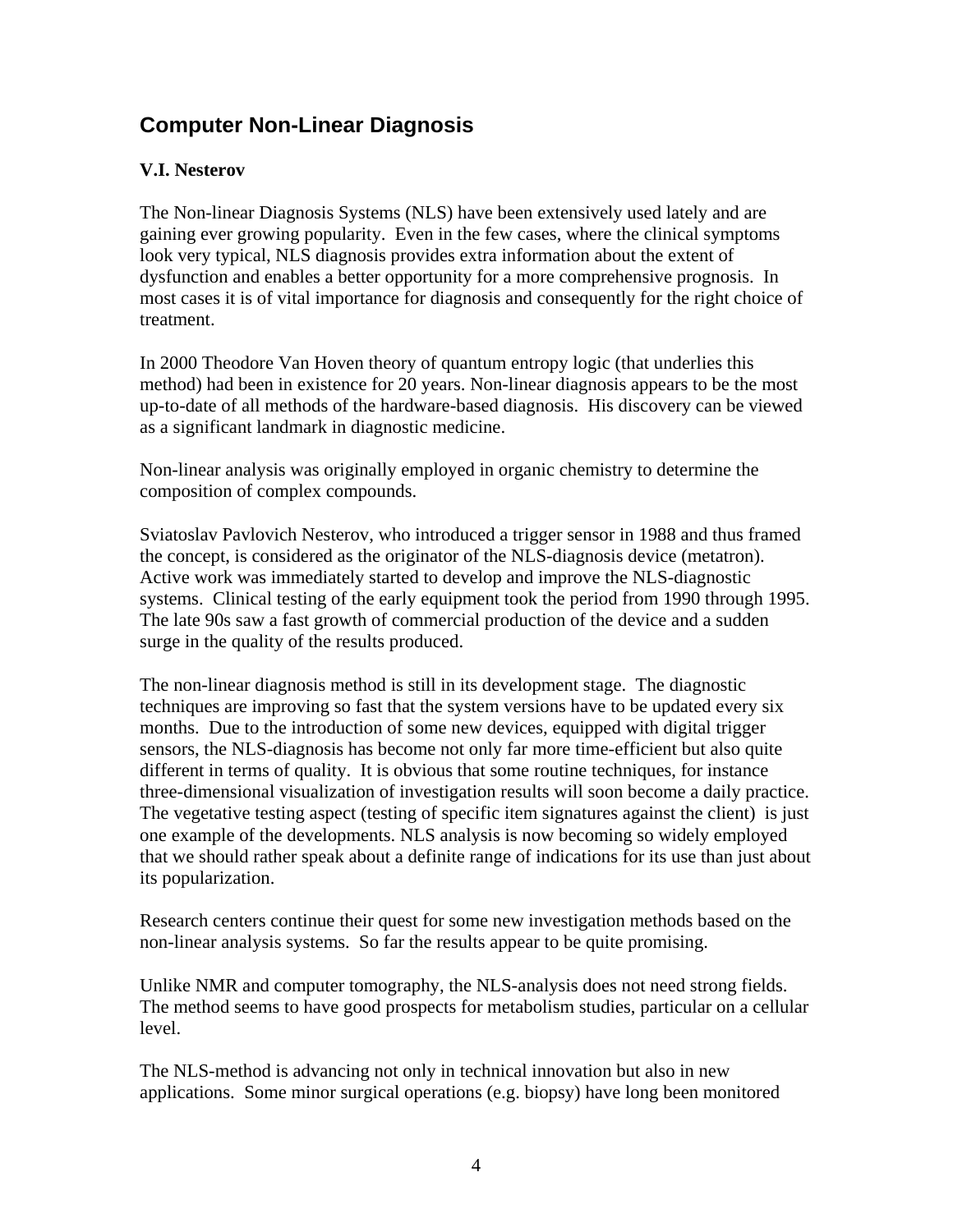using ultrasound, fluoroscopy or computer tomography. Today we have an opportunity to have biopsy monitored by NLS. Many surgeons now focus on using this method to assist major surgeries.

The cost of equipment for NLS-diagnosis is still very low as compared to some other hardware-based methods. This should help promote more extensive use of the method in countries with low living standards. Of all methods of hardware-based diagnosis the NLS provides representations most proximate to the pathologic-anatomic picture. The feature of the method along with its harmlessness, promotes rapid development of the NLS-diagnosis.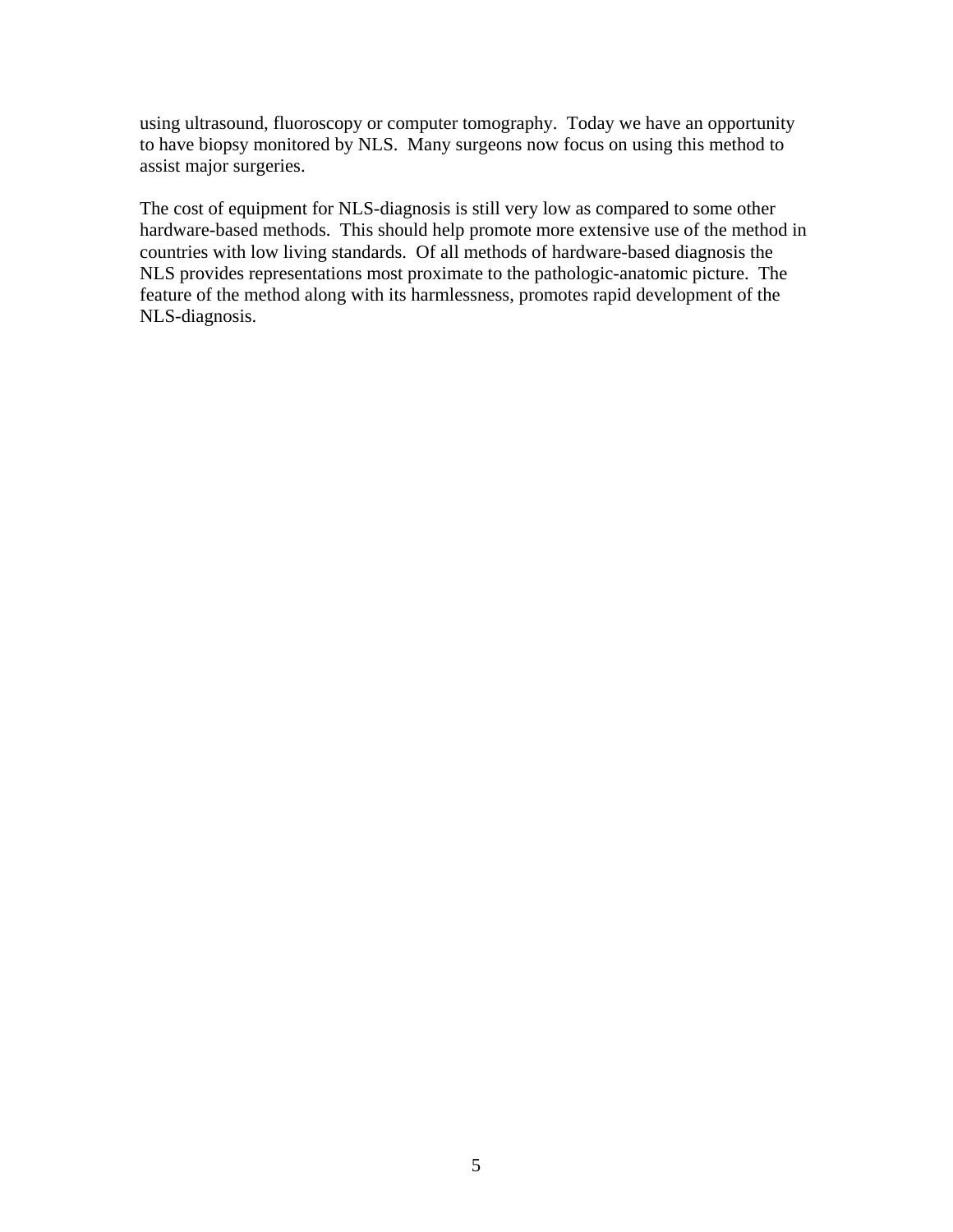### <span id="page-5-0"></span>**Clinic Tech Inc. – Ascending In The XXI Century**

#### **D.V. Koshelenko, S.A. Letun Head of Clinic Tech Inc. (USA) Moscow Office**

The development of a new generation of non-linear computer scanner (metatrons) which make use of multidimensional virtual imaging of the body area of interest, has facilitated substantially improved efficiency of the NLS-method and even expanded its fields of application (despite the MRT competition). The originally volumetric pattern of scanning is a distinctive feature of the multidimensional NLS imaging. The data thus acquired are an integral array, which facilitates reconstructing multidimensional virtual images of anatomical structures. In this connection the virtual NLS is widely used especially for angiographic investigations with a three-dimensional reconstruction of vascular formations.

Another promising field of application of the three-dimensional image reconstruction, based on the data acquired by means of multidimensional NLS, is the study of hollow organs with a "virtual NLS-scopy" involved. This kind of a system was developed by Medintech Company for their high-rate multidimensional Z-series non-linear scanners, and was called Hunter. The high resolution maintained during spiral scanning and the use of LAPP system (a system of parallel processors with a powerful computational capability and speed of operation) enables the implementation of the principal of "virtual NLS-scopy" on a Voxel Z multimodal DICOM-compatible work station, which is the basic system for imaging and subsequent data processing with Medintech scanners.

NLS images are made ready for visual analysis by means of the 4D Tissue, an original company-developed method, that enables not only virtual multidimensional images of anatomical structures but also selection of a particular biological tissue of interest to give it an extra dimension, and additionally visualize bones, soft tissues and vessels.

A specific feature of representing virtual data by the Hunter system is its simultaneous visualization of surfaces of cavatus and extramural formations located outside the lumen of the cavity under examination (e.g. lymph nodes, vessels). The acquired images form a natural sequence of virtual NLS shots, while a special navigation program automatically determines the path of the "virtual scanner" by center of the cavity under examination. The path of the motion can be chosen by operator using some other settings, which allow detailed NLS pictures by changing the view fields. A raised representation of the cavity surface is also achievable by shaping particular artificially shaded areas. The presulting sequences of NLS shots can be easily converted into a standard VHS video format by means of the epi-Client program and can be used in standard video systems, in particular for teleradiology.

The Hunter system is primarily designed for case detection of obstructive processes in the upper respiratory passages, bulky esophageal, gastric or colonic formations, atherosclerotic lesions of large vessels, and disorders affecting paranasal sinuses, urinary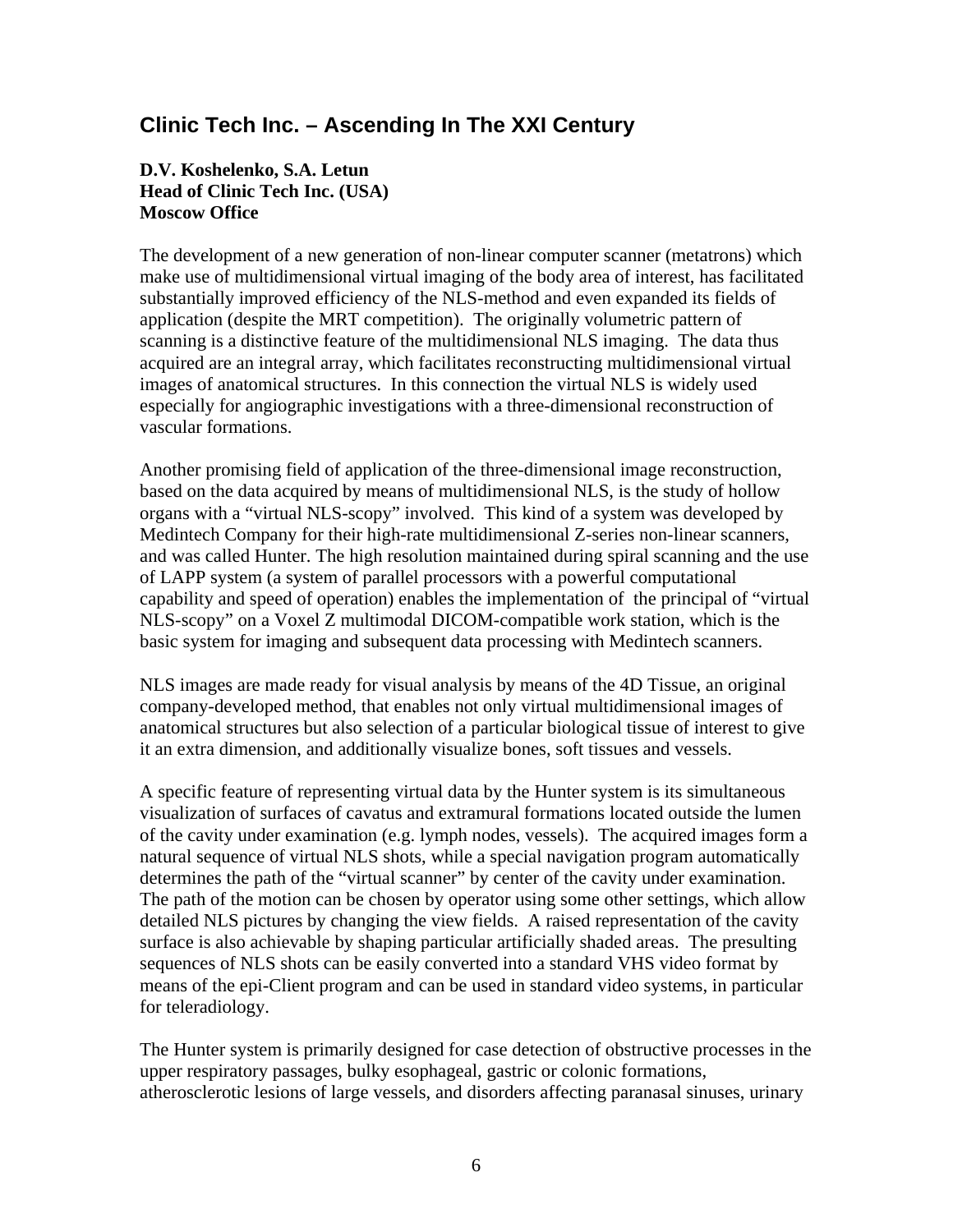bladder or spinal canal. The data gathered by "virtual NLS-scopy" facilitates selection of the optimum spot for biopsy and can define the extent of surgical intervention in good time.

This technique can be used both stand alone and as a useful linking element between tomographic, endoscopic and NLS investigations.

The Medintech's latest development is its Pincers stereo tactic manipulator integrated into a computer scanner, which is a convenient tool for planning interventional procedures monitored by NLS. The Pincers comprises a controlled stereo tactic manipulator ("arm"), a flat gentry-mounted monitor, a cable system and software. The system provides the physician with the means of simulating and performing interventional procedures through an interactive link between the virtual NLS and the real operational field.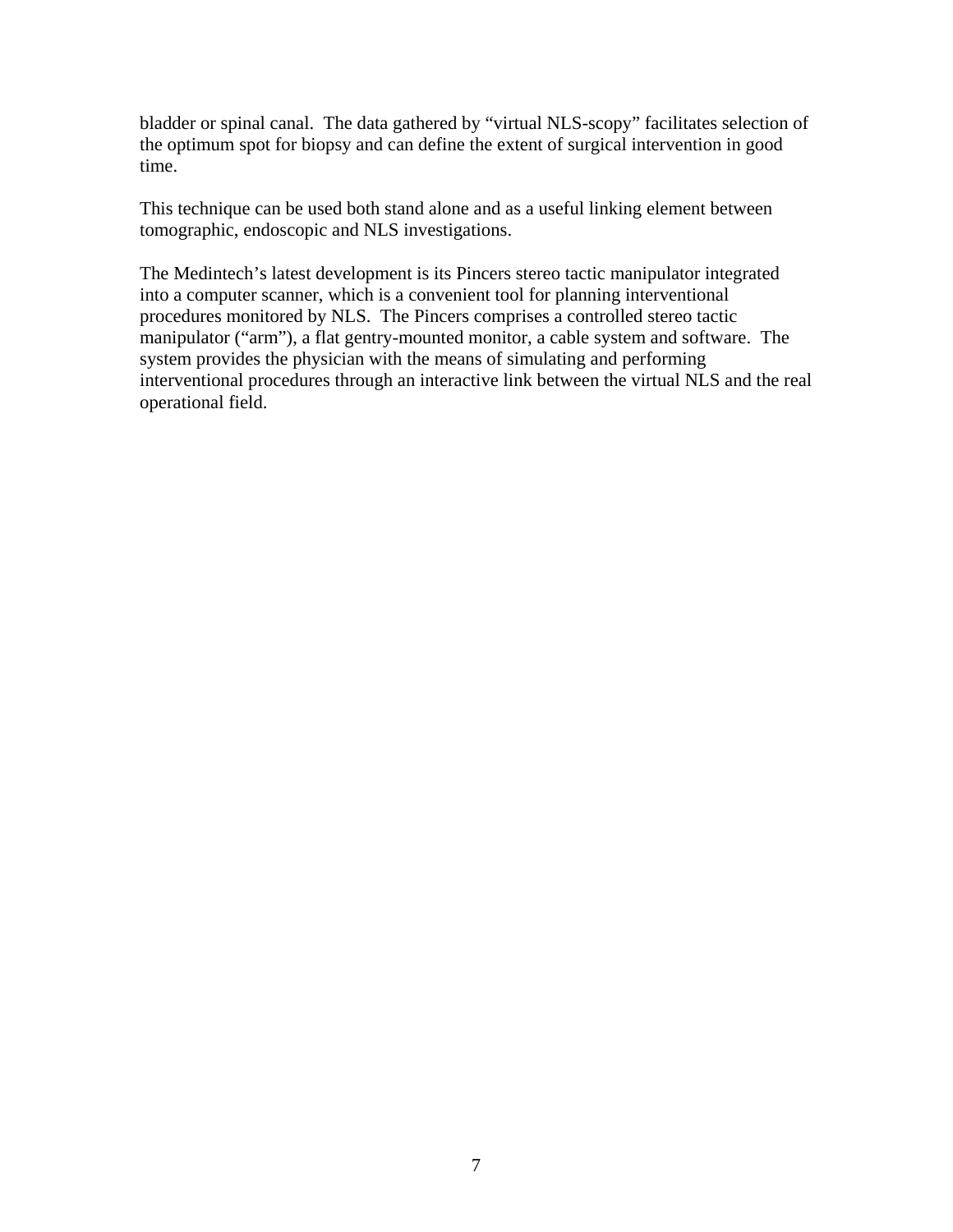### <span id="page-7-0"></span>**Method Of Computer Non-Linear Analysis And Its Role In Diagnosis**

**V.D. Artyukh, U.A. Shovkoplyas, A.A. Gavrilov** 

Computer-based non-linear analysis (NLS) as a dynamic non-invasive informative method is increasingly used to examine the status of health affected by pathologies of different origin. *NLS can be applied both in vivo (to acquire an NLS-spectrum of one or another part of an organ or tissue), and in vitro (to obtain an NLS-spectrum of extracts from tissues, biological fluids or cells*). Often both approaches can be combined for a more accurate data interpretation. The usage of NLS at a clinic requires devices producing an at least 20-30mT eddy magnetic field. The proceedings of the latest International Congress of Medical Doctors (2000 and 2001), that dealt with new methods of diagnosis, provides evidence of a growing number of NLS-investigations used for the diagnostic purposes – the 2000 summit heard 16 presentations on the subject, while in 2001 there were twice as many.

S.D. Tutin et al. reported on the possibility of using NLS to diagnose abscesses in the encephaloa. It appears that the presence of an abscess in the encephalon in the NLSspectrum generates evaluation some signals from lactate and amino acids which can be detected using the biochemical homeostasis aspect of the program. These signals disappear in the course of treatment. The NLS data in vivo correlates well with the results of abscess sample tests made by means of MRC with a high resolution in vitro.

Using the NLS-method the dynamics of metabolic change in the encephalon when treating epilepsy can be traced. Some data are available, that indicate a possibility to register a decline in oxidative phosphorylation in the lower limbs muscles with construction of the vessels caused by ante-riosclerosis. In the course of treatment the muscle metabolism appears to improve.

Another trend in the application of the NLS method is detection of metabolic disturbance of phosphoregic compounds at muscular atrophy related to a pathology in the musculoskeletal system.

Some promising prospects for myocardial infarction diagnosis by means of the NLS method were described by U.A. Shovkopylas et al., who studied the ATP exchange in the myocardium. At a myocardial infarction its level was proven to decrease. The NLSanalysis method was employed to study the dynamics of change in the metabolism of lipids in the liver affected by cirrhosis.

The NLS-investigation of the pancreas affected by malignant degeneration enables to diagnose tumor progression, judge of the efficiency of radiation- or chemotherapy and also adjust individual dosage schemes for inoperable patients.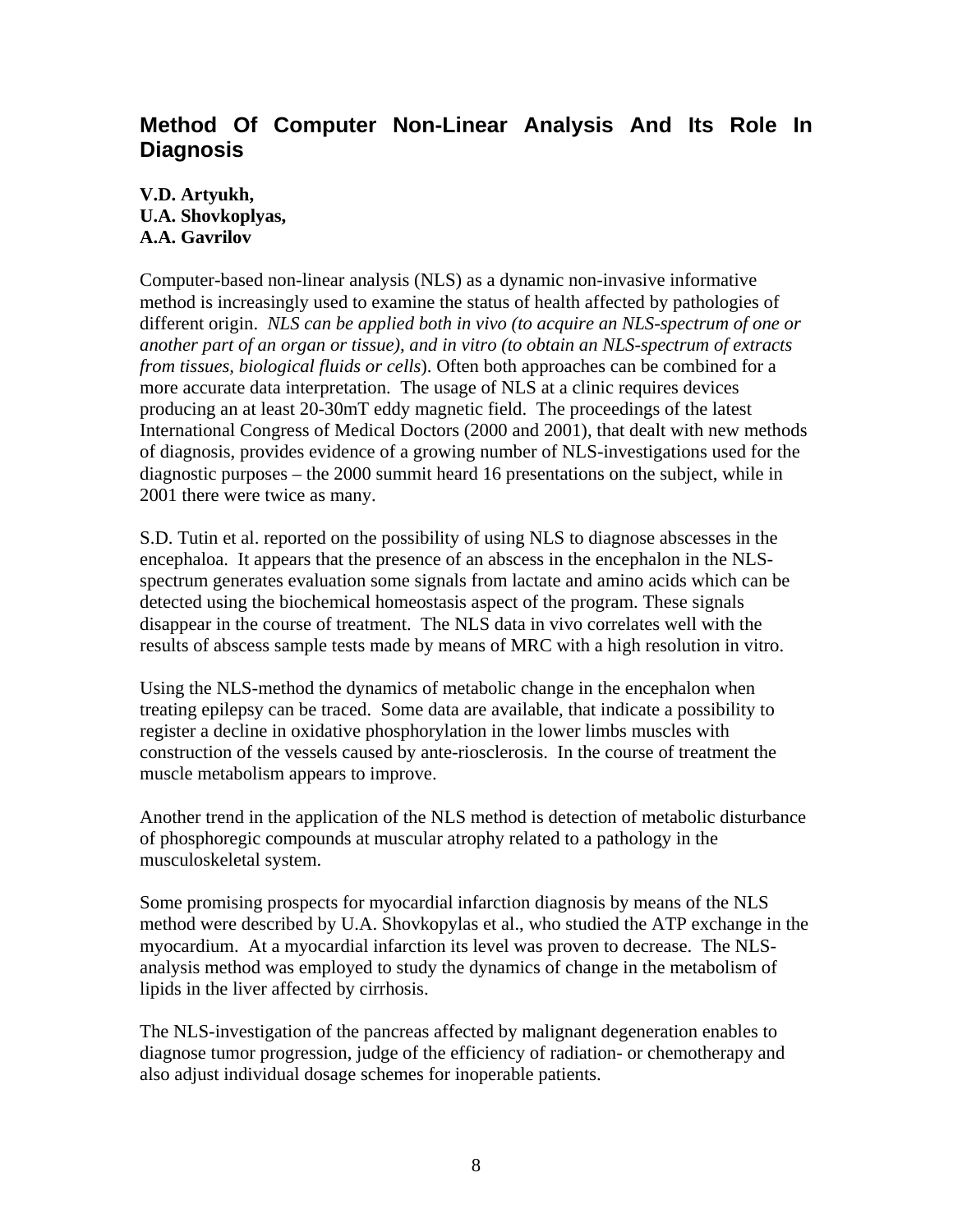Moreover, NLS use has been reported in the diagnosis of CNS disorders, cardiovascular diseases, muscular system disorders, prostate tumors, mammary gland tumors and in addition to monitor radiation and medicinal therapies. Researchers have demonstrated the diagnostic importance of NLS for arteriosclerosis, apoplexy, encephalomycitis and vasculitis. NLS permits an estimate of the phase of a pathology and activity of the nidus (focus), determining a relationship between genetic characteristics, clinical symptoms and metabolic deviation in the encephalon. NLS helps to differentiate between benign and malignant tumors in the mammary gland. The studies of abnormal changes in the prostate gland by means of NLS showed that the method allowed identification of an incipient change in the gland tissue, thus enabling appropriate therapy selection.

K.A. Kvasov et. al. presented some data about diagnose of prostate diseases (including histologically confirmed benign hypertrophy and Aden carcinoma) by combining NLS and dynamic MRT with artificial "Magnevist" contrasting. According to the derived results, this kind of combination enables definition of the pattern of a prostate pathology and substantially increases the diagnostic accuracy.

Recently special attention has been focused on a study of the metabolism by means of NLS, necessitated by a growing number of organ transplants (in Europe the annual number of liver transplantations is around 2000 and in the USA it is 10000) due to this method's noninvasive evaluation of the liver function in the course of implantation. The results indicate appropriateness of using the NLS-analysis in these cases since the ATP level in the liver mirrors an integrated picture of cell homeostasis. There is a close correlation between the disturbed metabolisms of phosphorergic compounds and the extent of liver de-compensation.

Beyond diagnosing liver disorders in vivo, NLS facilitates a view on the state of the transplanted liver in vitro by acquiring special characteristics of the organ's metazodes. This is based on a good correlation between the pathological liver metabolism defined by means of NLS and the disease prognosis. The authors would like to emphasize that NLS enables not only definition of pathological change in the liver but also monitoring of the biochemical responses to treatment.

*In summary it can be concluded that the ever growing use of NLS-analysis in different fields of clinical medicine, including its combination with MRT with contrast amplification involved, increases the efficiency and diagnostic accuracy and is indicative of a continuous progress in the field of internal organ visualization techniques based on the NLS-analysis phenomenon.*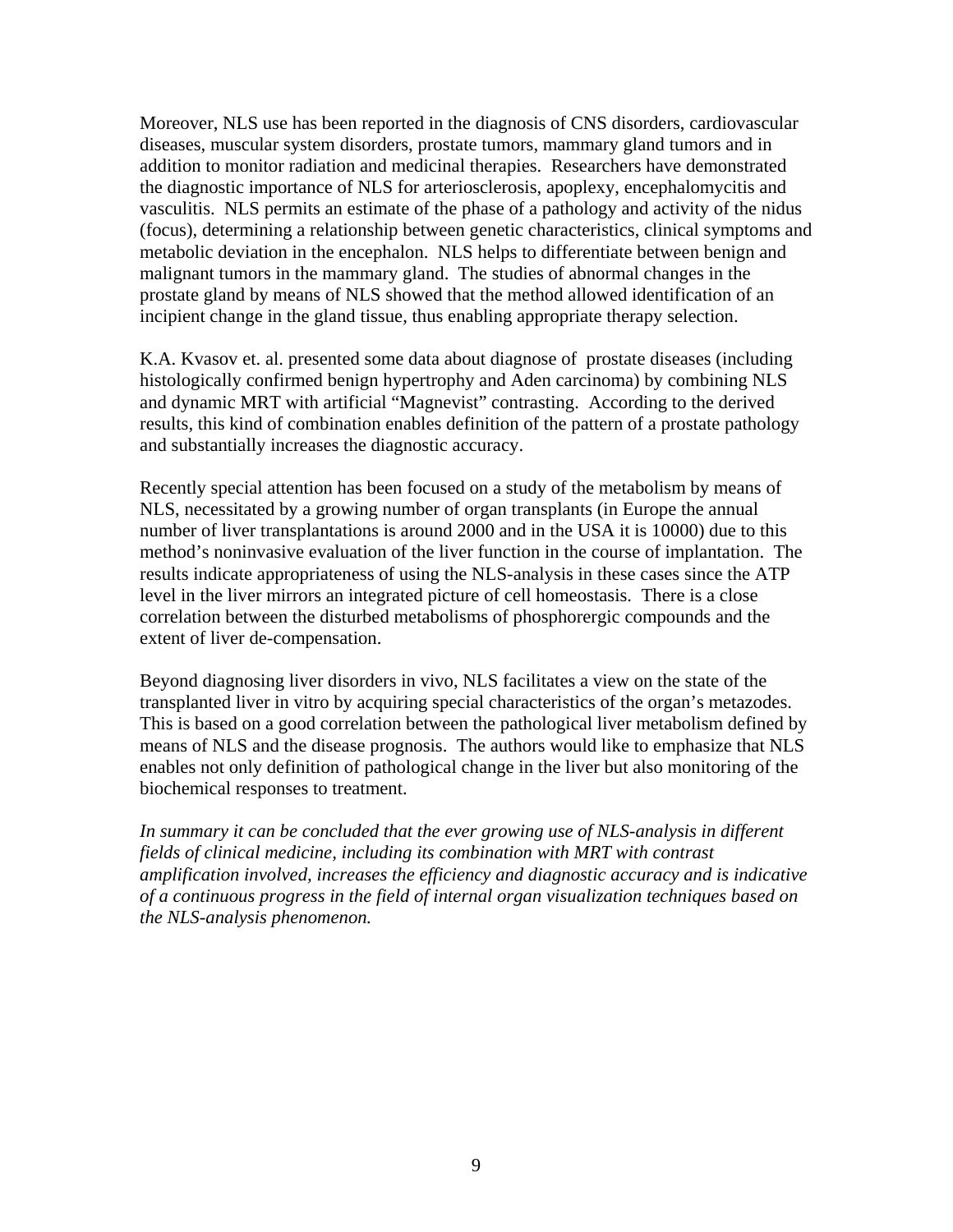### <span id="page-9-0"></span>**Potential for the NLS Approach In Diagnosing Gastic And Colonic Cancers**

#### **P.A. Svetlova, N.A. Sorokina, T.G. Kuznetsova, V.I. Nesterova, L.A. Yankina, N.V. Tatioshev**

The non-linear diagnostic method (NLS) has been actively practiced lately at many medical institutions. The most tangible results were achieved by using the NLS method as a means of idpensary observation. In the course of its development and advancement the method has become a foremost tool for diagnosis and monitoring for a number of widespread digestive organ diseases: it facilitates rapid and detailed information about a lesion and its pattern and helps in assessing treatment efficacy. This has been found true in our studies for a range of diseases including gastro-duodenal ulcer, chronic gastritis, benign and malignant gastric and colonic tumors. The specific character and working conditions of the therapeutic and clinical institutions in Russia enables the extensive use of NLS methodology, not only for diagnosis with some symptoms present but also for medication monitoring. Importantly the speed and low cost enables many patients to avail themselves of the NLS information. Physicians can now assess patients with latent changes that can only be verified by means of NLS. Specifically, such patients include those having precancerous diseases or a mucous disturbance in the upper and/or lower sections of the digestive tract and patients who developed a tumor, which still remains latent in a certain phase.

According to the data acquired by some medical specialists, using the device for NLSdiagnosis, and based on annual research in thousands of cases, the frequency of detecting local or diffuse changes, typical for chronic atrophic gastritis in patients over 50 years old, is within 30-40%. The analysis of the spectral examinations of pattern-different sections of focal changes in stomach mucosa shows that different symptoms of diseases including intestinal metaplastic and epithelial dysplasia can be detected in them just as often. During NLS analysis symptoms of gastric ulcer were recorded in about 5% of cases, polyps in stomach in 7% and polyps in colon in 45% of cases. Thus, just the NLS analysis results alone (without other risk factors taken into account) indicates that most of the patients in the respective age group appear to be among those who need dynamic observation because of potential gastric cancer (GC) or colonic cancer (CC).

According to the cancer register for 1999-2000, the values of gastric and colonic cancer cases were 80.9 and 53.1 respectively per 100000 patients, and the death rate according to the mortality statistics was 47.35 and 19.5%. According to the conclusions of the therapy-diagnosis unit, with around 70% of patients under active medical observation, pathologies of that kind are likely to be detected as often as in 0.4-0.8% of cases. Therefore, the NLS screening would allow to detect GC or CC in about every  $150^{th}$ -200<sup>th</sup> examinee.

Considering that the emergency of clinical signs is one of the incentives for a patient to take medical advice and a reason for hardware-based examination, some clinical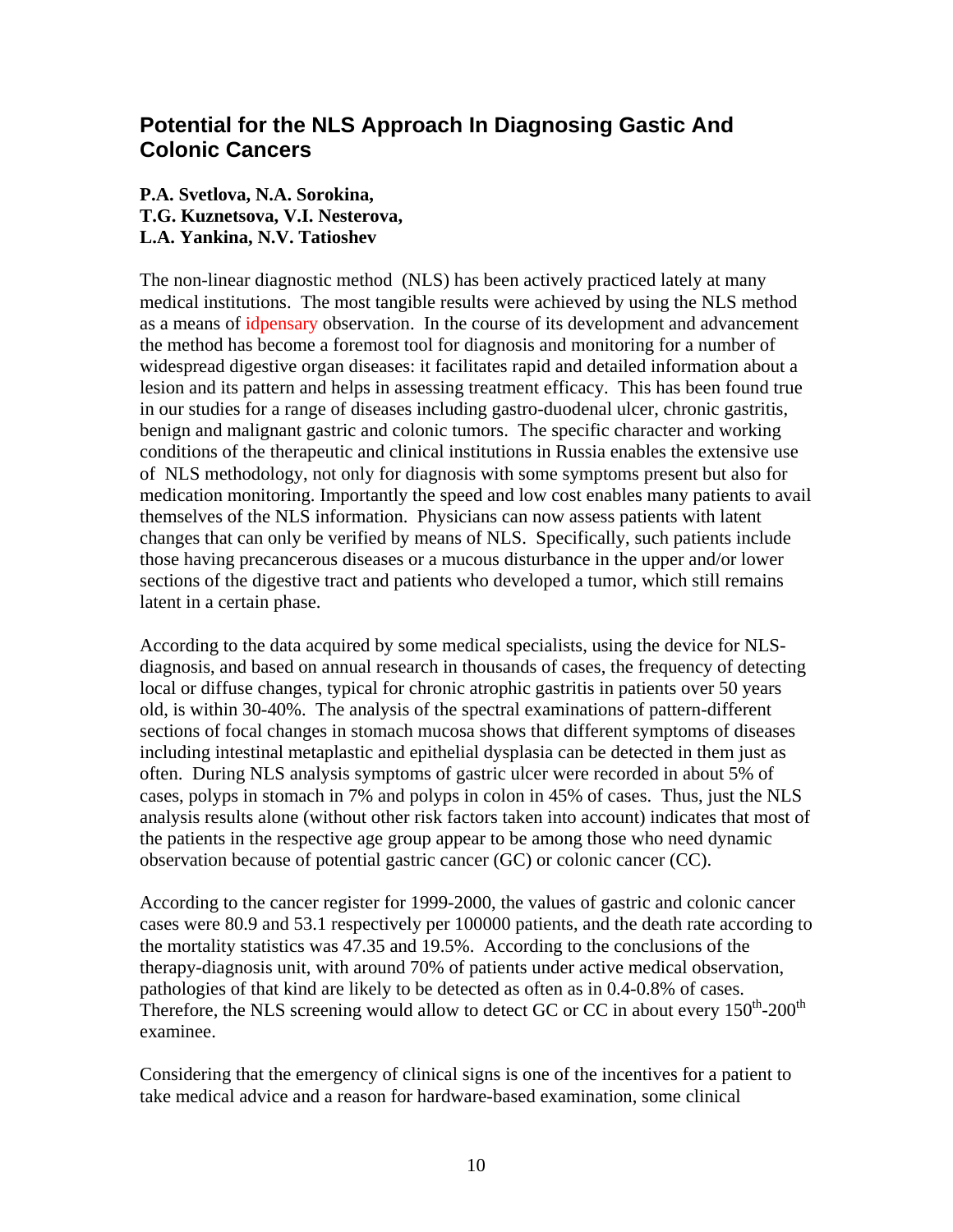implications and their pattern were evaluated in the cases of the above mentioned diseases. In 720 patients affected by GC or CC the condition appeared to be symptomfree in 42% of cases. In 32% of cases there were some signs characteristic of previous chronic digestive tract diseases. That was the case in 77% and 92% for the  $1<sup>st</sup>$  phase, 56% and 68% for the  $2<sup>nd</sup>$  phase, 23% and 32% for the 3<sup>rd</sup> phase, and 8% for the 4<sup>th</sup> phase of the disease. The clinical implications at a gastric cancer are of a pain-dyspepsis syndrome nature typical for the lesion in the upper section of the digestive tract. Colonic cancer subgroups were segregated with dominating signs of intestinal hemorrhage, disturbed evacuation or abdominal pain. A certain interrelationship was proven between the pattern of the clinical implications and the process localization. In more than 50% of cases the clinical implications lasted less than 3 months and in 26% of patients the CC developed acutely within a few days. It should be noted that the so-called "minor sign syndrome" corresponded to some later phases of the disease. The same was true for lab examination data where the change became evident during phases III and IV (2).

The results of NLS-diagnosis for the initial phases of gastric cancer in a series of 104 examinations showed that in 72% of cases the physician (on the assumption of a spectral similarity to the reference standard) regarded the lesion as benign and indicative of focal mucosa hyperplasia, polyp, an area of local inflammation, wall deformation or a small ulcer. The probability for detecting signs of malignant change found out in the elimination mode was under 1%. Of 134 cases of colonic cancer in phase 1 malignant adenomas were detected in 58% of patients. The rest of the patients were found to have the so-called "minor" forms of cancer, like polyps, atrophic gastritis or atrophic-hyper plastic gastritis. *The endoscopic verification of GC and CC with reference to the diacrisis of phases II, III and IV of the diseases completely confirmed the results of the NLS-investigation.* 

172 patients were found to have GC or CC discovered by NLS-examination conducted within a less than a year interval. Among them 62% of patients had an initial phase of gastric cancer and 38% of the patients during previous observation were found to have some or other signs of chronic gastritis in the form of focal mucosa hyperplasia, local inflammation or wall deformation. According to morphological investigation, the sections were of a benign nature and cancer developed over the last year only. In the rest of the patients the macroscopic changes corresponding to malignant affection (spectral similarity to "gastric carcinoma" reference standard D<0.425) occurred in the span between the last two examinations. The preceding endoscopy detected atrophic gastritis free of focal changes in the area of the developed tumor. Similar NLS data were acquired for 38 patients who during a year's observation were diagnosed to have developed a tumor corresponding to phases II and III.

The NLS of the colon and straight intestine was performed a year before tumors were diagnosed in 21 patients affected by malignant polyps, of whom 17 had been under active observation because of polyposis, while no formation of that kind was in evidence during the initial examination. In addition, within the same time span 13 patients were examined who were diagnosed with a precancerous condition (spectral similarity to straight intestine carcinoma, reference standard D>0.7) and minor forms of cancer. In 6 of the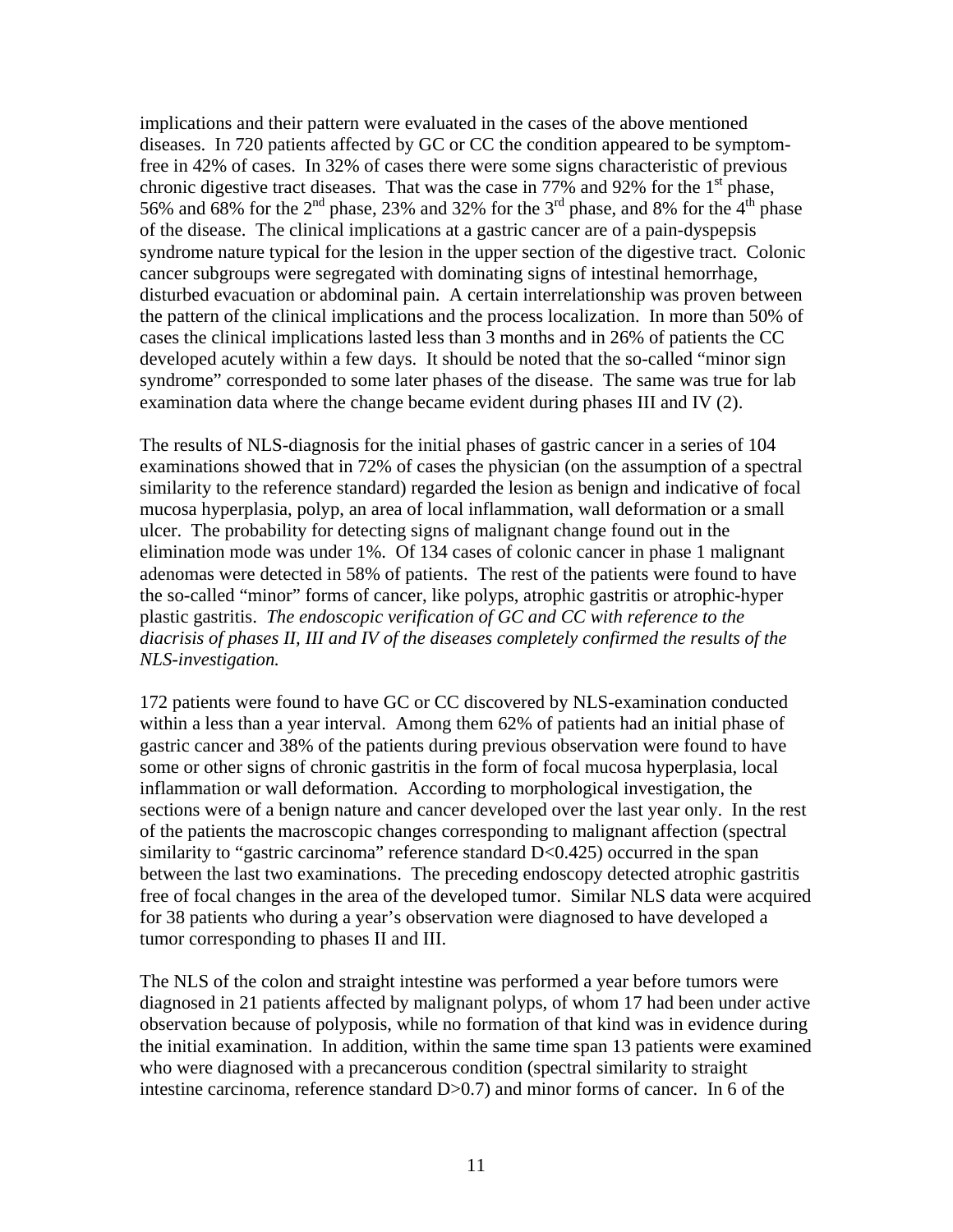patients the tumor developed in the area of endoscopic polypectomy after they had a huge villous adenoma removed. Thus, in 34 (27%) of 121 patients, who were diagnosed to have a malignant polyp condition in phase 1 or a small size tumor, colonic cancer developed within a year. 36 patients examined within the same time interval were found to have the condition in phase II and III just as frequently. 28 of them were subjected to regular medical check-ups with no clinical signs of the disease in evidence in any of them. 8 patients, within 3-7 months prior to tumor diagnosis, began to show signs of growing anemia or progressive stool retention. The medical observation data for these patients, with the NLS method employed a year before the cancer was detected, had indicated no tumor.

There are two very essential factors known to be of paramount importance for malignant disease diagnosis: the quality of clinical and diagnostic techniques and the specific pattern of the disease progress which actually determine the dynamics of the disease progression. Considering the capabilities and working conditions in the therapeutic institutions, the data on gastric and colonic cancer diagnoses may to a certain extent be regarded as optimum. This implies, that even if all the patients were readily diagnosed with the disease during the medical observation (actually it is a matter of 60%), the phase 1 condition could have been detected only in 40% of them. The analysis of causes of the late diagnosis cases suggests that such cases could be prevented by improving organizational and methodical work.

Furthermore, the focus should be placed on the specific features of the disease progress which are of great and possibly of vital importance for tumor detection. The analysis of the available data prompts the assumption that a tumor may develop within a short time interval reaching the size of either "minor cancer" or extensive lesion. This confirms the idea that the tumor growth dynamics in different patients and in different phases of the disease is likely to vary and be of both continuous and discrete patterns. So a possible scenario of tumor development could be the emergency of "early" gastric cancer against the background of precancerous gastric diseases with a subsequent prolonged period of existence in the initial phase which enables its diagnosis after a year or a long time later. At the same time, this "benign" scenario of disease progress is not typical for some patients and based on rapid tumor growth we just fail to detect the initial phase of the condition in advance. Colonic cancer development through the benign phase and then through a malignant adenoma is not the only possible scenario. Tumors can develop de novo and here too, a variant of a comparatively slow or fast growth is possible. This provides an explanation of an "accidental" detection of patients with fairly large tumors during medical observation and a great number of patients with a short clinical anamnesis and late phases of the disease.

*Thus, NLS can be considered as an adequate method for diagnosing gastric and colonic cancers. The difficulties in dealing with NLS interpretation largely concern the initial phases where the frequency of disease detection depends in the long run on how keen the physicians are on performing a spectral verification of any focal changes in the mucosa in the case of a chronic gastritis and on keeping the patients under dynamic observation at the given modes of elimination and NLS-analysis involved.*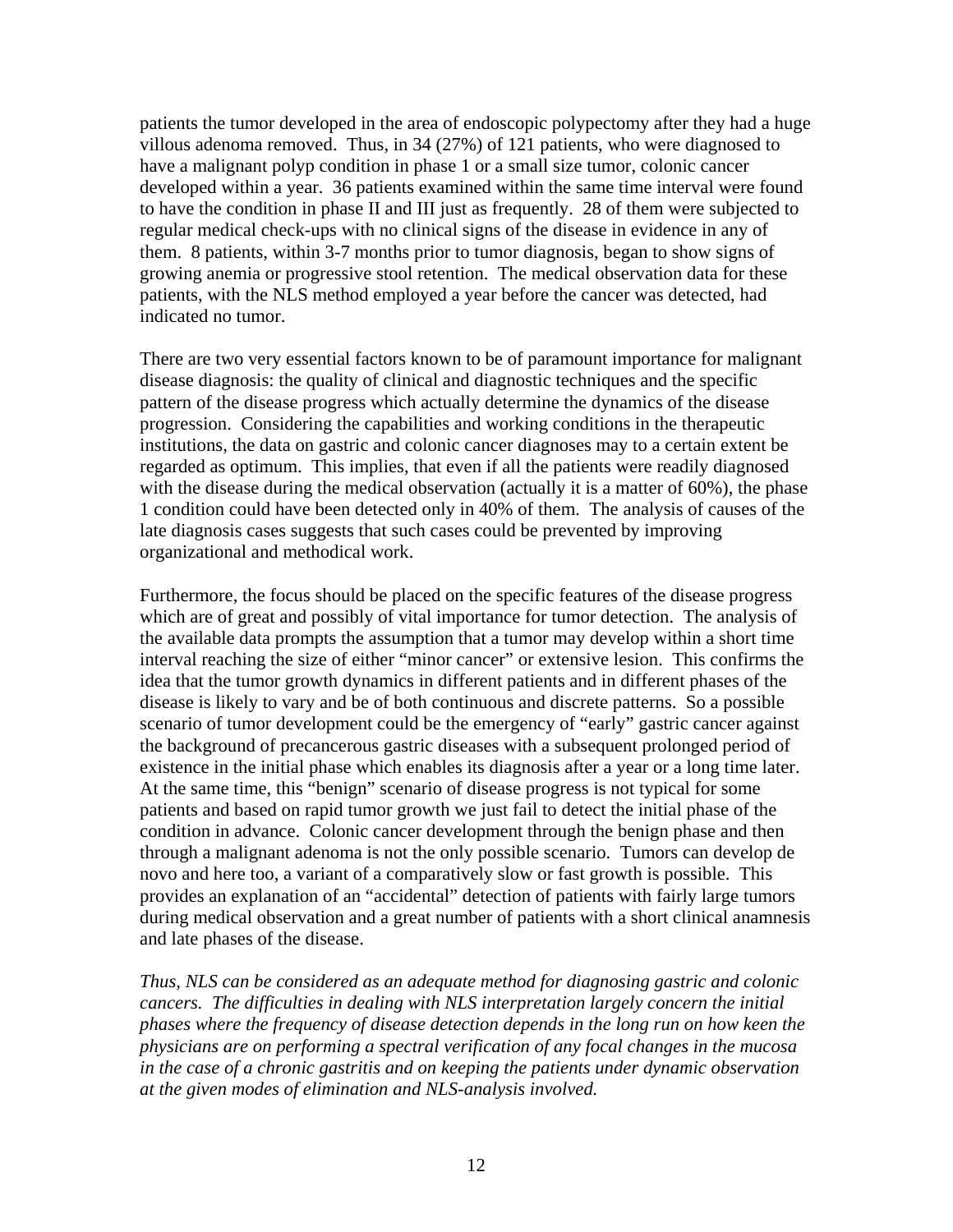The results allow segregation into two principal variants of disease diagnosis. The first one suggests "accidental" tumor detection during NLS-investigation; neither clinical nor other familiar signs of disease are in evidence or their intensity is an insufficient reason for the patient to see a doctor. The second variant occurs when the patient develops clinical implications which impel the physician to carry out investigations for them. The results of diacrisis of gastric and colonic cancers indicate that for most patients the problem of early diagnosis can not be solved, not only because of certain organizational factors but also and primarily because of the specific pattern of the disease progress and its manifestations. *However, the actual opportunities for improving the well-timed disease diagnosis in practical public health conditions lie, primarily, in increasing the number of patients to be examined by means of the NLS-method within the frameworks of a health survey and also in a timely and complete examination of the patients who are suspected to have the disease.*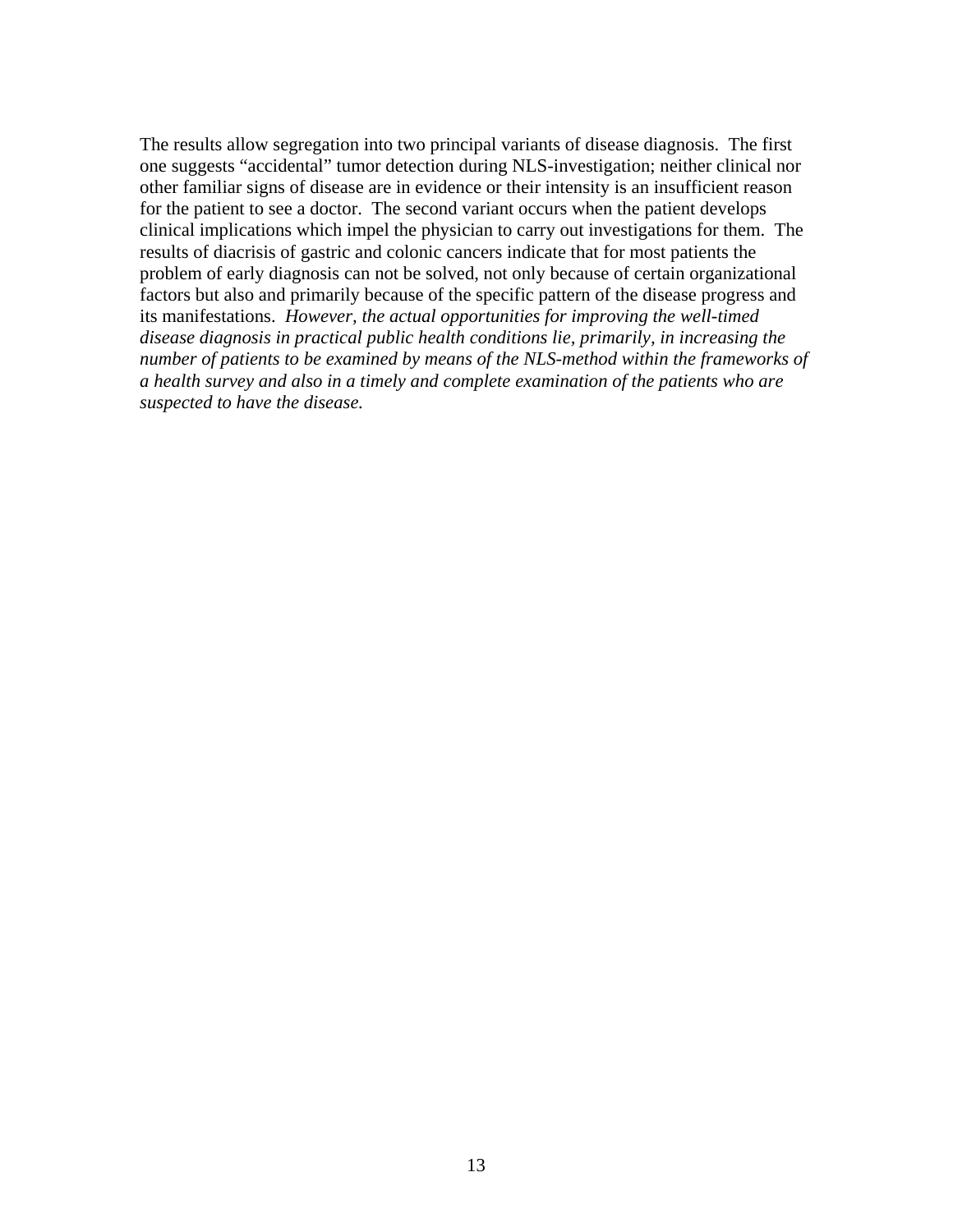### <span id="page-13-0"></span>**New Potentials for NLS-Methods In Colonic Neoplasm Diagnosis**

#### **V.I. Nesterova, T.G. Kuznetsova, V.I. Metlushko, N.L. Ogluzdina**

#### **Introduction**

Colonoscopy is successfully used today to diagnose colon new growths. Based on a number of indications endoscopic investigation provides reliable information about the colonic growth surface in order to correctly classify its pattern and take a sample for morphological identification. Yet, colonoscopy does not give an idea of the kind of internal structure the new growth has, nor does it allow an assess the depth of the invasion of the colon wall by a maligant tumor, determine its proliferation to adjacent organs or metastases to regional lymph nodes. Besides, colonoscopy does not provide information about extra intestinal new growths unless they have already permeated the intestinal wall.

The NLS-investigation of the colon using a 4.9 GHz high frequency nonlinear sensor can help clear up all of these issues.

The NLS-investigation provides information on intestinal wall layers and the adrectal cellular tissue.

*This research aimed to define the potentials of the NLS-method in a more specific diagnostic of straight-and segmented intestine tumors.* 

### **The matter and investigation methods**

87 patients were examined in whom 91 new growths were investigated using NLS techniques. The examinees included 41 men and 46 women aged from 31 to 83 with most of them (82%) aged 50 and over. All the patients affected by colon new growths were subject to surgical treatment depending on the patient, size and location of the growth. In 23 cases endoscopic polypectomy was performed. In 61 cases a resection was undertaken on different parts of the colon and in 3 patients trans-anal endo-microsurgery was performed. All of the NLS investigation results were verified by a pathomorphological examination of macro preparations according to which the colonic new growths were represented by simple tumors in 30 cases and by glandular cancers with different degrees of differentiation in 61 cases.

The stages of the malignant process were defined according to TNM classification adopted by the International Anticancer Association in 1997 (the  $5<sup>th</sup>$  revision). Phase T1 was diagnosed in 13 patients (21%), phase T2 in 26 patients (43%), phase T3 in 17 patients (28%) and phase T4 in 5 patients (8%).

According to a patho-morphological examination, metastases into regional lymph nodes were detected in 11 of 61 cases.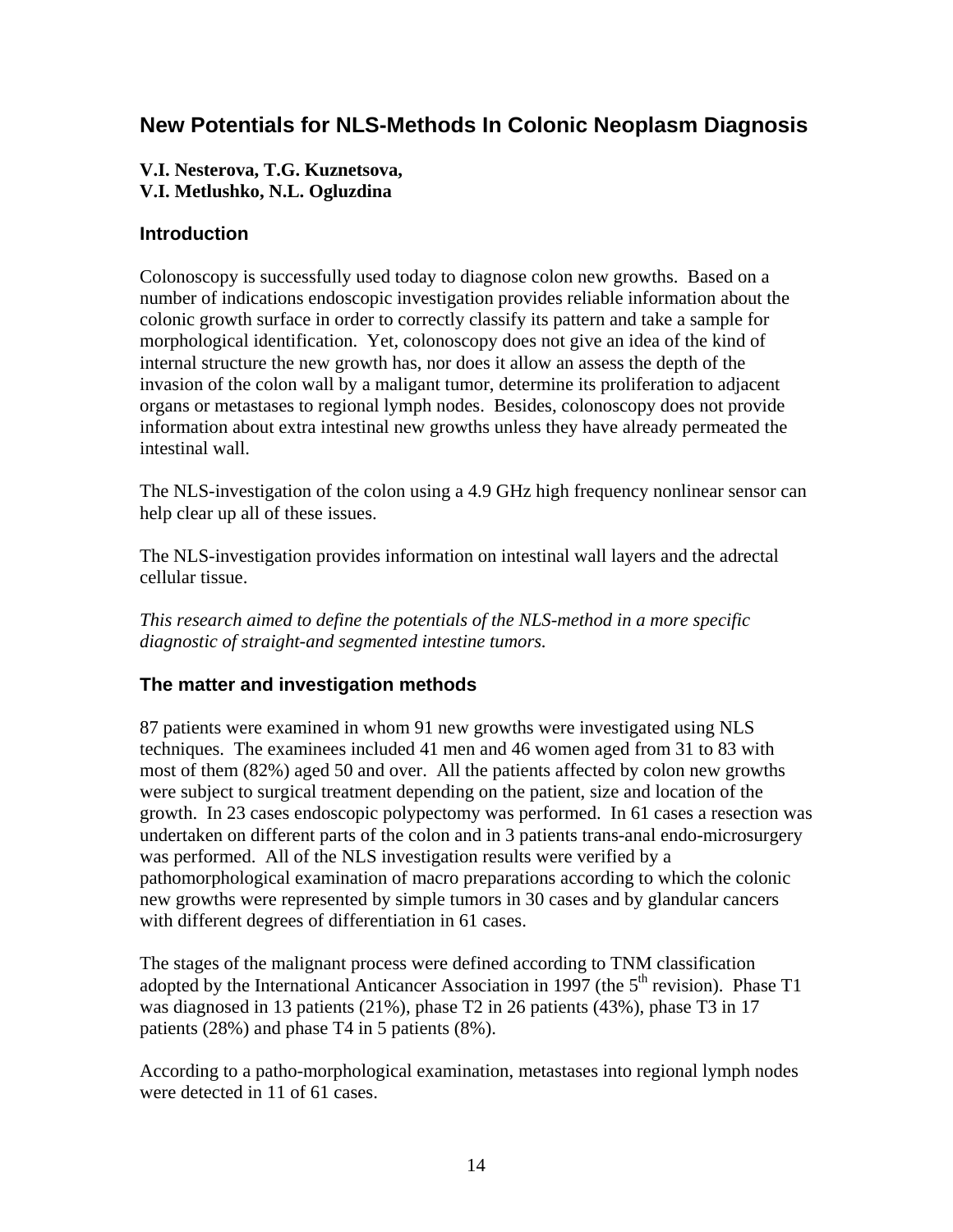<span id="page-14-0"></span>All the patients underwent NLS-investigation and ultrasound colonoscopy to diagnose and localize new growths, define their size, growth patterns and approximate morphological characteristics together with ultrasound scanning of the abdominal cavity and small pelvic organs to assess the condition of the organs adjacent to the colon and diagnose distant metastases.

The NLS-investigation used a 4.9 GHz nonlinear sensor. The endoscopic ultrasonography made use of the endoscopy ultrasonographic system UM-20 complete with the ultrasonic colonoscope CF-UM20 (Olympus, Japan). The echographica of the abdominal cavity made use of the diagnostic unit SSD-630 (Aloka, Japan) and Logiq-700 (General Electric, USA).

### **Discussion of results**

We know from experience that every NLS-investigation should be preceded by diagnostic colonoscopy, which evaluates anatomic characteristics of the colon and defines the number, localization and macroscopic characteristics of the new growth, and by ultrasound scanning of the abdominal cavity as well. A thorough trans-abdominal ultrasound scanning is required to assess the condition of the organs adjacent to the colon and diagnose remote metastases.

A comparison of the NLS results with those of pathomorpholocal investigations was made in order to define the potential of the NLS-method in differential diagnosis of benign and malignant colonic new growths.

*The results of the NLS-investigation coincided with the pathomorphological investigation in 87 of 91 cases. Most of the errors occurred in diagnosing colon adenomas*. In 6 of 31 cases the patient was suspected of having cancer. The analysis of the observations noted that difficulties in diagnosis were related to the deformation of intestinal wall layers due to the pressure of a nodal villous tumor rather than to a genuine invasion. Two falsenegative results were obtained in the case of malignant adenoma and cancer diacrises.

#### *Thus, the accuracy of the NLS method in differential diagnosis of malignant and benign colon tumors amounted to 81.3% of sensitivity to 79.8%, while the specificity was 76.4%.*

The method of treatment to be chosen for patients affected by colon cancer depends on the tumor process phase. A comparison was made to the patho-morphological investigation data in 61 cases in order to assess the diagnostic efficiency of the NLSmethod in classifying the colonic cancer phase.

*The correct definition of the phase of tumor process was possible in 68.4% of the observations. The best results were obtained in defining phases T3 and T4, where the diagnostic accuracy was 78.2% and 81.2% respectively. It should be noted that most of the errors occurred in determining phases T1 and T2, where the data of NLS and patho-*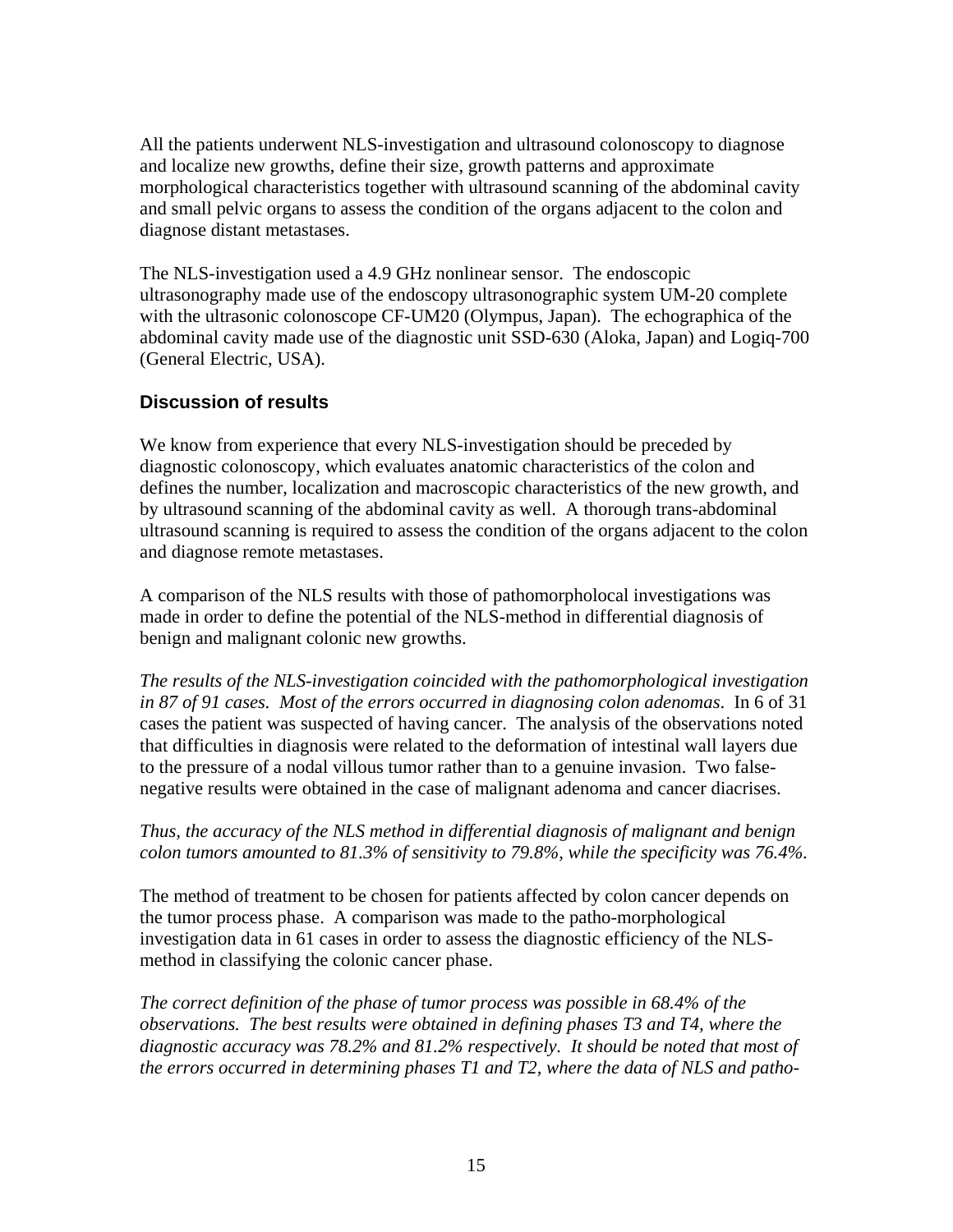*morphological investigations coincided only in 54.2% and 47.4% of the observations respectively.*

In diagnosing phase T1 mistakes were made in 4 cases with 3 of the errors toward overstating the phase; in one case signs of intestinal wall invasion were not found and the tumor was taken for adenoma. In the analysis of phase T2 diagnostic errors in overstated phases were noted in 7 of 9 cases; an under-statement of phase of the tumor process occurred in one case and yet in one case no evidence of invasion proved to be found. The analysis of the post surgical morphological conclusions revealed that in 6 of 7 false positive results the patho-morphological investigation of a macro preparation detected a deeper infiltration into the intestinal wall. However, according to microscopic examination, the infiltration was of inflammatory rather than of a tumor kind. It should also be noted that in all of the cases it had to do with an infiltrative tumor process in the inferior ampullar section of the straight intestine free of serous membrane while the inflammatory infiltration area was located in adrectal cellular tissue.

To understand better where there is imprecision in diagnosis, the efficiency of the NLSmethod was analyzed in terms of the size, localization and form of germination of neoplasms. *The best results were obtained in diagnosing new growths sized under 2 cm and over 5 cm.*

Epithelial tumors over 5 cm in size is represented by phases T3 and T4 in 12 of 17 cases. It has to be noted for large neoplasms the data of NLS assay did not coincide with pathomorphologic data only in phase T2, where the process phase was overestimated because of the presence of inflammatory infiltration in deeper layers, than the layers where the tumor invasion occurred. Thus, at neoplasms larger than 5 cm in size the diagnosis of the invasion degree of the intestinal wall correlates in 78.2% of observations. High correlation was also obtained for depth of tumor invasion by neoplasms sized up to 2 cm. Most of them are represented by a tumor in phases T1 and T2. The results of ultrasonic colonoscopy coincided with those of patho-morphologic conclusions in 76.7% of the observations. It should also be noted, that tumors sized up to 2 cm are most convenient for examination since they have the least number of artefacts.

In this study the greatest group was the tumors sized from 2 to 5 cm, where the results proved to be lower, than in two first groups. The NLS data and those of the pathomorphologic essays coincided in 66.7% of cases. An appreciable error band (60%) occurred in phase T2, where the intestinal wall invasion depth was overestimated in all observations.

The great value has the fact, that according to pathomorphologic essay, in 5 of 6 cases of hyper-diagnosis apart from the tumor infiltration an expressed inflammation was detected in deeper layers of the intestinal wall. The relatively low accuracy of diagnosed depth of the intestinal wall invasion by a tumor sized from 2 to 5 cm is due to the fact that 24 of 30 observations of this group corresponded to phases T2 and T3. A differential diagnosis of the tumor infiltration depth in these phases is complex.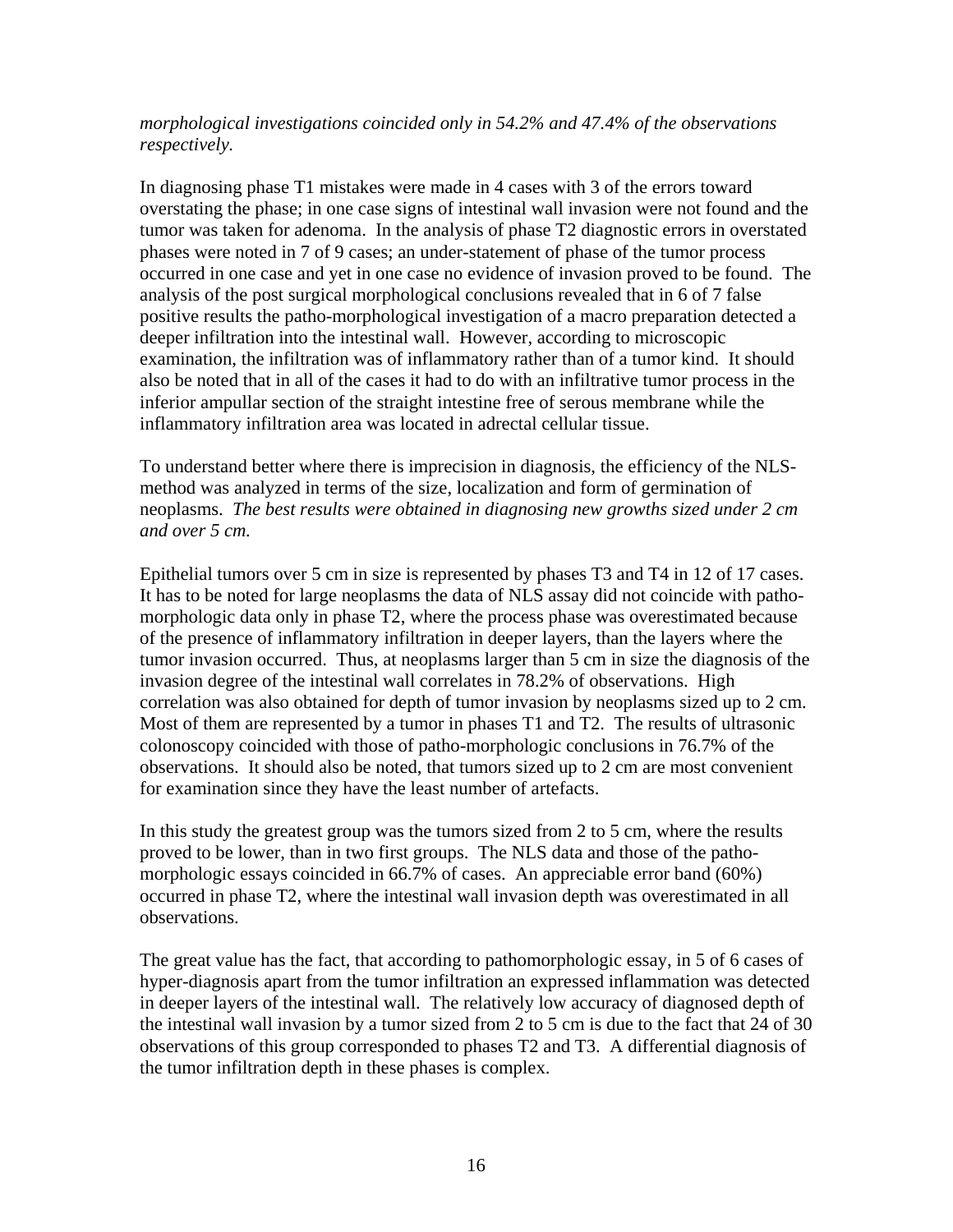At the next research stage we made comparative analysis of the effect of the form of growth of the neoplasm for accuracy of defining the phase of tumor invasion in the intestinal wall. All neoplasms were classified into three groups. In function of the shape of the tumor growth: polypiform, saucer-shaped and infiltrative.

The highest results were obtained when diagnosing the phase of the saucer-shaped growth cancer process where the accuracy of defining the tumor invasion in the intestinal wall was 78.3%.

It seems however possible to fully estimate the accuracy of the NLS method in defining the depth of a tumor invasion at neoplasms with saucer-shaped growth because of its dismal occurrence among other forms of patients surveyed by us.

The polypiform of the growth was noted in 30 neoplasms. The growths had a distinct interface with unaltered sections of the intestinal wall and did not block the intestine lumen by more than half, which created favorable conditions for the survey. The accuracy of NLS method in defining the depth of tumor invasion in the intestinal wall was as high as 65%. It has to be noted, that half of all cases divergent with the pathomorphologic conclusions is due to the overestimated depth of tumor infiltration at defining the phase T2, which is connected with the presence of a perifocal inflammation.

This fact suggests difficulties in defining the phase of a cancer process in cases where the tumor invasion is compounded by the inflammatory component penetrating deeper layers of the intestinal wall and beyond its limits.

The neoplasms with an infiltrative growth shape have proved to be most difficult in defining the degree of the tumor invasion into the intestinal wall. In this this group the results of NLS method and those of the pathomorphologic essays coincided only in 49.8% of observations. It was due to the fact that these neoplasms, as a rule, had a large size and occupied more than a half of the intestine wall circle.

In the next investigation phase we estimated the accuracy of the NLS method in defining the degree of the intestinal wall invasion depending on the tumor location in the colon.

In 40 cases the tumor was localized in the rectum and in 21 cases in the segmented intestine. The accuracy of diagnosing the phase of the tumor process in the colonic intestine is significantly higher, than at finding the tumor invasion depth with the neoplasms located in the rectum and amounts to 71 and 62.5% respectively. This high result can be most likely explained by the fact that this department of colon contains a serous membrane, which distinctly separates the muscular layer from the abenteric organs and tissues. Also it is noted, that the serous membrane of the intestine is less subject to penetration of the inflammatory infiltration, than the para-rectal cellular tissue. The majority discrepancy relates to over-estimated depth of the invasion at defining Phase T2.

These researchers have noted that the accuracy of diagnosing the phase of a tumor process was higher in colonic intestine, than in rectum. The greatest number of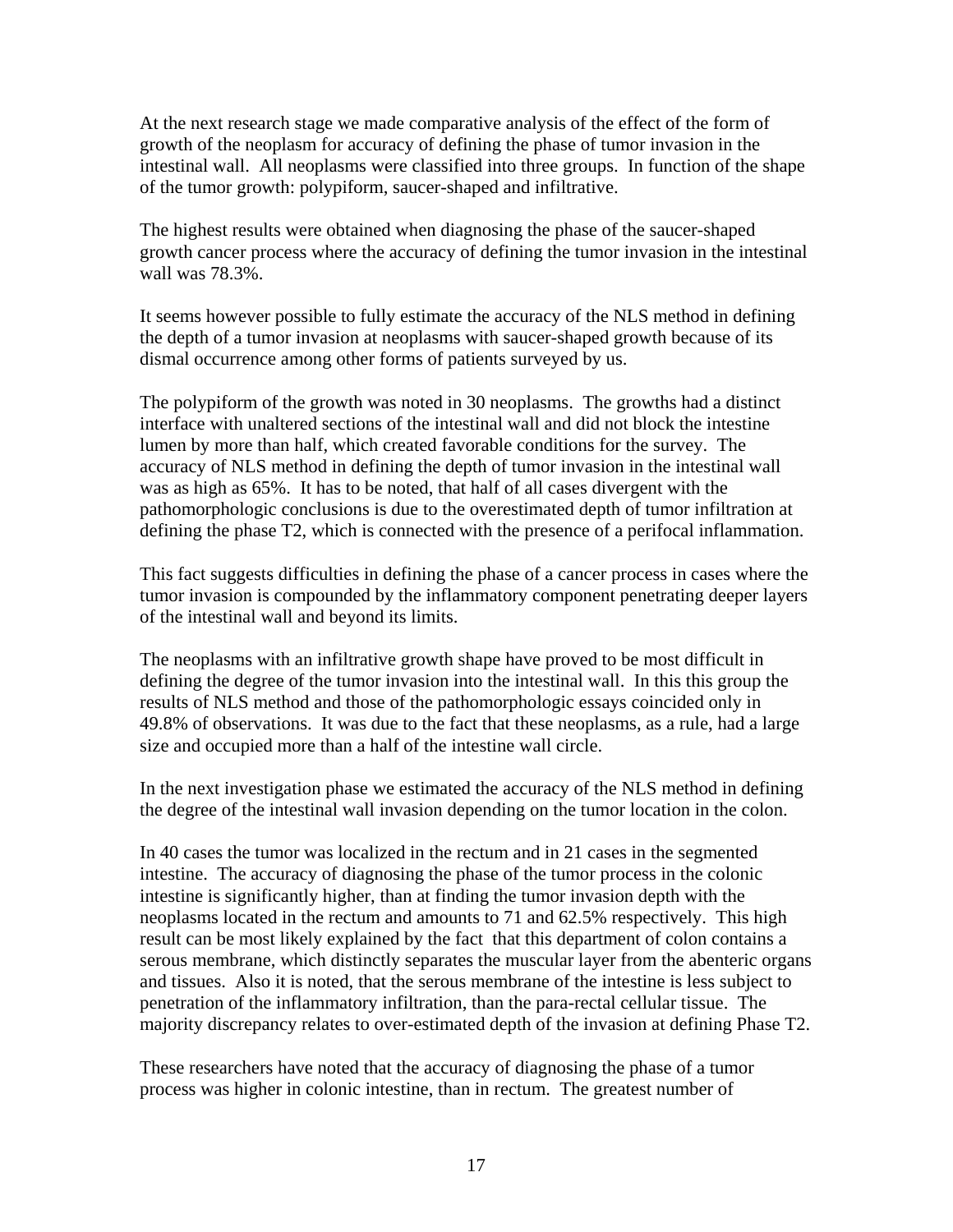<span id="page-17-0"></span>discrepancies occurs in Phase T2, which is conditioned by the presence of abscesses, inflammatory infiltration or radial therapy in the neoplasm area.

Damaged regional lymph glands are an important prognostic factor in diagnosing rectum cancer. To define the capabilities of the method in diagnosing metastases in regional lymph glands, the results of the NLS method were compared with those of the pathomorphologic essay. In the latter the malignant damage to the regional lymph glands was detected in 11 observations from 22 cases.

*The analysis of the derived data proved that the NLS essay had correctly defined the pattern of damage to the lymph glands in 63.6% of cases.* 

The metastatic pattern of damage to the lymph nodes was defined in 74.8% of cases, and in inflammatory changes the results of the ultrasonic colonoscopy and those of the pathomorphologic essay coincided only in 45.5% of observations. In 6 from 11 of cases the presence of metastasizes in lymph nodes was assumed (false-positive result). Such mistakes can be attributed to oneologic vigilance of the researcher and complexity of differential diagnosis of inflammatory and metastatically-altered lymph glands.

### **Conclusions**

- *1. NLS diagnosis is a highly efficient method of diagnosing the neoplasms of the colon, allowing to diagnose neoplasms and regional lymph glands.*
- *2. The NLS method enables to detect the colon adenoma and cancer by the presence or absence of the tumor invasions in the intestinal wall.*
- *3. The diagnostic efficiency of NLS method in defining the phase of tumor process in the rectum is lower, than in segmented intestine.*
- *4. The diagnostic accuracy of the cancer phase in colon depends as much on the size as on the anatomic shape of the tumor growth. The best results were obtained at defining depth of invasion of the intestinal walls by a tumor sized under 2 cm and over 5 cm.*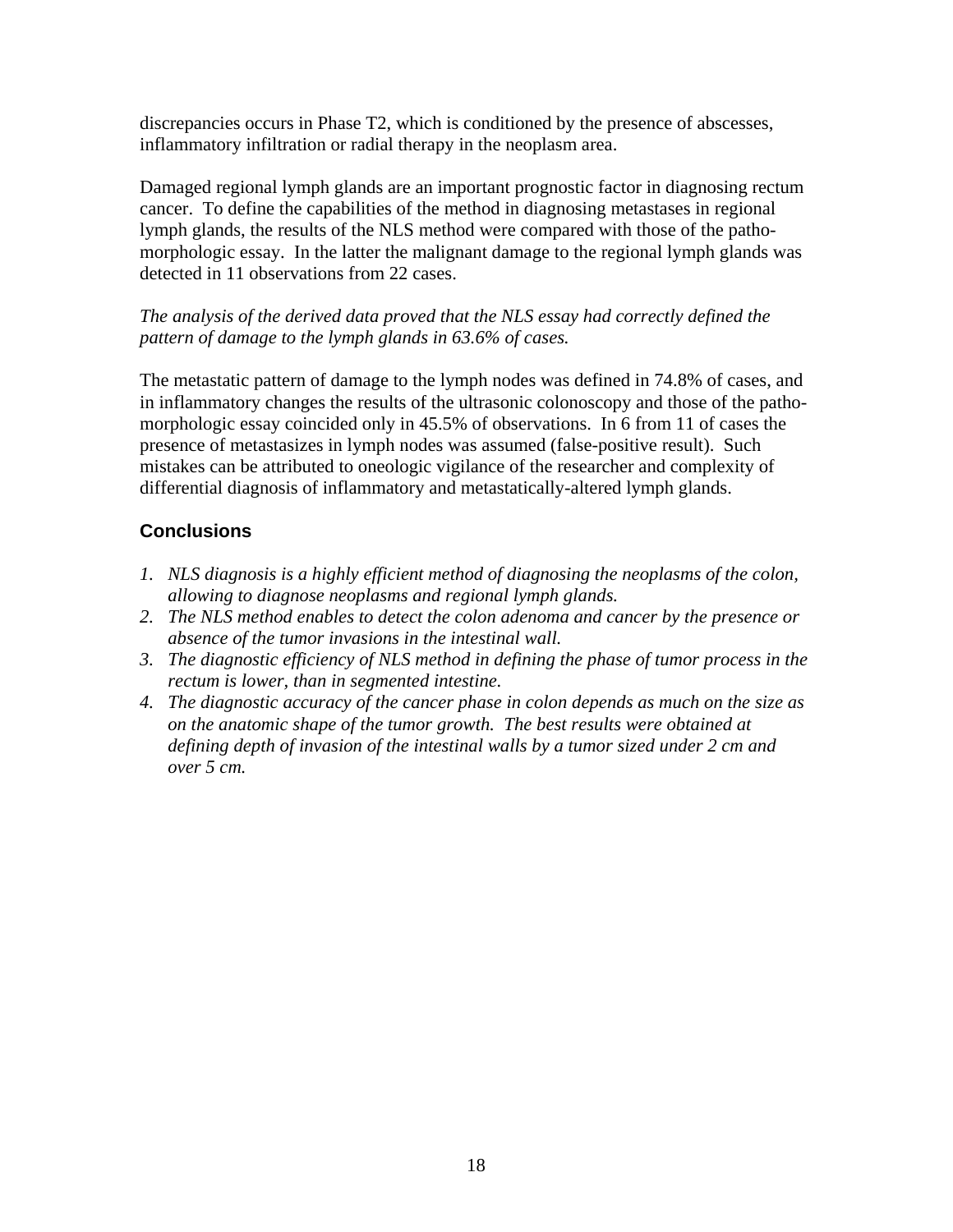### <span id="page-18-0"></span>**NLS-Method In Vascular Pathology Diagnosis**

#### **S.M. Patrushev, A.D. Sluzky, V.M. Vagulin**

Today the world faces a constant trend of a growing rate of mortality caused by occlusive vascular diseases, especially by cerebro-vascular disorders which are in the third place among death causes. On the one hand the trend is caused by a growing number of elderly and aged patients. On the other hand many men even already at 45 have atherosclerotic damage of main head arteries, causing the need for a medical observation.

The most simple and at the same time informative method of non-invasive diagnosis of occlusive damage of peripheral vessels appeared to be the NLS-method which has been used in clinical practice for a short time. The first NLS devices equipped with analog trigger sensors, operating in 1.4 GHz frequency mode and used in clinical practice since the late 90-s have not lost their importance yet. They can help determine the condition of certain sections of the main vessels in the lower limbs and that of the brachio-caphalic vessels.

Not only the condition of the vessels but also that of the valve system within deep veins can be studied. 102 patients were examined in 1997-1998 to detect valve insufficiency of deep veins affected by varicosis. The patients were from 21 to 67 years old. The examined patients included 25 men (24.5%) and 77 women (75.5%). The study was carried out by means of a NLS device using a 1.4GHz analog trigger sensor. In 32 patients a valve insufficiency of the femoral vein was detected, in 44 patients failure of both femoral and popliteal veins. NLS enables to assess the condition of the valve system of deep veins in low limbs on a noninvasive and objective basis. This enables appropriate surgical intervention and can be used as an alternative to phlebography analysis.

The NLS-digital spectral analysis method has no contra-indications and in terms of informational content is comparable to angiography. It can be used to perform screening in the course of poly-clinical examination with a view to detect early or latent forms of vascular pathology and also as a preliminary method for selecting patients for angiosurgical treatment, since according to some specialists, angiography should only be performed on candidates for surgery picked out after a preliminary NLS investigation. However, this method does not assess the bulk index of the bloodstream, because NLS does not provide a vessel's image and thus is unable to measure the vessel's diameter. This kind of information may be acquired with the help of Doppler systems with 3Dimaging, that offer duplex and triplex scanning (the so-called Doppler chromatic charting).

The NLS-method was developed in the mid 90-s and played an essential role in vascular pathology diagnosis. The main advantage of the NLS-method was that it facilitated search and location of the vessels and facilitated rapid differentiation of vessels from nonvascular structures, arteries from veins and very accurate detection of signs of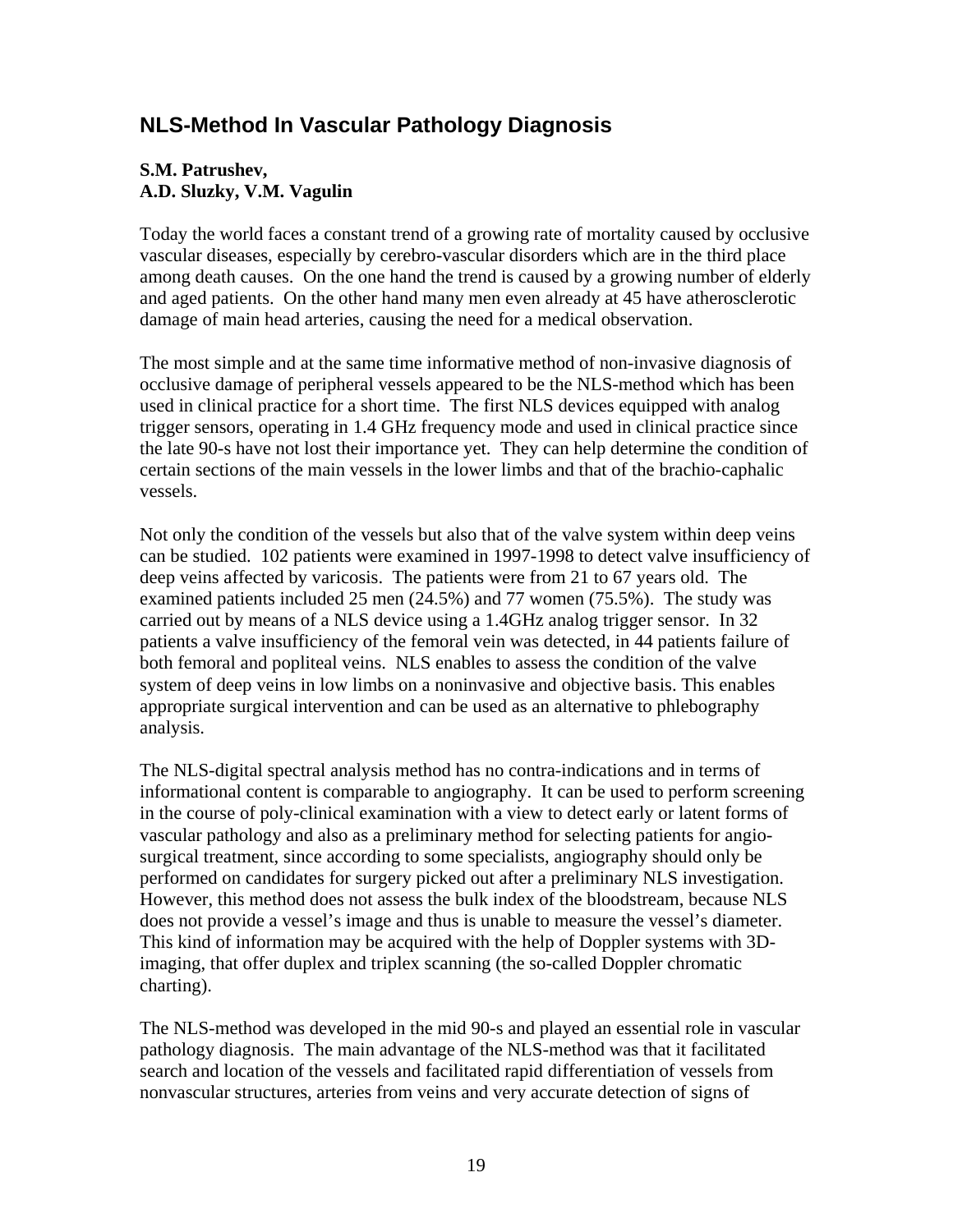disturbed vascular permeability caused by stenosis or occlusion of the vessel lumen by an atherosclerotic patch or a thrombus: both of which are generally not visible at scanning in B-mode alone.

In addition the NLS-method enables diagnose of portal hypertension, the extent of its intensity, and permeability of Porto systemic bypasses. NLS is very sensitive in defining the extent of peri-pancreatic vessel involvement with pancreatic cancer: essential in selecting the approach for surgical treatment. NLS facilitates detection of the damaged renal vessels (both veins and arteries): invaluable for the correct choice of a hypotensive drug at arterial hypertension.

Some efficient hypotensive drugs, i.e. inhibitors of angiotensin converting enzyme (ACE) such as capoten, enalapril, bezlipril, etc., have became very popular lately, but they have counter-indications at renal artery stenosis. So physicians should bear in mind that checking for stenosis is a must before prescribing this kind of medicine. The NLSmethod is likely to be the choice method in such cases.

*The NLS-method is indispensable for differential diagnosis of benign and malignant hepatic diseases. Its sensitivity is comparable with the potentials of conventional or digitial angiography and computer-assisted amplified tomography. In addition, the NLSmethod is much cheaper, simpler and more intelligible. It can be employed directly at the patient's bedside if required. The NLS-method may be used in opthalmology to check ocular hemodynamics before or after surgical intervention, in obstetrics to detect the disturbed blood current in umbilical cord arteries with a view to diagnose a retarted fetus development and predict a negative perinatal produce.* 

*Yet another potential of NLS method lies in cranial scanning which enables to detect intracranial hematomas, aneurisms, cysts and tumors in the encephalon*.

These are far from all potentials of the NLS method.

Summing up, the NLS-method is one of the most dynamic techniques and within the next few years it is bound to bring some new discoveries.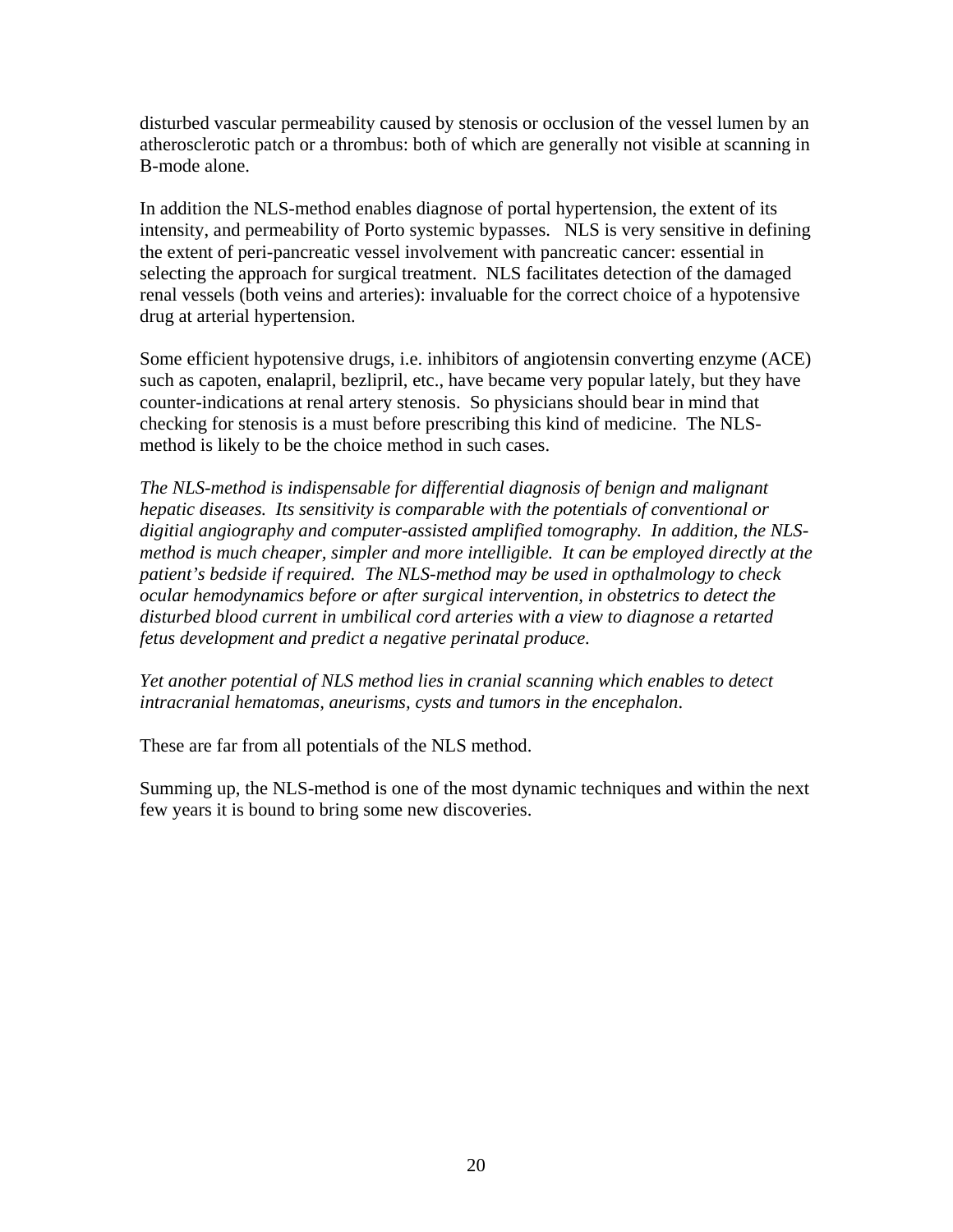### <span id="page-20-0"></span>**NLS-Diagnosis Of Lung Abscess**

### **S.N. Makarova**

A screening NLS-investigation detected two causes of lung abscess in feverish patients who were complaining of pain in the right hypochondriac region. The patients were subjected to echography in order to preclude an abdominal cavity pathology.

The NLS examination was conducted by means of a NLS device equipped with a digital trigger sensor (1.4GHz).

Patient N., aged 57, was admitted to the therapeutic department. He was complaining of a week-long fever with a temperature of up to 40C, a moderate non-productive cough and pain in the right hypochondriac region as a result of catching a cold. He came to see a doctor ten days after falling ill. Clinical history included a bilateral pneumonia 14 years previous. The clinical blood analysis indicated an increased leukocyte content – up to 18.7 x 109 with a flush left leukogram. The common urinalysis showed no deviations. Physical examination: vesicular pulmonary respiration, weakened in the lower sections on the right with no rhonchi.

The tongue was dry, white furred. The belly was soft, with significant pain in the right hypochondriac region. No symptoms of peritoneum irritation were in evidence. Pasternatski symptom was negative on the right and left.

The NLS-investigation of the abdominal cavity did not detect any signs of pathology in the liver, gall bladder or pancreas. On the right were visual blackenings in the diaphragmatic pleura (4-5 points according to Flandler's scale) and an image of voluminous formation in the right lung (5-6 points). On the dorsal thoracic wall there was an image of an enhanced chromogenic formation (6 points) of a heterogeneous internal structure, sized 8-x65x54 cm. The lung tissue around the nidus had a higher chromogenic density (4-5 points) on account of infiltration. A spectral similarity to the "lung abscess" reference standard  $(D=0.312)$  was detected. The investigation of the left lung and pleural cavities did not detect any structural changes. NLS conclusion: certain signs of developing abscess in the right lung.

The check radiological investigation arrived at the conclusion: an abscess in the lower lobe of the right lung in progress.

A repeated NLS examination was conducted 10 days later. This revealed a rounded hyporchromogenic formation with uneven outlines with some hypochromogenic zones inside, sized 81x60x51 mm.

The chromogenic density of the lung tissue around the nidus was somewhat higher (due to infiltration), and the folia of the visceral and parietal pleuras were blackened in the lower sections of the right lung.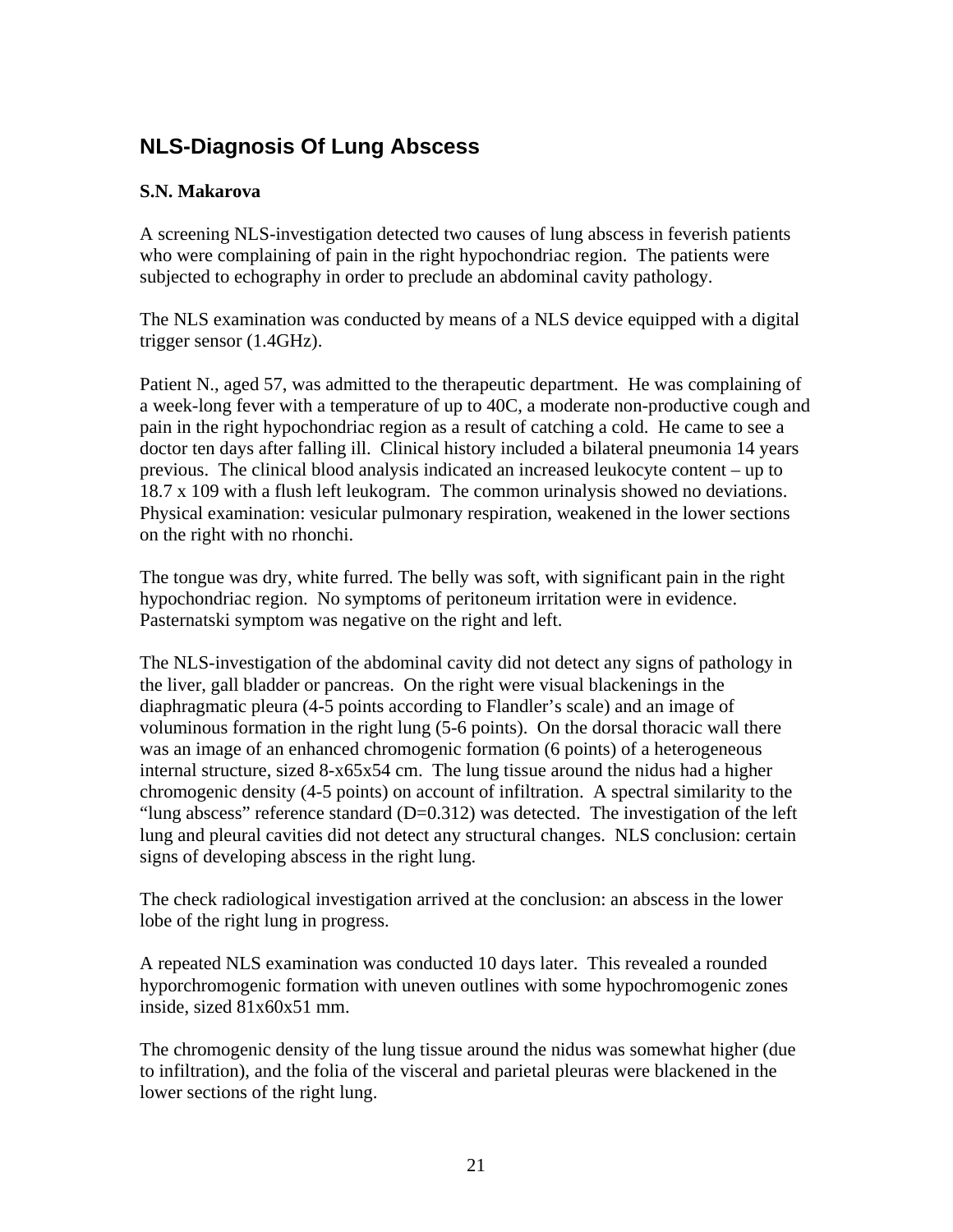The patient was offered a further therapy in a specialized surgical department, which he turned down. 3 weeks later, after some anti-inflammatory therapy a check NLS examination was performed. During the examination the patient complained of coughing with a profuse sputum discharge. His temperature was normal, the clinical blood analysis indicated a leukocyte count of 8.6x109, and the differential blood count was within the standard, and ESR grew up to 37 mm/h. The NLS-investigation revealed a rounded formation with even outlines, increased chromogenic density and heterogeneous internal structure sized 47x43. The chromogenic density of the lung tissue around the perimeter decreased (because of reduced infiltration).

At the patient's urgent appeal he was discharged from hospital for further outpatient treatment. Later he underwent two check examinations conducted.

Patient M., aged 63, was examined by means of the NLS-method in order to preclude a liver or gall bladder pathology.

An NLS-investigation of the lung and pleural cavities was carried out. In the left lung and pleural cavities there were no signs of pathology in evidence. In the right lung in the IX, X and XI hypochondria (from the paravertebral line to the scapular one) the analysis parietally displayed a formation having an increased chromogenic density and sized 85x60 mm with uneven outlines and heterogeneous structure (due to inclusions of a decreased chromogenic density) sized 3-4 mm. The chromogenic density of the lung tissue was not increased. NLS conclusion: signs of an abscess in the right lung.

Radiological conclusion: abscess in the lower lobe of the right lung.

The patient had check NLS-investigations conducted against the background of antiinflammatory therapy.

With the NLS-investigation performed 10 days later the formation looked rounded, had even outlines, an increased chromogenic density (4-5 points) and a heterogeneous internal structure. Around the perimeter of the nidus the lung tissue had an increased chromogenic density (3-4 points) because of infiltration. The formation measured 73x50x60 mm.

The NLS-investigation 2 weeks later did not detect any positive dynamics from the administered anti-inflammatory therapy.

*The submitted clinical observations once again confirm that the NLS-investigation with lung diseases is not used in clinical practice as often as it deserves.* 

*Besides, the dynamic NLS-observation of the patients affected by lung diseases enables to assess the efficiency of the employed therapy and reduce the radiation load both on patients and on the medical personnel.*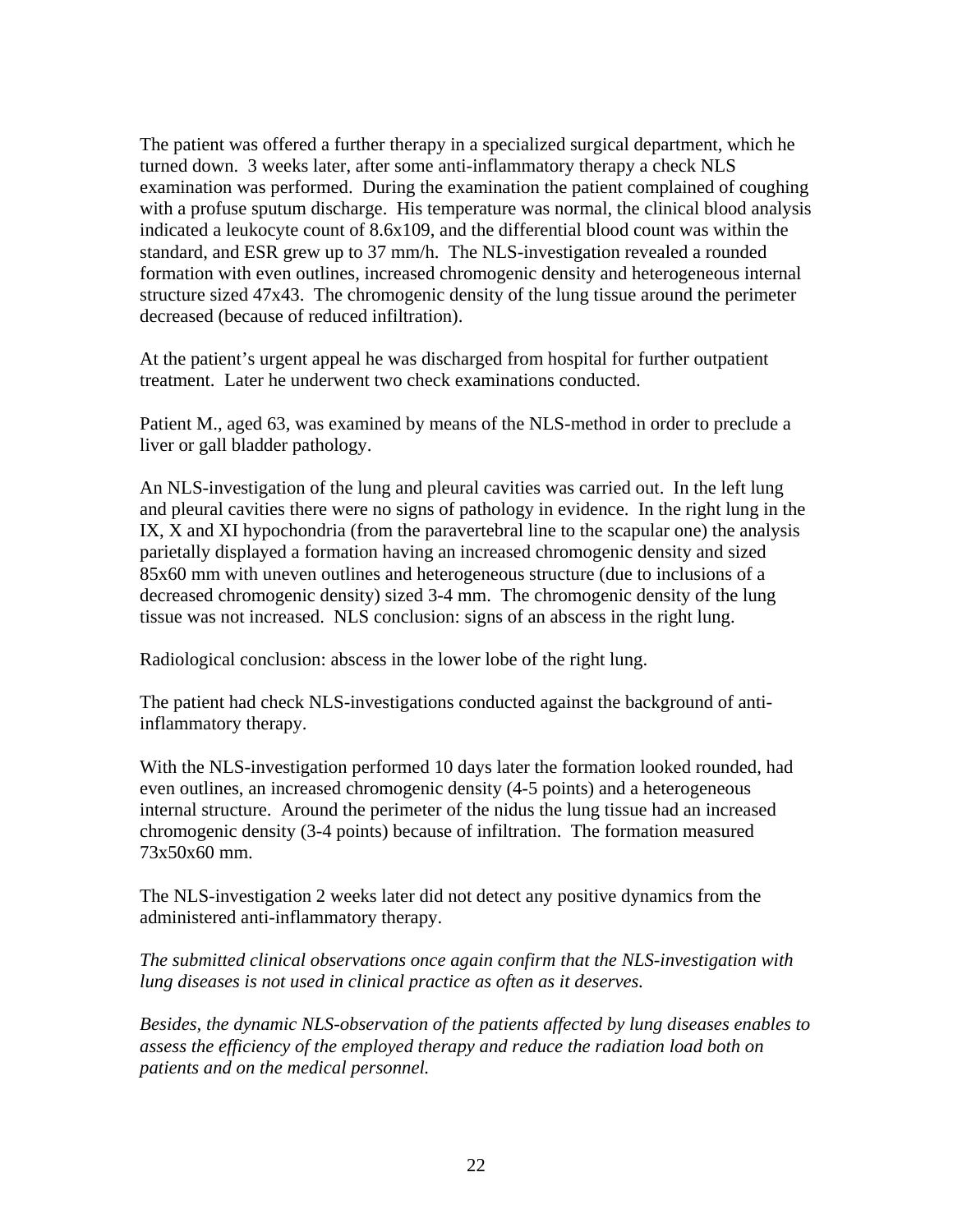### <span id="page-22-0"></span>**NLS-Diagnosis Of Degenerative Changes In The Spine**

#### **A.G. Brusova, P.A. Manokhin, T.K. Puzanovskaya, T.A. Shyshkovets**

Computer Nonlinear Diagnosis (NLS) is a new highly informative method provided to examine the spine and spinal marrow. The NLS advantages are non-invasiveness, scalability of the image field, a capability to obtain sections of any orientation and virtual imaging of radicular canals and paravertebral zone. Undoubtedly the use of NLS in diagnosis of degenerative spine diseases has apparent prospects.

### **Subject and methods**

The investigation was conducted by a 1.5 GHz NLS unit. 1217 patients affected by degenerative changes in the lumbar region of the spine were investigated. NLS analysis of the spine and spinal marrow was performed for all patients. 112 patients had NLS and CT, and myelography was performed for 10 patients.

### **Analysis of results**

In 87% of cases we found disks affected by degenerative changes. The earliest degenerative change in inter-vertebral disks (ID) was a hyper-chromous lesion (6 points on Flandler's scale) in zone between the pulpous nucleus and the fibrous annulus. Along with the degenerative changes NLS has detected an increased chromogenic density of the signal from the bone marrow in the adjacent regions of the vertebral bodies (4-5 points according to Flandler's scale). 3 degrees of degenerative changes could be distinguished depending on the process intensity.

Degree 1, a hyper-chromous zone appraised at 4-5 points on Flandler's scale, was detected in 90 patients. Conventional radiographs did not display any changes. Formation of fibro-vascular tissue followed by its penetration into the bone marrow is believed to underlie the changes. Some authors relate these changes to the lack of stability in this segment.

The histograms displayed a spectral similarity to the reference standard "intervertebral osteo-chondrosis" (D0.396 to 0.425).

Degree 2, a hyper-chromous response in the affected zone at 5-6 points on Flandler's scale was detected in 215 patients. Conventional radiographs did not show any changes. According to some literary evidence, in this phase the histology detects a substitution of the fat bone marrow for the red bone marrow often accompanied by enlarged trabeculae. This phase generally precedes an osteo-chondrosis development which can be diagnosed a little while later by conventional radiographs.

The spectral similarity was close to the reference standard "inter-vertebral osteochondrosis" (D 0.246 to 0.360).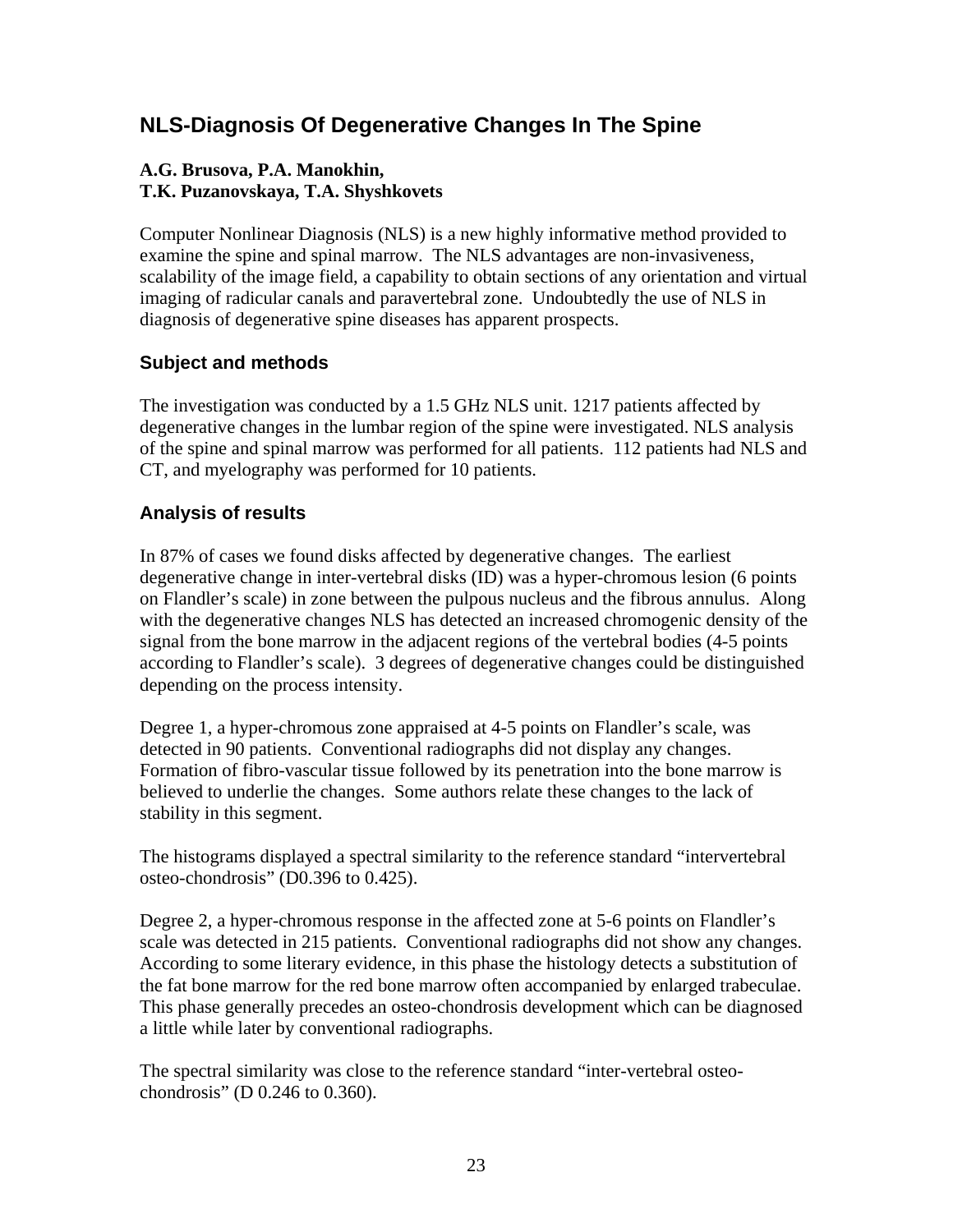Degree 3, a frank hyper-chromous response (6 points), which corresponds to a far advanced vertebral body sclerosis, was detected in 312 patients. Some secondary symptoms, like local bulging and vertebral asteophytes, were detected with far advanced degenerative lesion of the disks and a substantial similarity to the reference stand "osteochondrosis" (D from 0.152 to 0.218). *NLS enables differentiation between a protrusion and prolapse of the disk and existence of rupture of the fibrotic ring and the condition of longitudinal and other ligaments.* 

A protrusion is defined as a bulging of the disk tissue beyond the posterior outline of the vertebral body into the spinal canal. The fibrotic ring tissue endures though becomes very thin and NLS only reveals a zone of slight destructive change in the structure (3-4 points). With compression it gives an acutely frank hyper-chromous response (6 points).

Protrusion may be accompanied by a slight caudal shift which is quite often defined by means of the NLS-method at L5-81 inter-vertebral disk level. NLS detected protrusion in 729 patients.

The rupture of the fibriotic ring fibers results in the prolapse of the pulpous nucleus on a subligamentary level and the ligament rupture results in the prolapse inside the cerebrospinal canal. As can be seen from NLS, the longitudinal ligaments look well delimited and are represented as hyper-chromous band-like structures (5-6 points) which adjoin the bones and the fibrotic ring. The extra-ligamentary prolapse can shift either in a caudal or a cranial direction. The extra-ligamentary prolapses of the disk that lost contact with the host disk become sequesters. Occasionally, we observed some very small extraligamentary sequesters which shifted far into the cerebrospinal canal, which made it hard to detect them.

The NLS-investigation detected prolapse in 445 patients. In 68% of cases the hernia of intervertebral disk was combined with other degenerative dystrophic spinal changes on this level. The hernia of the intervertebral disk was detected at L4-5 level in 83%, and L5-8 level in 15% and at L3-4 level in 2% of cases. A lesion of several disks was found in 50 patients. 196 patients underwent surgery, among them 114 had lateral hernia, 76 patients had median lateral hernia and 6 had median hernia. 5 patients had surgery for hernia recurrence. The NLS diagnosed extraligamentary sequestrated hernia in 38 patients, and intracural hernia was diagnosed in 3 persons. Multiple sequesters were detected in 5 patients.

The clinical symptomatology for the prolapse of intervertebral disks was variable and did not always depend on their size. In some cases we observed median protrusions which did not result in any clinical implications. The clinical symptomology for small sequestrated hernia was no less than for large sequesters.

In evaluating the NLS data not only the size of hernia but also the reserve area of the cerebrospinal canal and their prepositions should be taken into account.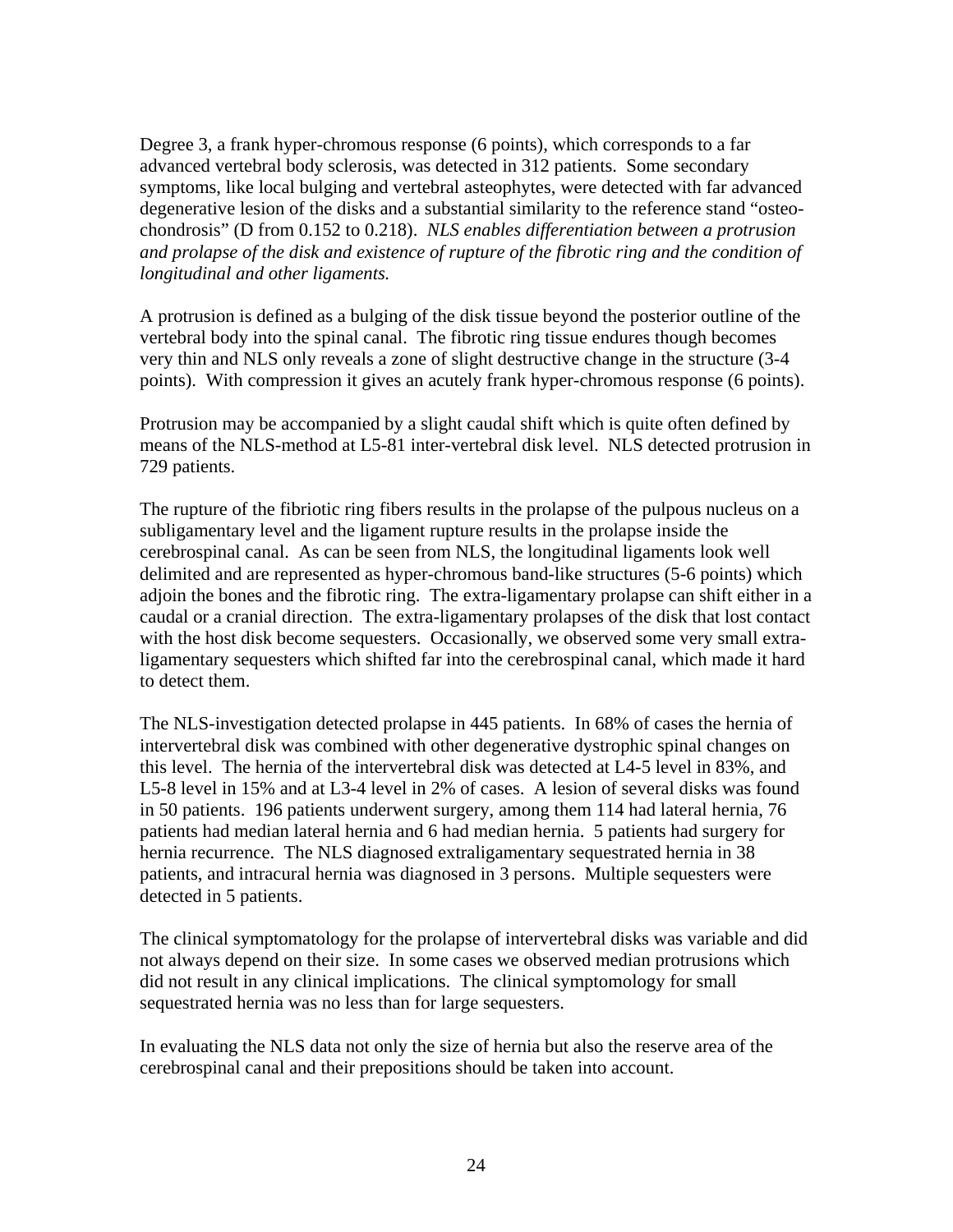With a suspected hernia the NLS-investigation should be performed at least in two planes, sagittal and paraxial, i.e. parallel to the disk plane, and the sagittal investigation in T1W-SE can be combined with other sequences.

The median prolapses of intervertebral disks in sagittal shots could be seen quite clearly. The signal content of the hernia predominantly corresponded to the NLS signal content of the pulpous nucleus. The external part of the fibrotic ring, posterior longitudinal ligaments and the dura matter give a frank hyperchromous response and do not differentiate from one another. Thus, the NLS-method sometimes fails to present a direct proof of a rupture in the external part of the fibrotic ring.

It is largely a lesion of the pulpous nucleus on the side of the back edge of the vertebral body that speaks in favor of the protrusion in axial shots. Displacements and compression of the spinal marrow can well be seen in both sagittal and axial projections.

Sagittal shots have an advantage in deciding on the disk prolapse, the size of intervertebral foramina and the condition of the cerebrospinal canal and bones. These shots are not significant for detecting an intra-dural process with the cone especially poorly visible in them. Frontal shots have drawbacks in determining the condition of the pulpus nucleus and fibrotic ring. To that end paraxial virtual models are used, allowing to differentiate the process between the pulpus nucleus and the fibrotic ring and sometimes make it possible to differentiate between the fibrotic ring rupture and the protrusion free of the rupture. Thanks to virtual dimensional scaling sagittal shots allow to well delimit the subarachnoid space.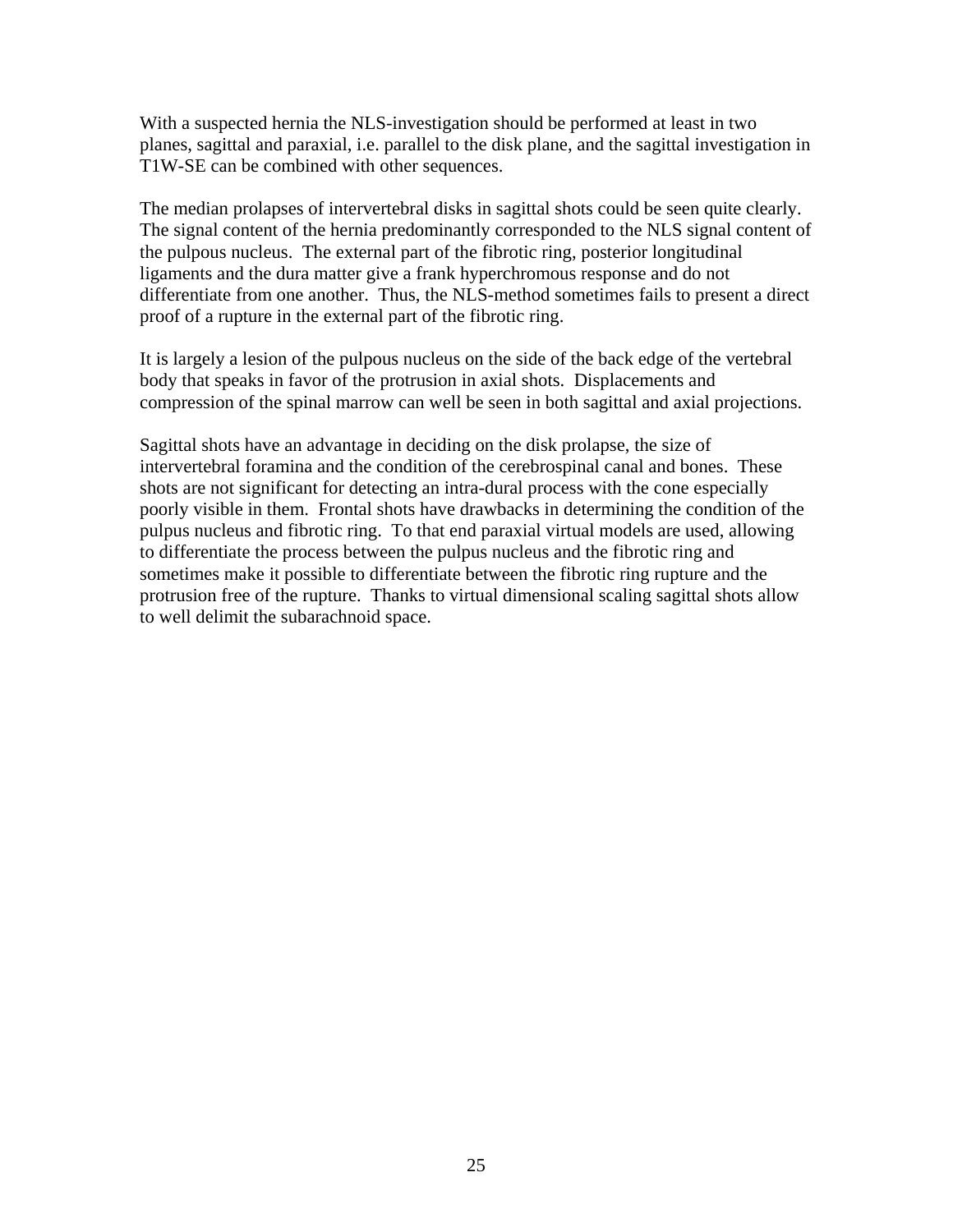### <span id="page-25-0"></span> **NLS-Diagnosis of Diffuse Infiltrative Lung Diseases**

#### **V.I. Nesterova, T.G. Kuznetsova, N.L. Ogluzdina**

Among different kinds of lung disorders special attention has been paid over the last years to diffuse infiltrative lung diseases (DILD), which is largely accounted for by some problems in their timely diagnosis and treatment.

Most diffuse lung diseases involve in the pathological process both the interstitial tissue and the respiratory track and alveoli. In this connection this type of pathological processes should be defined rather as diffuse infiltrative than as interstitial diseases. Despite of the polymorphism of clinico-morpholitis (in contrast to the exudative alveolitis in the case of a pneumonia) with fairly stereotyped changes in the lung interstice in the form of inflammatory infiltration with different degrees of intensity. Subsequently a fibrosis develops that can have different rates of progression. A 'cellular lung' pattern is the final phase of the development. It should be noted, that some infectious diseases of certain etiology (like tuberculosis, histoplasmosis, etc.) and particular malignant tumors (lymphogenous carcinomatosis, bronchioloalveolar cancer) do not directly belong to interstitial lung diseases but are similar to them in terms of manifestation.

The clinical evaluation of patients with a suspected DILD is a complex problem. Nonspecific symptoms and in some cases signs detected during chest examination may be characteristic of a multitude of acute or chronic lung diseases that involve the interstitial tissue, respiratory tract or alveoli. DILD are represented by an extremely heterogeneous group of diseases. The DILDs have been described in over a hundred possible versions, however in clinical practice only about 10 or 15 conditions are most common and it should be noted that sarcoidosis and various cases of lung fibrosis occur in clinical practice in 35-50% of all DILDs. Besides, acute diffuse lung processes in patients with reduced immunity (also in combination with HIV-infections) are likely to have a great number of infectious and non-infectious varieties, which X-ray evaluation is found to be difficult.

Unfortunately, the capabilities of conventional roentgenography for patients with a suspected DILD appear to be limited for the sensitivity and specificity of the method prove to be inefficient. The data on 458 patients with a histologically confirmed DILD were studied. The chest radiographs for 10% of the cases turned out to be normal. Among 86 patients affected by DILD no pathological change was detected in 50% of the patients with histologically proven bronchiectasia and in over 20% of the patients with emphysema shown on X-ray shots. Radiography may equally show false positive results of the investigation. We have discovered that in 10-20% of the patients with the x-ray confirmed signs of DILD no changes were detected during the lung biopsy.

The computer nonlinear diagnostixs (NLS) is one of the promising methods of diagnosing lung diseases of today. NLS appreciably improves the communication of the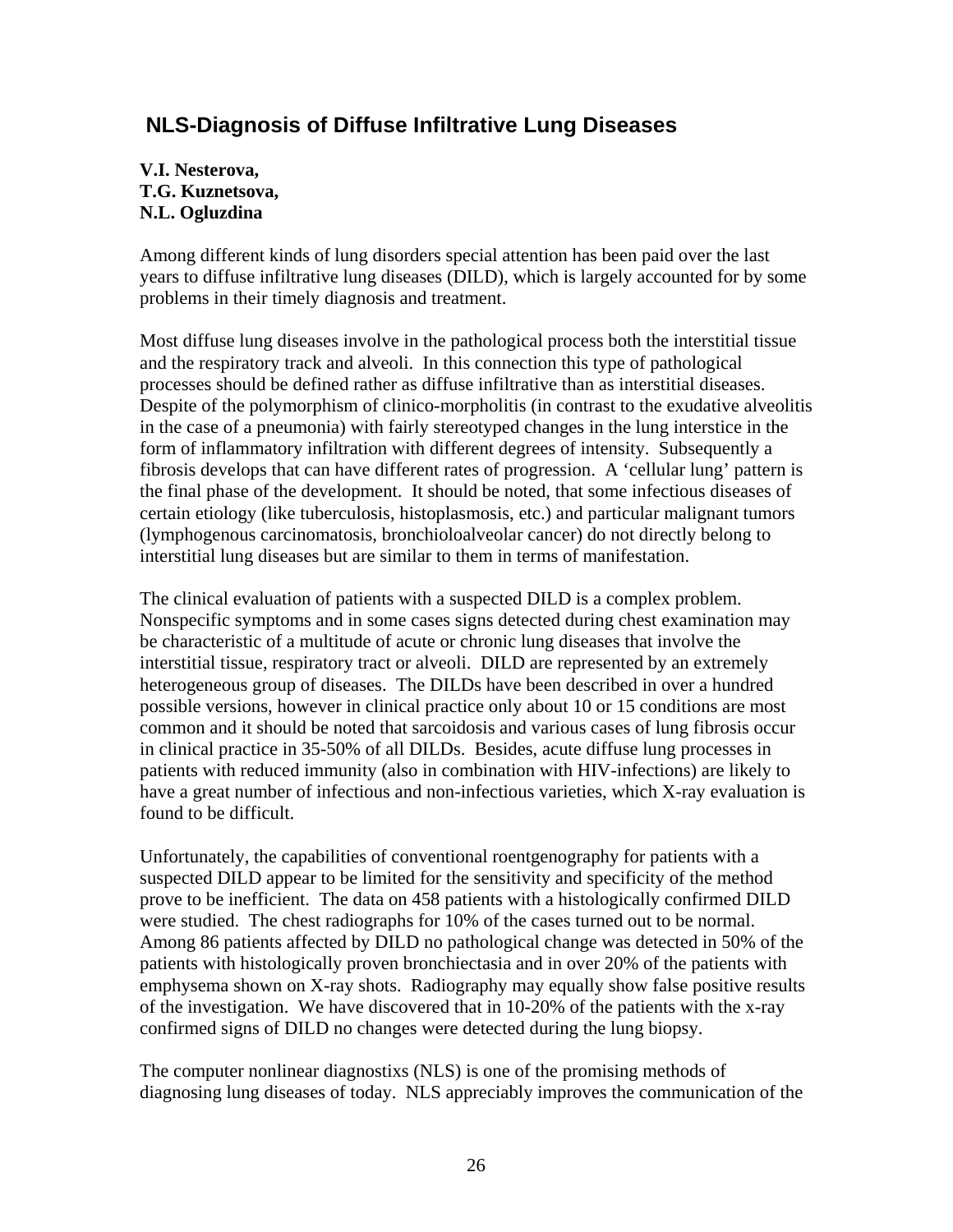fine morphological elements in the lung tissue and opens up new opportunities for recognizing interstitial diseases of the broncho-alveolar system. NLS has a high sensitivity in detecting the interstitial lesions of the parenchyma and small nodules.

The results of the investigations prove that NLS has a better sensitivity in detecting both acute and chronic diffuse lung diseases*. The sensitivity of the NLS diagnosis in detecting lung diseases makes 85% as compared to 70% in chest radiography*.

The accumulated experience too, gives additional grounds to assert that NLS is a highly efficient method for diagnosing a wide range of various diffuse lung diseases (DILD included) and excels the 'classic' chest radiography in sensitivity.

It should be noted that the high sensitivity of the NLS-method is achieved without sacrificing the specificity and diagnostic accuracy of the method. *In patients affected by DILD the NLS specificity amounted to 86% as opposed to 76% in radiography*. In particular, the high sensitivity (86-88%) and specificity (83-89%) of NLS were demonstrated in bronchicetasia diagnosis.

Although NLS is a more sensitive method as compared to chest radiography, its sensitivity in lung disease diagnosis is not absolute and the fact that no radiological changes were detected by NLS may lead to precluding lung disease in patients who actually suffer from DILD. 100 patients were examined by means of the NLS with 86 of them affected by DILD and 14 having no pathological change in the lungs.

*Despite a high value of NLS sensitivity and specificity, for 4% of the patients with biopsydetected lung diseases the results were interpreted as being normal. On the other hand, the NLS was proven to be a high-accuracy technique for precluding acute lung diseases in patients with immunodeficiency*. Some examination data were studied for patients with a bone marrow transplant and clinical symptoms of fever of obscure genesis. *The authors demonstrated high reliability of the NLS in determining fungal infection in 20 of 24 cases.* Besides, the fact that no changes were detected during NLS lung examination prompts the assumption that the fever was caused by bacterial or fungal infection of extra pulmonary genesis.

It is also a proven fact that the sensitivity with NLS is higher than with standard computer tomography. We examined 150 patients. *Using conventional CT (10mm collimation) and NLS we found that NLS had a higher sensitivity in recognizing pathological changes in the lung tissue.* 

Due to its high sensitivity, NLS should be used to define lung diseases in patients with a normal or obscure aspect of disease who have a pulmonary disturbance or symptoms that suggest an acute or chronic diffuse lung disease.

Even with certain clinical signs in evidence the diagnostic accuracy of classic radiography in patients affected by DILD appears to be limited. The reason is both superposition of the image in the radiograph and low contrast of minute lung structures.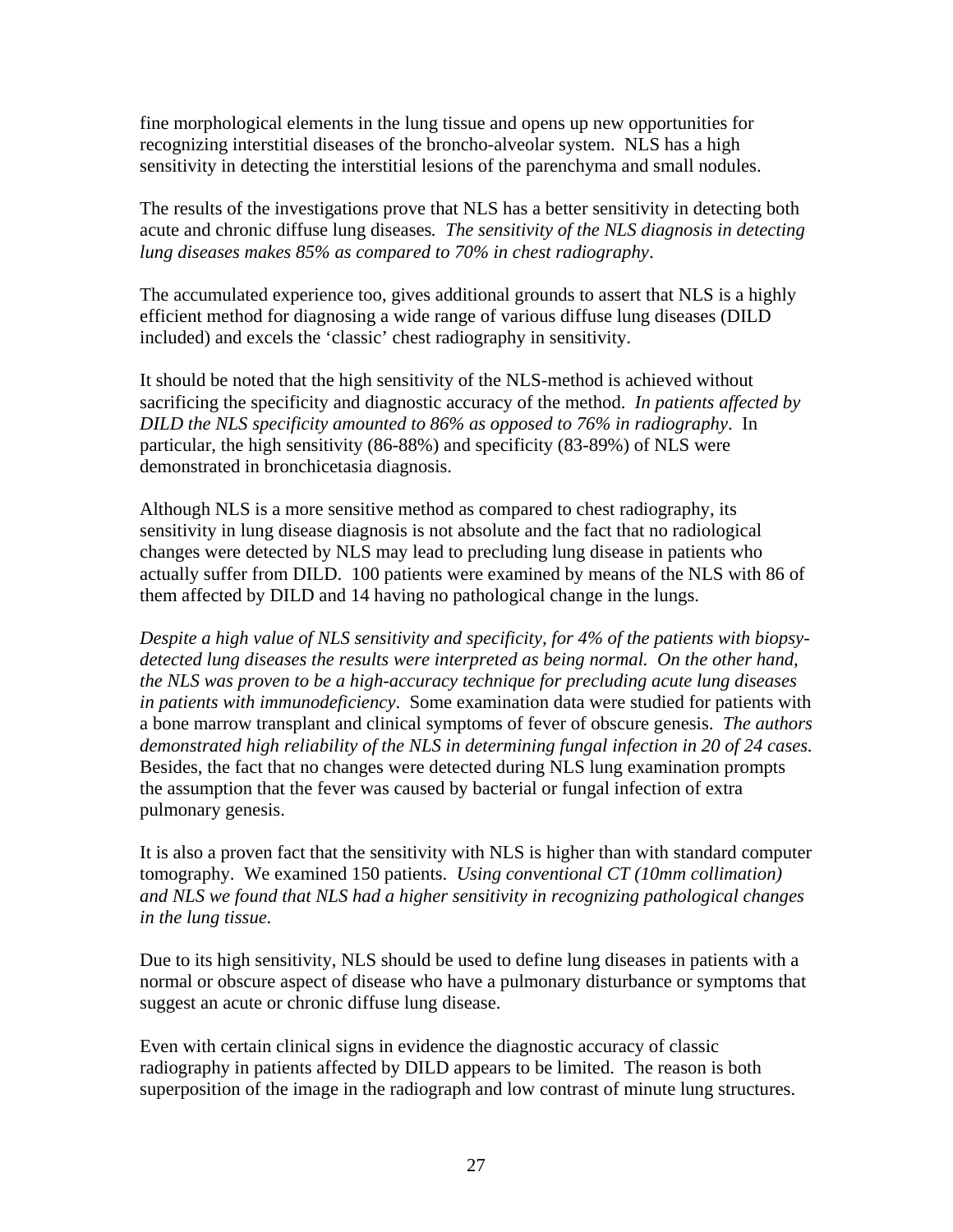NLS is free of these aspects, which is why it is reputed to be a more efficient method for recognizing diffuse lesions of lung tissue as compared to both radiographic survey and conventional computer tomography.

Besides, having a higher sensitivity, specificity and diagnostic accuracy, the NLS method can become a determining factor in evaluating the activity of a pathological process in patients affected by DILD. In certain cases NLS can be used not only to define the presence of absence of a pathological process or the extent to which it has spread, but also to collect information about the reversibility of changes (in an acute or active phase) as compared to irreversible (fibriotic) changes in the lung tissue. Moreover, since NLS can accurately identify the imponderable activity of a pathological process in the lungs, it can be employed to evaluate the efficiency of the treatment given to patients.

The conventional methods for evaluating disease activity, such as trans-bronchial lung biopsy (TBLB), broncho-alveolar lavage (BAL), chest radiography, gallium lung scanning and functional lung tests are insufficiently reliable in evaluating the activity and in terms of prognostication. So the open lung biopsy (OLB) is still the choice method for both diagnosing and evaluating the process activity. We were able to prove, that signs detected in patients by means of NLS can provide some valuable information and be significantly important in defining the activity of a pathological process.

In terms of its prognostic value NLS is now advancing to the foreground leaving behind some functional lung tests BAL and even OLB, because it enables lesion assessment over the whole lung parenchyma as compared to a separate biopsy sample. Moreover, NLS can become an accurate noninvasive method for evaluating the efficiency of the administered treatment.

Sarcoidosis is one of the most interstitial lung diseases of unknown etiology. In typical cases granulomas are formed in fine lymph vessels or beside them, afterwards the granulomas self organize which causes lung tissue fibrosis.

A number of researchers considered the NLS potentials in defining the process activity in patients affected by sarcoidosis. The main activity indicator is the presence of small nodules and to a lesser degree their distribution and occurrence in the lung tissue. Unfortunately, despite the difference between reversible and irreversible changes detected by NLS for patients having sarcoidosis, the potentials of NLS in assessing the process activity have not been studied well enough.

Among different indications in favor of NLS application, the use of this method in lung biopsy is probably the most important one. Biopsy is a very essential diagnosis technique which enables to define the nosology of a lung diseases, its activity level and phase. The diagnostic value of biopsy to a certain degree depends on its method and the type of DILD. The authors proved that TBLB was diagnostically informative for only 20 patients of 53 (38%) who had DILD in evidence; in 33 such patients (62%) TBLB displayed normal lung tissue or nonspecific changes.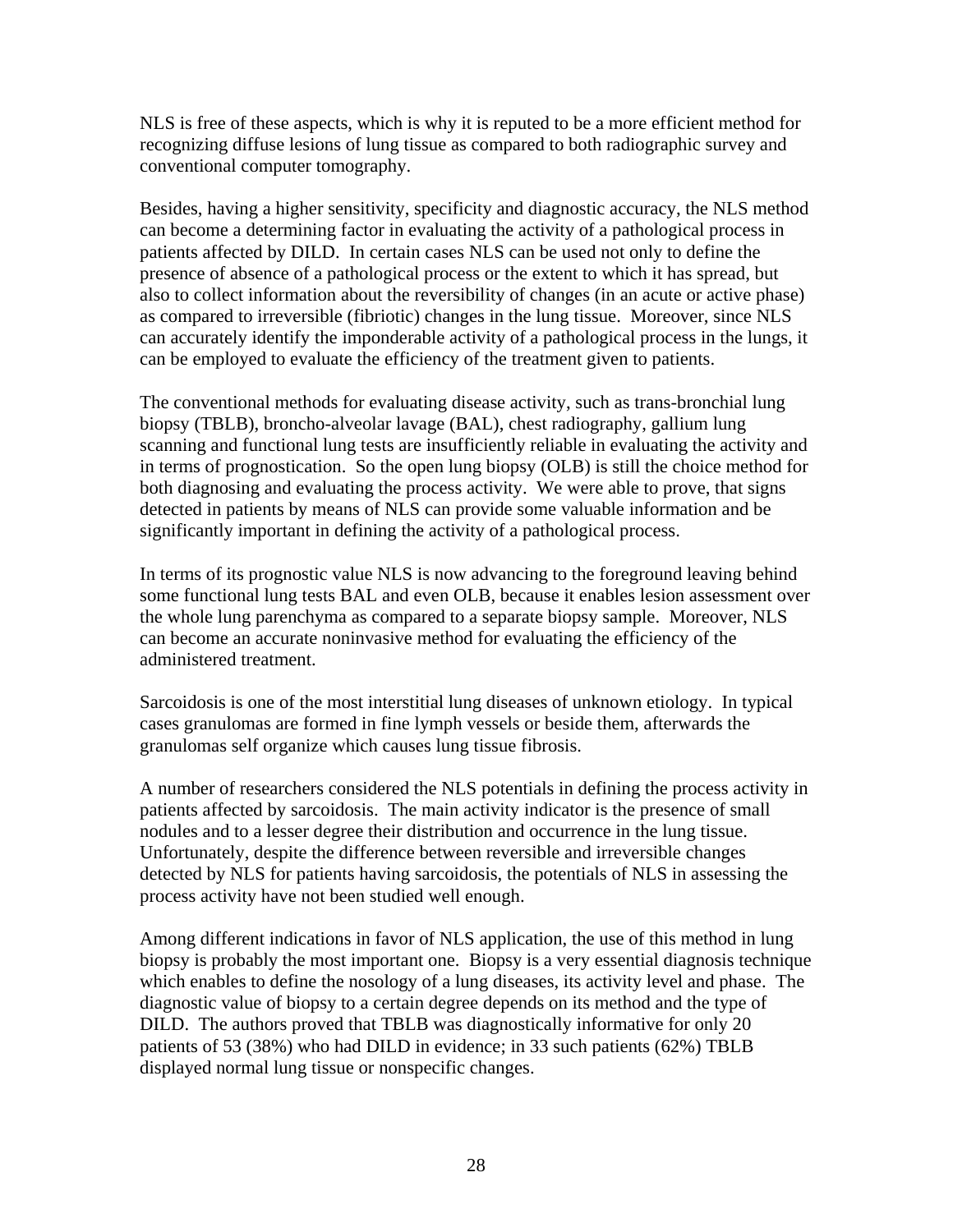<span id="page-28-0"></span>At the same time OLB made a specific diagnosis of DILD in 92% of cases. In DILDaffected patients TBLB proved to be the most informative for patients having sarcoidosis or lymphogenous carcinomatosis, because these lesions have largely peribronchial tissue involved and are therefore most accessible to TBLB. Diagnosticly OLB appears to be more accurate, but it also has certain complexities because lung tissue is sampled from a small sector of the lung which might not reflect the changes occurring in the rest of the lung tissue. Many diffuse diseases affect lung tissue irregularly so the pathologically altered parts of lung parenchyma may be located among normal lung tissue. Besides, the same lung may contain both active manifestations of the disease and fibrotic changes of long standing. For an accurate diagnosis and assessment of the clinical progress of the disease the right choice of a biopsy sample is very important. During biopsy NLS helps to collect more accurate data indicating active areas of a pathological process. By using NLS, the areas affected by lung fibrosis in its final phase, with 'honeycomb' lung formed, could be skipped during biopsy sampling. In addition, NLS may prove to be vitally important for choosing the most effective technique (TBLB, BAL or OLB) for making a histological diagnosis.

### **Conclusion.**

Radiography still remains the most accessible method for diagnosing DILD yet its informational content appears to be inadequate.

Making a correct diagnosis necessitates a combination of laboratory, functional and radiological investigations as well as some invasive methods, each of them having its own substantial limitations.

NLS-diagnosis is a method that greatly improves identification of diffuse infiltrative lung diseases and as such it should become a part and parcel of an integrated investigation.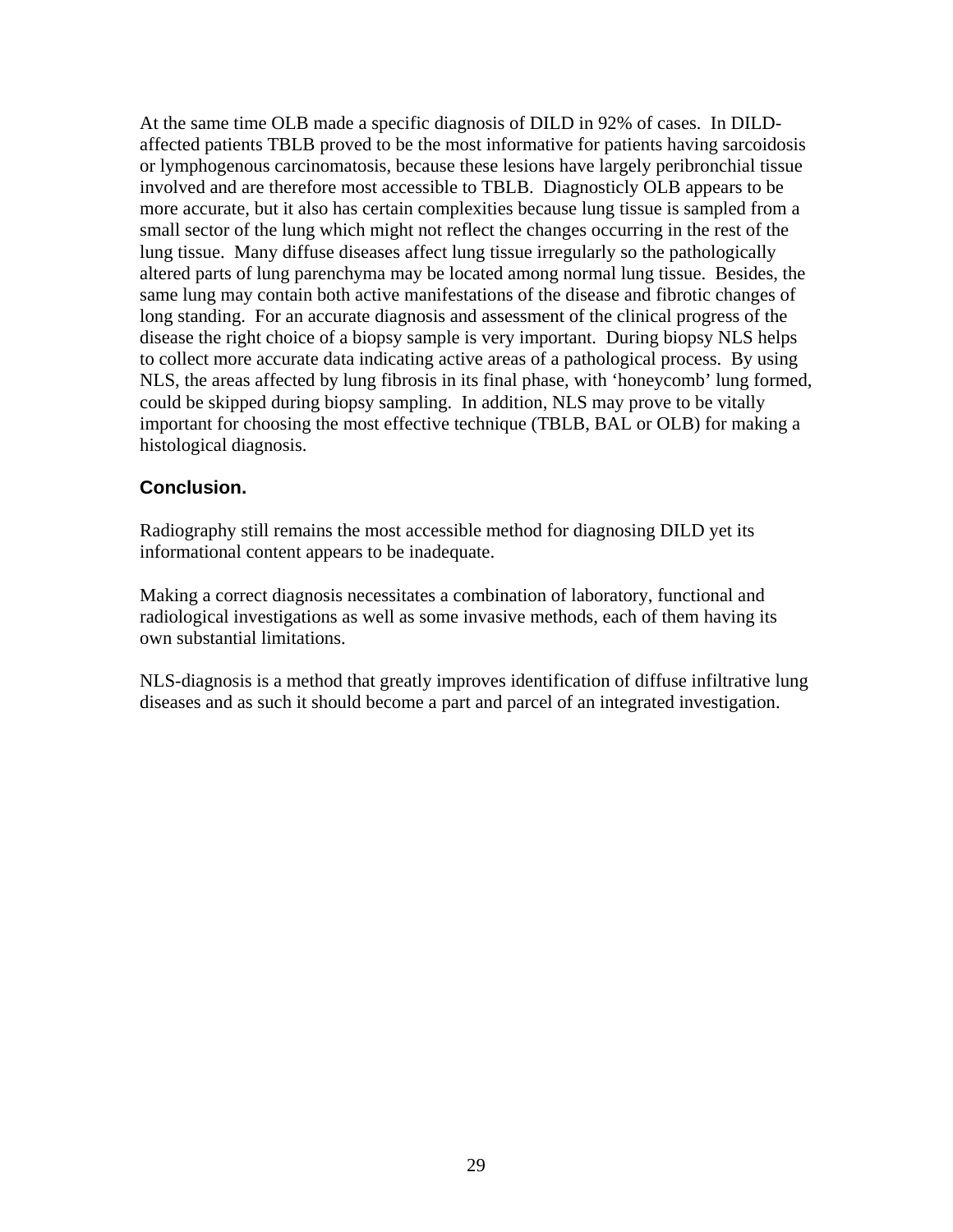### <span id="page-29-0"></span>**NLS-Diagnosis of Prostate Diseases**

#### **V.A. Toropova, S.N. Petrenko**

An ever growing number of physicians enjoy an opportunity of a screening NLS diacrisis of prostate grand and urinary bladder. This article attempts to consider some particulars of morphological changes occurring in a prostate affected by pathology, based on the results of NLS-investigations.

In the West prostate cancer makes 20% of the total cancer diseases and ranks second to lung tumors as a death cause.

According to some autopsy findings with a histological investigation of the prostate, 12- 47% of men aged over 50 appeared to have cancerous nidi. Clinically, cancer is diagnosed more rarely because a high percentage of that number corresponds to 'minor forms' of cancer that have low invasiveness, so the patients suffering from it die of another kind of pathology.

To enhance the quality of prostate diseases diagnosis it is important to comprehend the specifics of topographic and zonal anatomy of a particular organ.

The prostate gland is located in the small pelvis between the bladder and anterior abdominal wall, anterior rectum wall and secondary urogenital diaphragm. The gland has a chestnut shape and tightly envelops the bladder cervix and prostate urethra. The gland base is lightly connected with the bladder into a coherent mass. Its anterior surface is directed to the symphysis, and the posterior one – to the rectum ampulla. The posterior surface of the gland has an expressed sulcus, which enables to conventionally subdivide the gland into the left and right lobes. Besides, there is a protruding middle cone-shaped lobe confirmed anteriorly by the prostatic urethra and by the spermatic ducts posteriorly.

According to zonal anatomy theory usually 4 glandular zones are distinguished in the prostate. The correct interpretation of NLS data largely depends on the knowledge of their topical pattern. 20% of the glandular tissue correspond to the central zone (CZ). The peripheral zone (PZ) occupies 75%. The intermediate (transitory) zones (TZ) make up 5% of the total amount of the glandular tissue.

Perurethral galnds (PUG) take a relatively small amount of the tissue, however exactly this area of the gland is very important for explaining the changes at a benign hyperplasia.

Apart from the glandular area, 4 fibro muscular zones can be discriminated:

- 1. Anterior fibro muscular stoma (AFS).
- 2. Unstriated muscular fibers of the urethra (UMFU).
- 3. Preprostatic sphincter (PPS), which is an extension of the musculature of the inferior part of the ureter and prevents inverse emission of seminal fluid.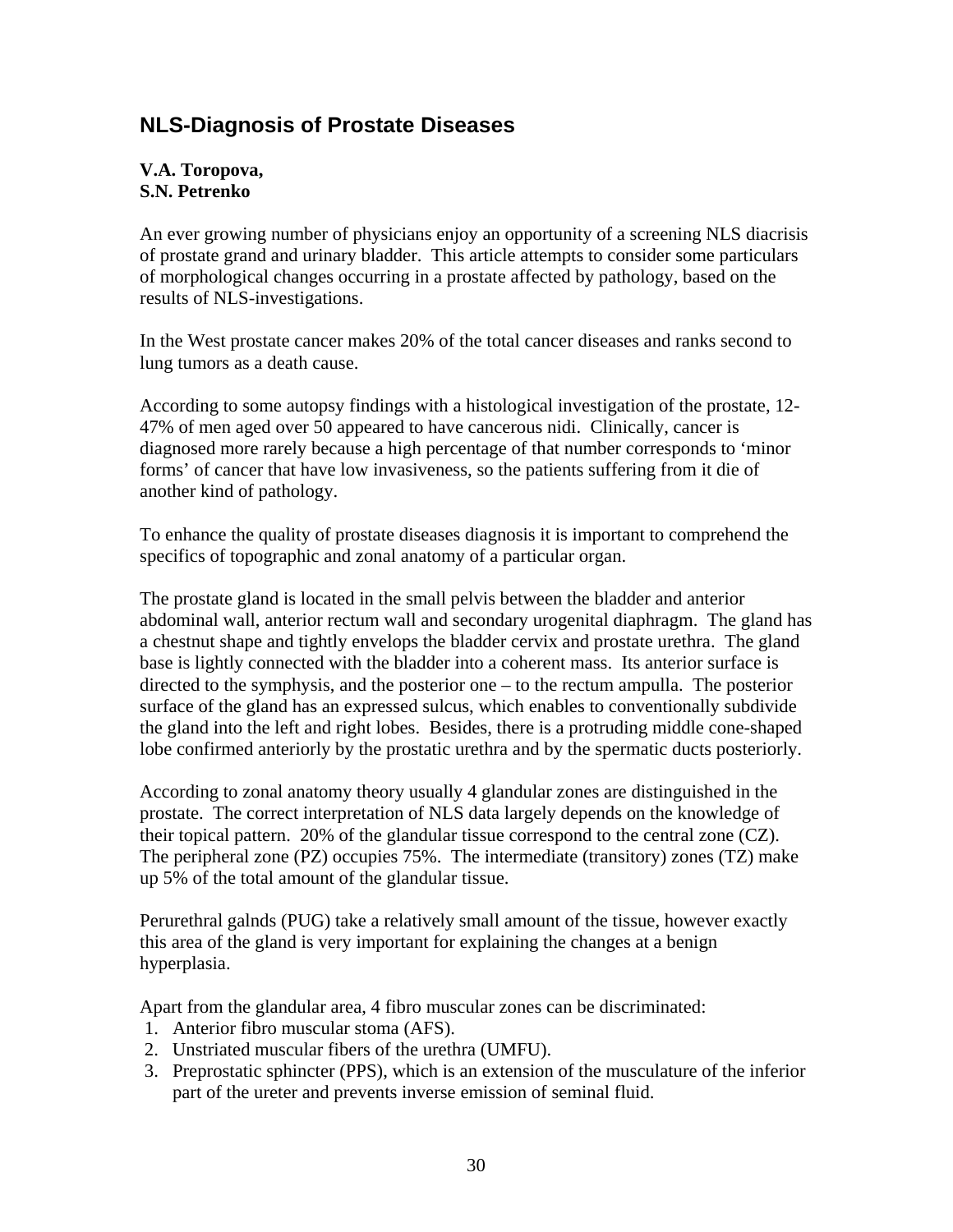4. Postprostatis sphincter (PPS), which is responsible for retaining urine in the bladder and blocks incontinent micturition.

The gland can be conventionally subdividied into 2 parts:

- external part consisting of CZ, PZ, TZ and
- internal part comprising AFS, PPS and PoPS.

According to NLS-investigation, the external part looks like a structure of normal chromogenic density (2-3 points of Flandler's scale), and the internal one is hypochromogenic (1-2 points). The two parts are divided by a fibro muscular layer, the so called surgical capsule, along which an incision is made during surgical intervention, and calcium salts deposit (calcium incrustration of the gland). In the NLS-investigation those formations can well be seen as fairly hypochromogenic structures (3-4 points) of different size.

The analysis of the prostatic gland image on the NLS virtual model is made according to the following quantity and quality characteristics:

- 1. Size: from to back  $-2-2.5$  cm, across  $-3-4.5$  cm, from top to bottom  $-2.5-4$  cm;
- 2. Volume: up to 20 cm;
- 3. Symmetry. The urethra is the reference point.

If any pathological changes are detected in the NLS-graph it is recommended to:

- specify their exact location;
- perform histography of the pathological area and area of the tissue with a normal structure.

It will be helpful for the case follow-ups. At a benign hyperplasia NLS enables detection of the direction of the principal germination. In case of hyper-trophic transitory zones the gland proliferates inwards. Though darkened lateral zones are formed (4-5 points on Flandler's scale), the nodes can still be always visualized. The trans-rectal NLS offers the most detailed and authentic information.

Enlarged lateral lobes squeeze PZ and CZ causing their atrophy. With proliferation of the para-urethral zones a massive fibro muscular PPS layer restricts their hyperplasia, so with this kind of pathology the gland proliferates along the urethra forming a middle darkened zone pushing back the bladder wall. Virtual scanning makes this pathology clearly visible in longitudinal sections. At the beginning of the proliferation a relationship between the internal and external glandular parts is disturbed. Apart from some distinctions in the zones of principal proliferation, the clinical signs will be different as well. In the case where a globe-shaped gland is formed (TZ proliferation) the gland is chiefly hyper-chromogenic and the dysuric manifestations are minimal while with a 'middle zone' formed the gland is slightly darkened and dysuria appears to be frank. Sphincter decompensation leads to the development or urinary incontinence and dilation of the upper urinary tract followed by the atrophy of the cortical layer of kidneys, which gradually adds to frequent urination, nycturia, reduced pressure of the urine or reduced rate urination occurring in the initial phase of the disease.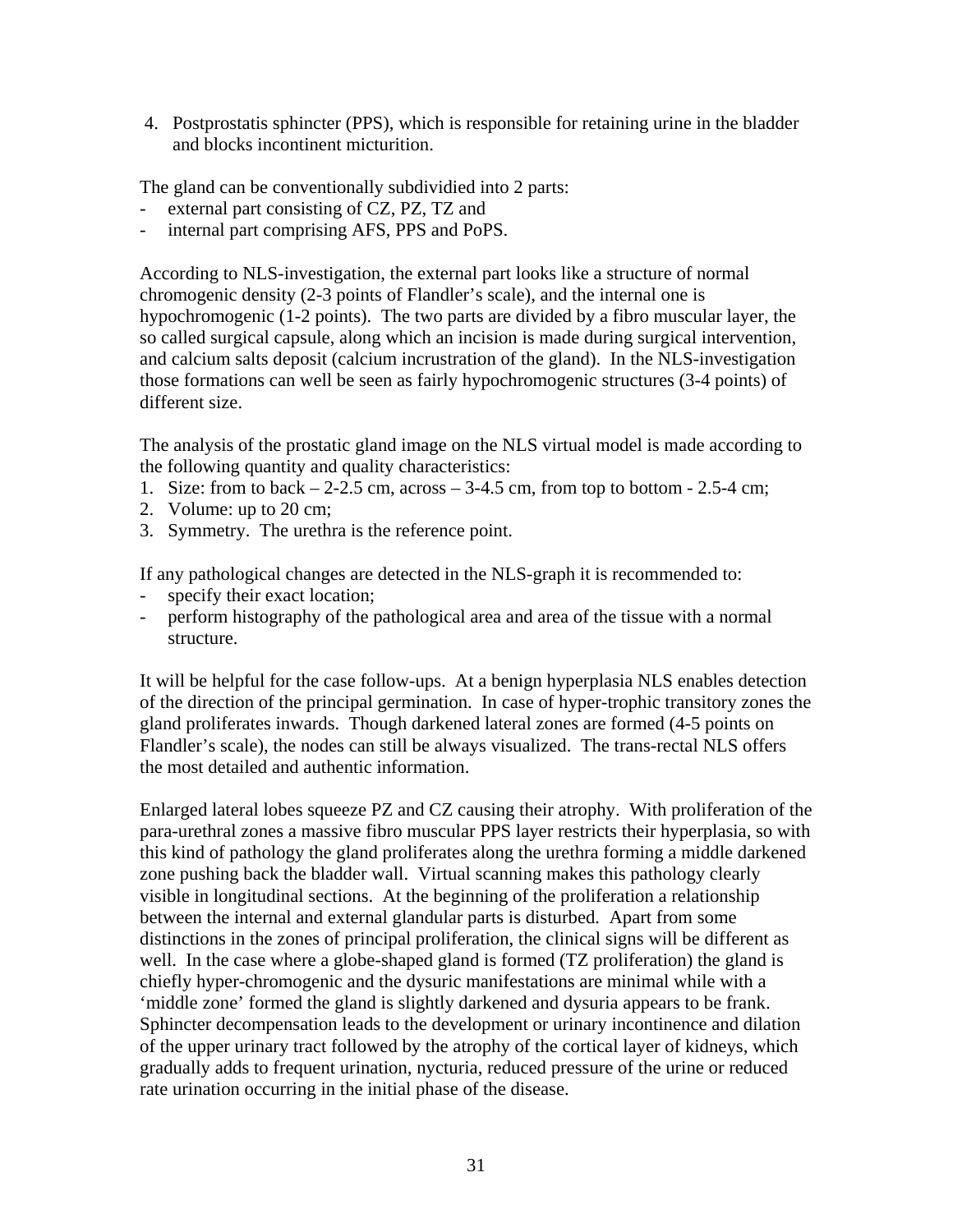In case of a squeezed cervix of the bladder a NLZ-graph provides visual signs of an infravesical obstruction that causes some morphological and functional changes in the lower and upper urinary tracts. Specifically, in the initial phases of benign hyperplasia a darkened wall in the bladder can be observed. Dark patches result from compensatory hypertrophy of the detrusor.

These 3 phases of benign hyperplasia of the prostate can be distinguished depending on the intensity of the changes:

- 1. hyperchromogenic denisty of the gland with no residual urine;
- 2. residual urine present;
- 3. all of the above-mentioned plus dilation of the upper urinary tract with the cortical layer of kidneys involved in the process.

Diagnosis of acute prostatitis is made on the basis of histograms (similarity to the reference standard process "prostatitis" D>0.425). Diagnosis should be done in combination with dactylar rectal examination (painfulness during palpation) with clinic lab data taken into account).

In the case of abscessed lesion a still higher hyperchromous area (6 points) is visible against the general dark patch (4-5 points according to Flandler's scale). Areas of frank blackening correspond to necrotic changes. With an abscess in progress one can notice a reduced infiltration of the tissue around the cavity with the dark patch gradually getting lighter in the course of dynamic observation (up to 3-4 points). With adequate therapy employed the post inflammatory cyst may fall into regression.

As can be seen from NLS-investigation, chronic prostatitis does not give a common characteristic picture, however the morphological processes in different phases of the disease are reflected in histograms. With a long-lasting disease the chromogenic density tends to rise due to a post-inflammatory substitution for the glandular component and its histograms. In the 'organ preparations' mode destructuring of the fibrous component starts to predominate.

With an oncological pathology, analysis of the gland picture helps localize the process in different projections and assess the extent of prevalence and involvement of adjacent organs. The minimum size of tumor determinable by means of NLS-investigation is about 8-10 mm. 80% of the tumor nodes are presented by markedly hyperchromogenic structures (6 points on Flandler's scale).

*Analysis of histograms of the nidi help differentiate an onco-process*. *The method's sensitivity becomes higher with both 'elimination' and 'NLS-analysis' modes in use.* Peripheral zones have first place as far as cancer incidence rate is concerned. They constitute 70-80% of cases. Transitory zones (TZ) are affected in 10-20% and CZ in less than 5% of cases. In transitory zones a tumor nidus should be looked for within 3-4 mm from the capsule. In case of an oncological alertness the symmetry in the lobe affection is assessed with respect to the sagittal axis and intensity of the black patch (4-5 points on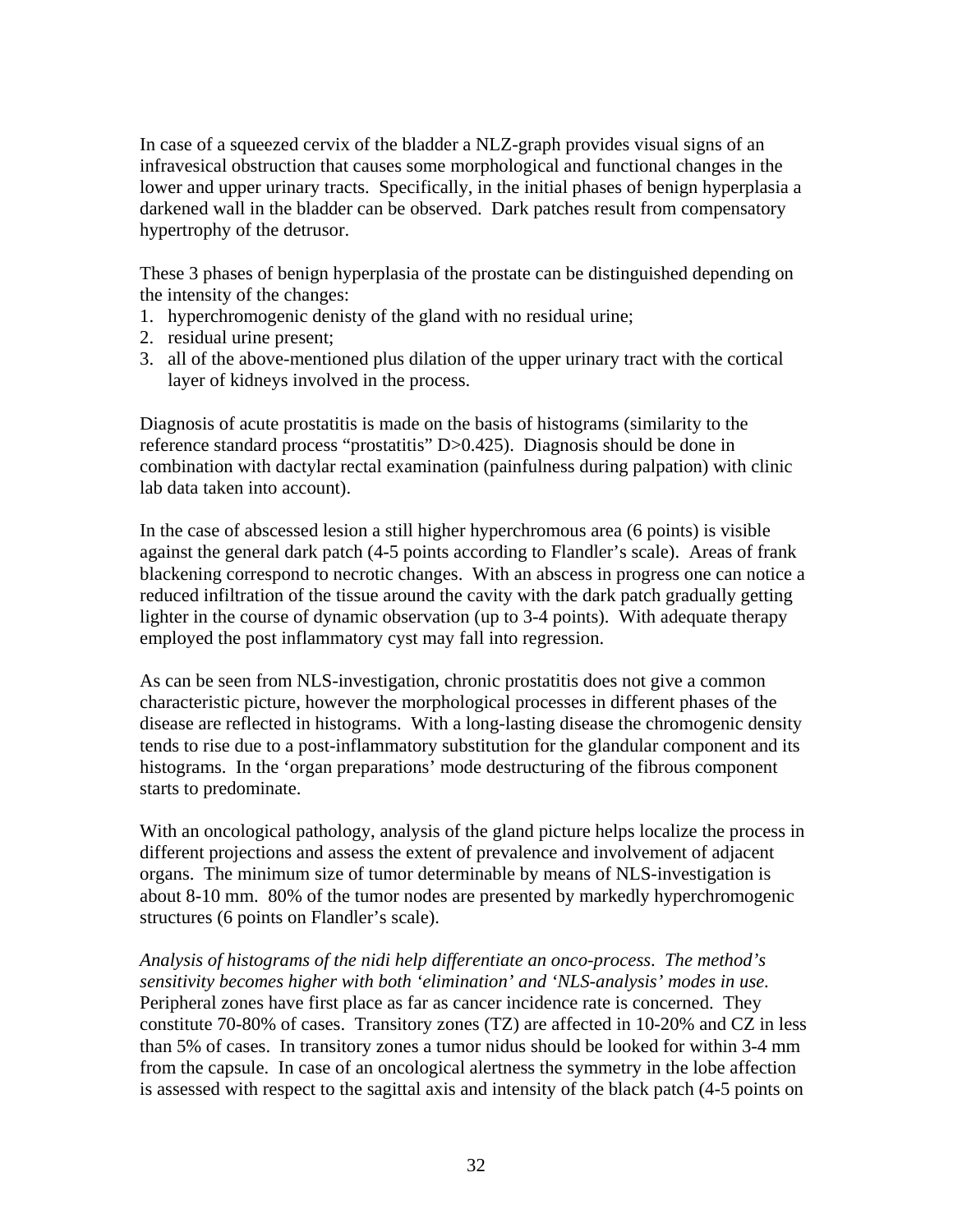<span id="page-32-0"></span>Flandler's scale), in the adjacent organs, especially seminal vesicles and bladder because in 25% of cases metastases occurs through the gland apex and seminiferous tracts. Considering the fact that cancer often develops with some diffuse changes occurring in the background, for example, with chronic prostatitis or adenomatosis, it is not always possible to visualize newly formed cancerous areas. In such cases the results of PSA level definition and digital rectal examination should be considered. The PSA level is defined considering the patient's age and gland volume.

### **Conclusions:**

- 1. NLS-method enables diagnosis of most prostate diseases and being a screening diagnosis method, it should be supplemented by biopsy, should any pathological changes be detected.
- 2. The final diagnosis should be made on the basis of the clinic lab data and the results of digital rectal examination in combination with biopsy only.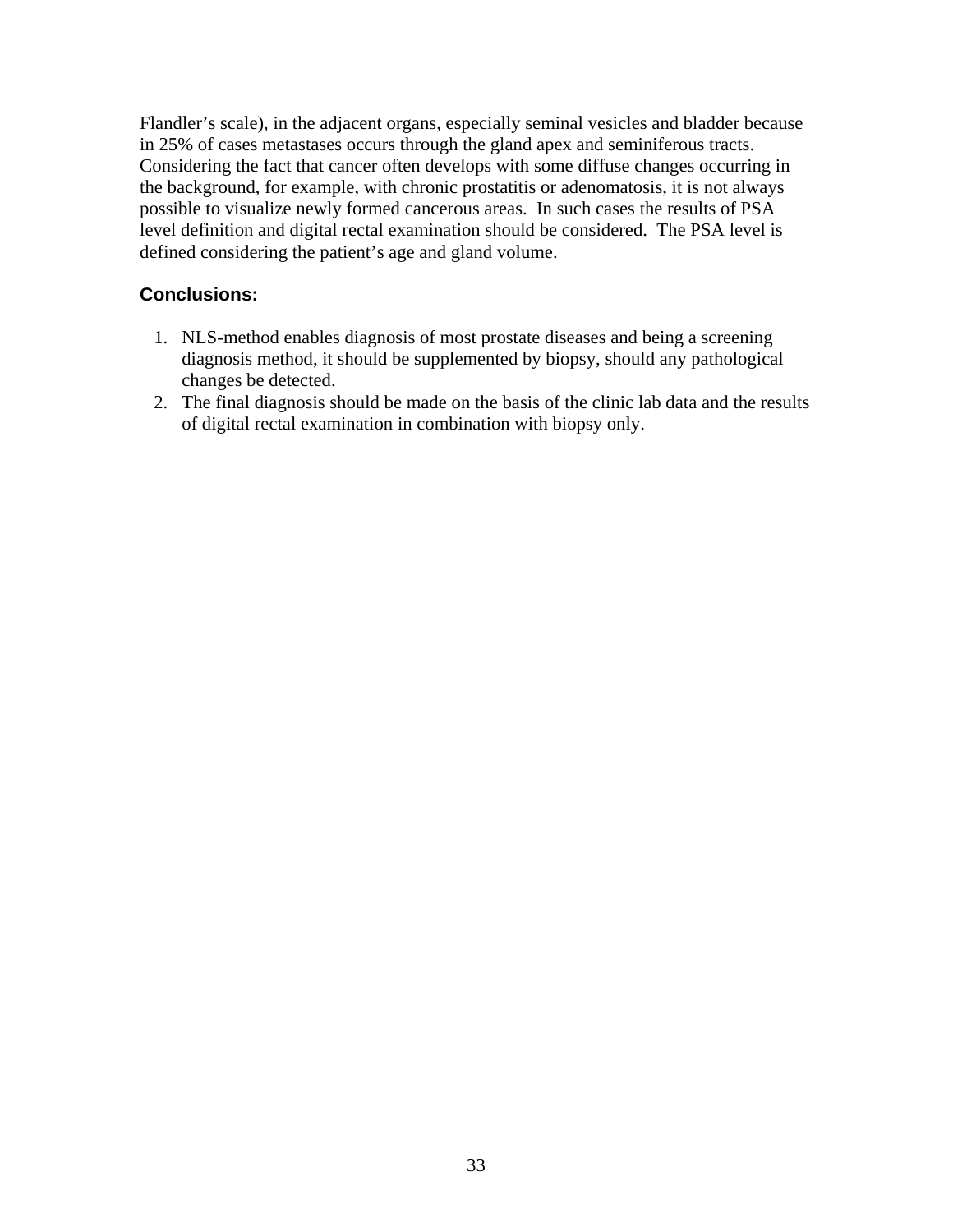### <span id="page-33-0"></span>**NLS Diagnosis Of Affected Regional Lymph Nodes At A Mammary Gland Cancer**

### **O.P. Dergatch, Y.A. Somov, M.A. Kolesnikov, L.V. Chernyshov**

Mammary gland cancer is one of the most common women's oncologic diseases. Its annual growth rate in the developed countries is about 3%. In addition, this pathology proves to be the primary cause of mortality among females affected by oncologic diseases. The tactics of treatment and disease prognosis largely depend on the presence or absence of any regional metastases. In this connection the problem of competent diagnosis of affected regional lymph nodes becomes especially pertinent. With that end in view a number of methods have been used, from physical to hardware-based examinations. However, in 40% of the patients metastatic lesion of the lymph nodes in the axillary area is not determined clinically and false positive data were observed in 25% of cases. Instrumental diagnosis methods do not have a rich informational content either. The NLS investigation of regional lymph nodes has been more extensively used lately.

### **Subject and methods of investigation**

We have examined regional lymph nodes by means of a device NLS with a 4.9 GHz nonlinear trigger sensor in 25 patients affected by mammary gland cancer in Phases I-III. The obtained data were compared with the results of histological investigation of the macro-preparations removed during surgery.

### **Investigation results**

Of 25 patients examined prior to surgery as many as 1-3 affected lymph nodes were detected in 20 patients. The derived results were practically fully confirmed by histological investigation of the macro-preparations removed during surgery. *Only in one case NLS analysis did not detect affected nodes which we account for their small size.* 

During the NLS investigation the metastatic lymph nodes were found to have pathological changes with quite a high degree of intensity. Flandler's scale indicated 5-6 points in 80% of cases.

The fact that organo-saving surgery and in some cases tumorectomy are being more and more extensively used these days makes the NLS investigation even more important. Our own practical experience can confirm that. Patient B., 63 years old was admitted to the clinic with regard to right mammary gland cancer in its early phase IIa after an ischemic stroke in combination with ischemic heart disease and hypertension III. Palpation did not detect any lymph node enlargement. The NLS investigation did not detect metastasis-affect lymph nodes which allowed a tumorectomy for this patient at a low hazard to life.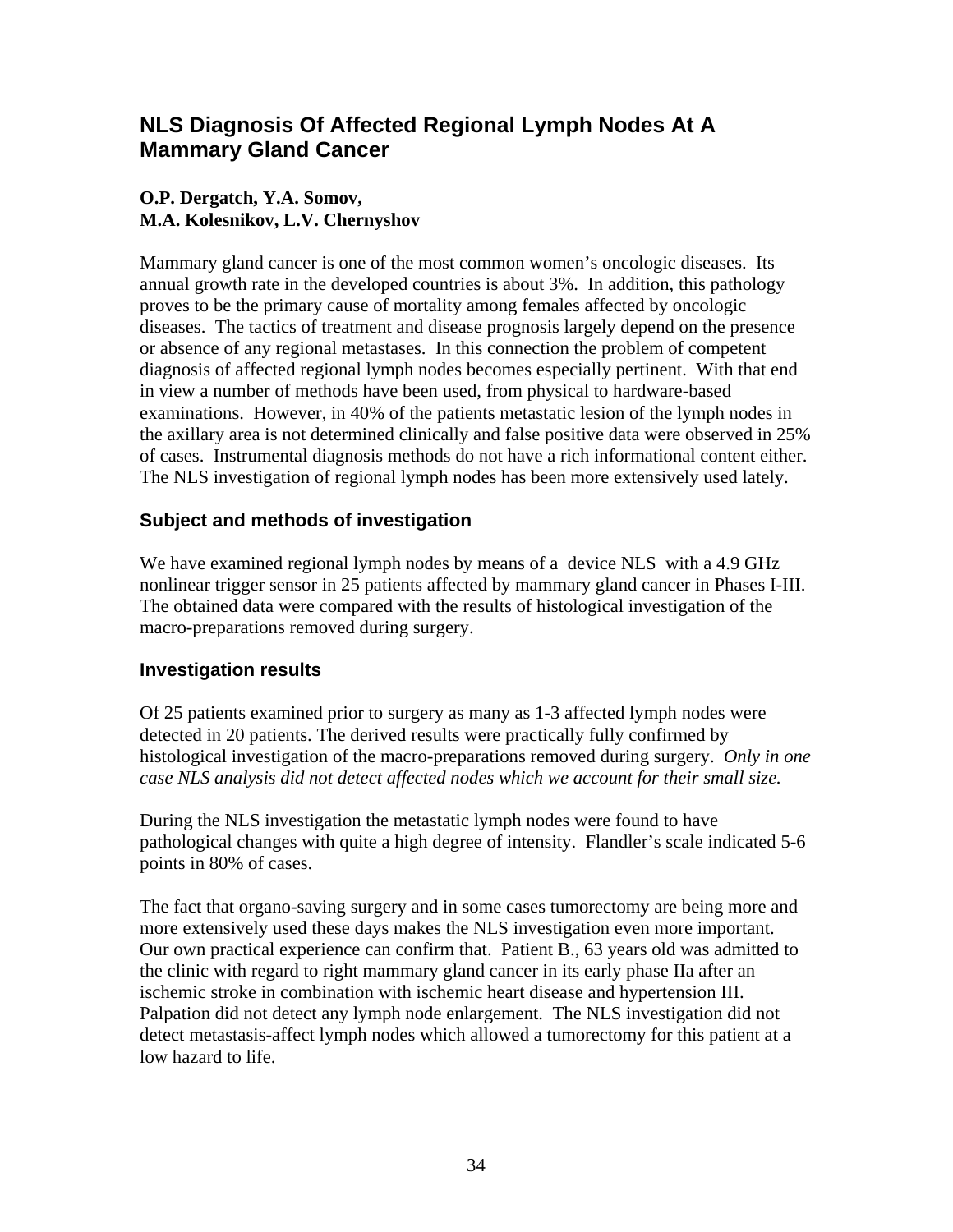*Thus NLS investigation of regional lymph nodes with mammary gland cancer may become a sufficiently reliable method for assessing their metastatic affection which enables to pick out the most efficient tactics in treating patients with this kind of pathology.*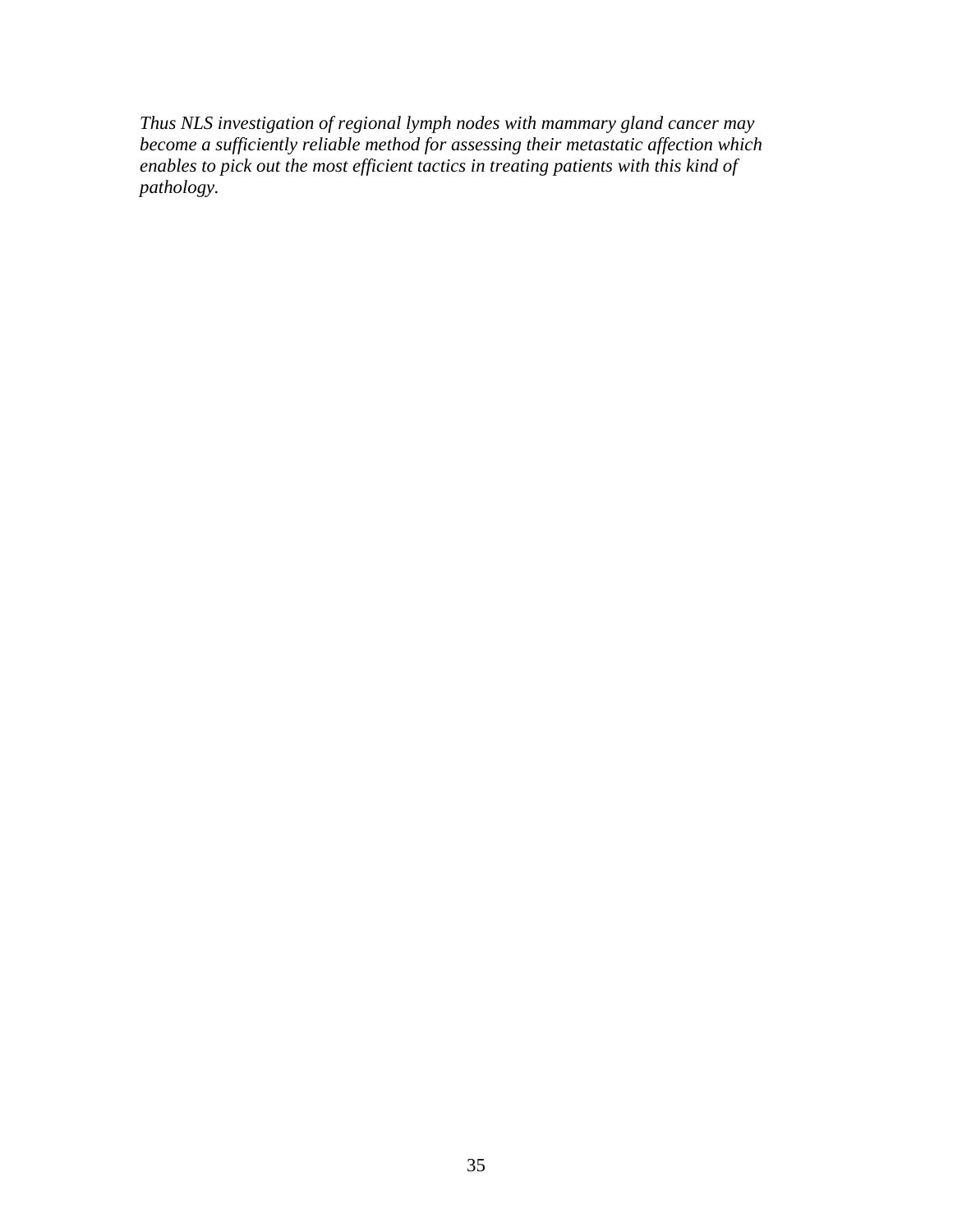### <span id="page-35-0"></span>**NLS-Investigation In Evaluating Knee Joints Affected by Osteoarthritis Deformans**

**M.S. Petrove, L.A. Voroshilova, V.M. Kartuzov, A.Y. Vesnin, G.V. Derevyanko, A.P. Guglya** 

#### **Introduction**

Primary osteoarthritis deformans of the knee-joint is one of the most pertinent problems in modern medicine due to its prevalence, great loss of working time and treatment expenses. In addition, in many cases an early or differential diagnosis of the knee-joint lesion is impeded, which complicates selecting the most efficient therapeutic and rehabilitation measures and evaluating the patient's disability.

Today diagnosis of knee-joint disorders comprises conventional radiography as well as sonographic evaluation of the joints, used to examine soft tissues of the locomotorium. The existing techniques used to examine the knee-joint allow determination of dominance of pathological process in the joint, including degenerative ones. However, the relationship between the intensity of patho-morphological changes and the severity and dynamics of the process have not yet been studied.

This article aims to demonstrate the efficiency of the NLS-investigation in diagnosing osteoarthritis deformans, especially in the early (sub-clinical) phase of the disease.

### **Subjects and methods**

To define a normal relationship of the knee-joint anatomical structures 10 healthy persons aged from 25 to 55 (test group) were examined. The main group consisted of 50 patients with clinical implications of osteoarthritis deformans of knee joints in different phases. The average duration of the disease was  $7.0 + \text{years}$ . All patients were routinely radiologically examined in two interpendicular planes.

The X-ray pattern analysis took into account the joint space amount of narrowing, existence of marginal osteophytes and deformation of osseous structures with cysts and fibrosis areas present in the sub-cartilaginous bone department.

The NLS investigation was carried out using a device equipped with a 1.5 GHz trigger sensor. Changes in the joint capsule were evaluated in virtual shots in sagittal planes above and below the kneecap and along the posterior surface of the joint. Frontal planes along the lateral surfaces of the joint were used to define the exact condition of menisci, articular cartilages and changes in the synovium.

It is traditionally believed that in the articular cartilage degenerative changes start with a rupture of the articular matrix and degeneration of chondrosites. Therefore during the NLS examination special attention was paid to changes in the articular cartilage. In the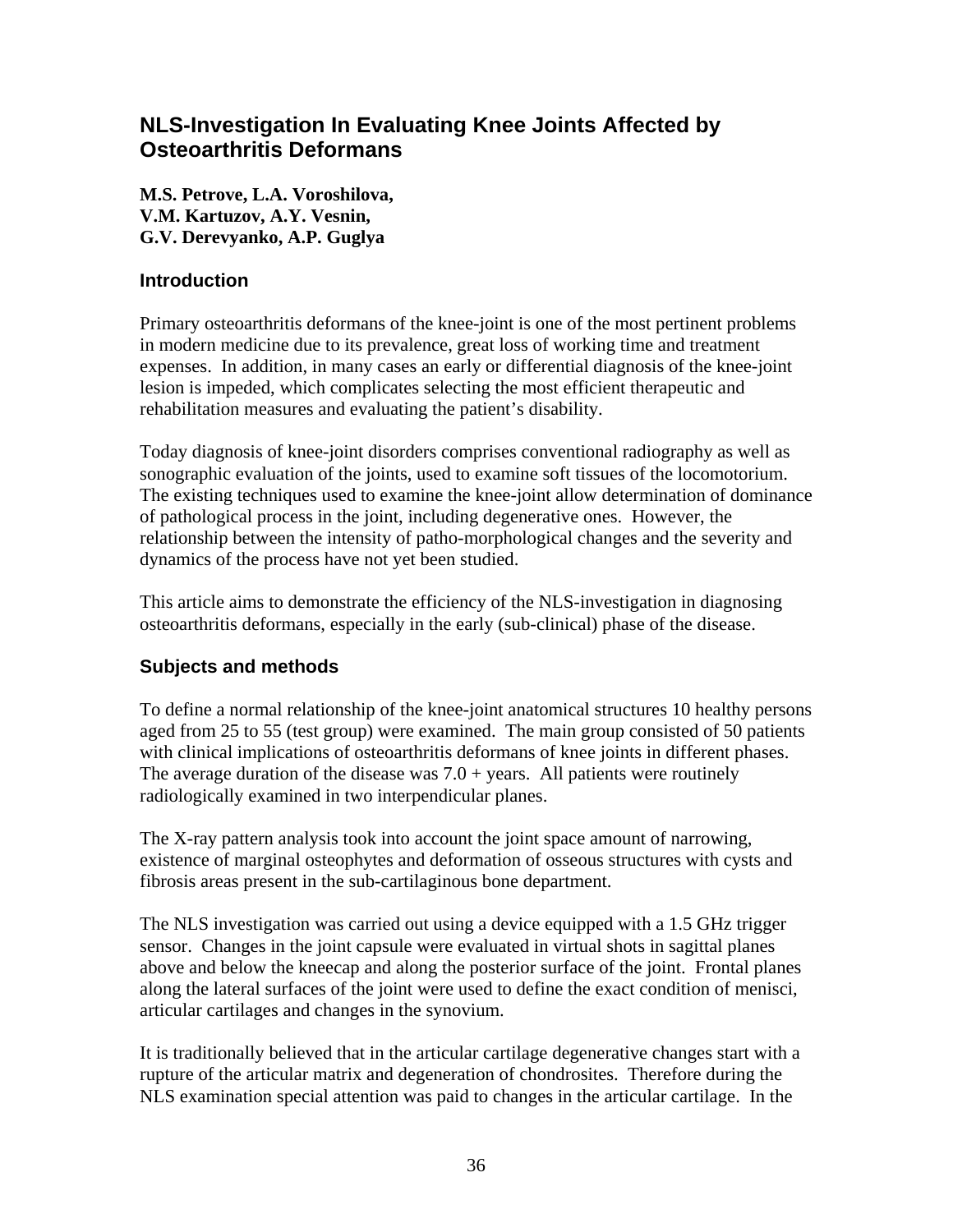examinees of the test group the articular cartilage looked like a hyperchromous strip (1-2 points according to the Flandler's scale). Two patients were found to have an articular cartilage of a heterogeneous chromogenic pattern, 3-5 points in the initial phase of the disease with small hyper-chromogenic nidi (1-2 points) present. No radiological changes in the joints were detected for this group of patients.

In 14 (28.0%) patients in the second clinical phase of the disease the chromostructure of the cartilage was heterogeneous and some high hyper-chromogenic structures (4-5 points) were detected as well as hyper-chromogenic inclusions (1-3 points) of a small diameter.

In 21 (42%) examinees in the third phase of the disease the hyaline cartilage appeared as a hyper-chromogenic strip (5-6 points).

In 10 (20.0%) patients in the same clinical phase of the disease the articular cartilage was visualized as a distinctly hyper-chromogenic linear structure (6 points) with vertical fissures present (4-5 points). In three patients the higher line cartilage was not visualized mostly in the middle departments of the joint.

Depending on the phase and duration of the disease a spectral similarity (D 0.189 to 0.621) occured to the reference standard process 'osteoarthritis deformans'.

The X-ray pictures detected a moderate constriction and deformity of the joint space as a primary sign of the articular cartilage distractions in 22 patients and considerable constriction in 12 patients. Sub-cartilaginous osteophyte was very important for osteoarthritis patagenesis. Formation of sub-cartilaginous and epiphyseal cysts were present in the initial phases of the disease (71.0% of the patients). According to NLSinvestigation, the cysts were located sub-cartilaginously in the lateral regions of the bone, 1.0-3.0 mm deep and were as many as 4 to 12-15. Standard X-ray pictures of knee joints displayed some changes in the sub-cartilaginous regions of the bone, like cysts and fibrosis, only in the second phase of the disease.

A very important role in the osteoarthrosis deformans development was attributed to the condition of the synovium and articular capsule. With the progress of the disease and changes in its phases, a cartilaginous detritus with antigenicity formed on the articular surfaces. That often led to the inflammation of the synovium and its fibrosis. As a result, the synovium produced an inadequate fluid, which in turn impaired the cartilage nutrition with its ensuing degeneration.

The synovium in healthy persons (test group) was visualized as a hyper-chromogenic linear structure (1-2 points). The first and second phases of the disease saw a steady rise in its chromogenic pattern in 14 (28%) patients (3-4 points). In 32 (62%) patients in the third phase of the disease the chromogenic density of the membrane reached 4-5 points throughout the phase with at most 3 or 6 hyper-chromogenic inclusions. In three patients with an aggravated form of the osteoarthrosis deformans (the fourth clinical phase) the synovium looked like a distinctly hyper-chromogenic structure (4 points) with areas of a reduced entropic density (3-4 points).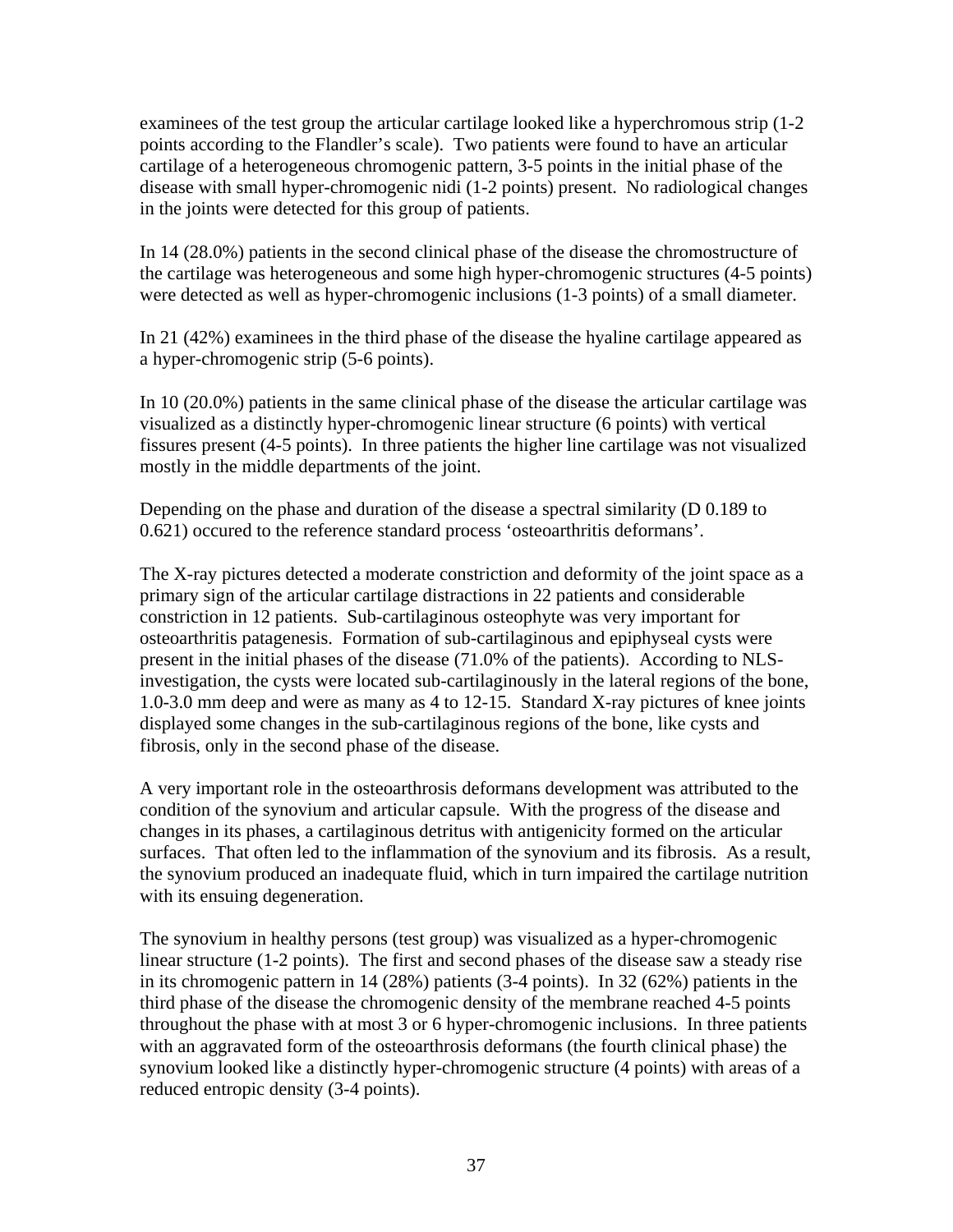<span id="page-37-0"></span>Changes in the membrane structure were always concomitant with synovitis with a limited amount (mostly in the upper enstrosphe in 28.0% of the patients) or a great amount (in all regions of the joint – in 68% of the patients) of fluid free of sediment and additional inclusions.

Depending on the phase and extent of pathological changes in the joint affected by osteoarthrosis a change in the joint capsule structure also took place. Only in the first phase of the disease did the joint capsule structure remain normal.

In the second phase of the disease, especially with synovitis in evidence, the chromostructure was assessed at 4-5 points in 14 (28%) patients and in the third and fourth phases of the disease – up to 6 points in 34 (68%) patients.

Roentgenographic evidences of synovitis and changes in the para-articular soft tissues were detected in some patients only in the third and fourth phases of the disease.

*Thus, the analysis showed that the NLS-investigation had an advantage over conventional roentgenologic methods in terms of early detection of degenerative changes in the articular cartilage.* 

*On the whole, the NLS-method sensitivity in the early phase of the disease amounted to 82%, specificity to 85% and accuracy to 86%. The sensitivity of standard radiography in two projections was 68%, specificity 54% and accuracy 78%.* 

### **Conclusion**

The extensive use of NLS-investigation of knee-joints in everyday clinical practice enables the diagnoses of osteoarthrosis deformans in its early phases.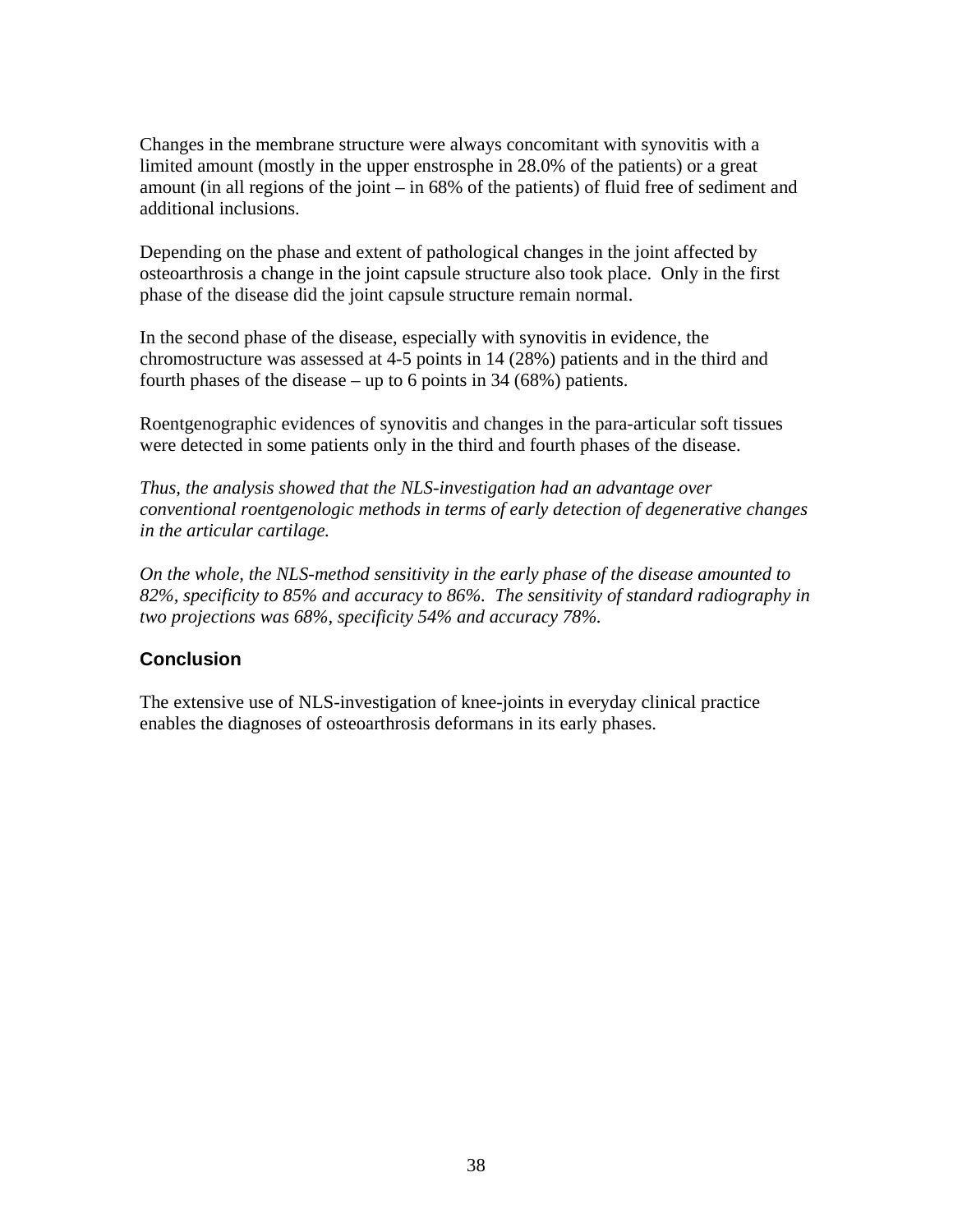### <span id="page-38-0"></span>**Potential of NLS-Investigation In The Pre-surgical Evaluation Of Intramural Invasion Of Gastric Cancer**

### **K.P. Vasov, S.D. Setkin, S.A. Skvortsova, G.F. Maretskaya**

Gastric cancer in Russia as well as in some other countries all over the world remains one of the most acute medical problems. Most researchers engaged in the diagnosis and treatment of gastric cancer have concluded that a timely and early diagnosis can promote cancer treatments and improve prognostication for the patients.

For many decades radiology and endoscopy remained the principal methods for diagnosing gastric cancer. The main shortcoming of these methods of investigation is their inability to obtain a picture of the thick layers of the stomach wall and hence a more exact data about the extent of tumor invasion into the stomach wall, i.e., the phase of the tumor process in the pre-surgical period. The first attempts to establish phase gradation in stomach tumor were made when such investigation methods as computer tomography (CT), trans-abdominal ultrasound scanning (US) and the most recent NLS investigation were put into clinical practice. In today's medicine the NLS investigation may become an essential method for diagnosing abdominal cavity disease because of its extreme simplicity, accessibility and non-invasiveness. However, in view of the fact that this investigation method has been used in medical practice since the late 90, the amount of the published literature dealing with potentials of the NLS in diagnosing parenchymal organs is still insufficient.

Rather explicit methods of NLS stomach investigation have been already developed and some NLS signs of cancer, benign and malignant gastric ulcers have been described (V.I. Nesterova et.al., 2002). An attempt was made to establish phase gradation of gastric cancer by means of NLS investigation which resulted in a fairly high accuracy (75.8%) of the diagnosis mostly due to diagnosing much earlier phases of the tumor process. According to some authors, NLS offers some incontestable opportunities in defining phases of gastric tumor mostly located in distal regions of stomach.

Yet, according to most researchers, until recently the NLS had been largely used as a method for specifying the extent of cancer proliferation, for defining metastases and malignant invasions beyond the stomach, in other words, the NLS investigation method enables the diagnosis of stomach tumors even in early phases of the disease.

Most literature dealing with the use of radiological computer tomography to diagnose stomach tumors provides a proof that this method can potentially be used to diagnose gastric cancer, especially its endophytic forms. However, most authors still believe that the principal role of this method lies in acquisition of certain very important information about the extent of stomach lesion and spread of the process to some adjacent organs. *According to different researchers, the early gastric cancer, that only affects the mucosa and submucous layer can not be detected on the computer tomograms. In the authors' opinion, this is beyond 'the resolution capabilities' of this investigation method.*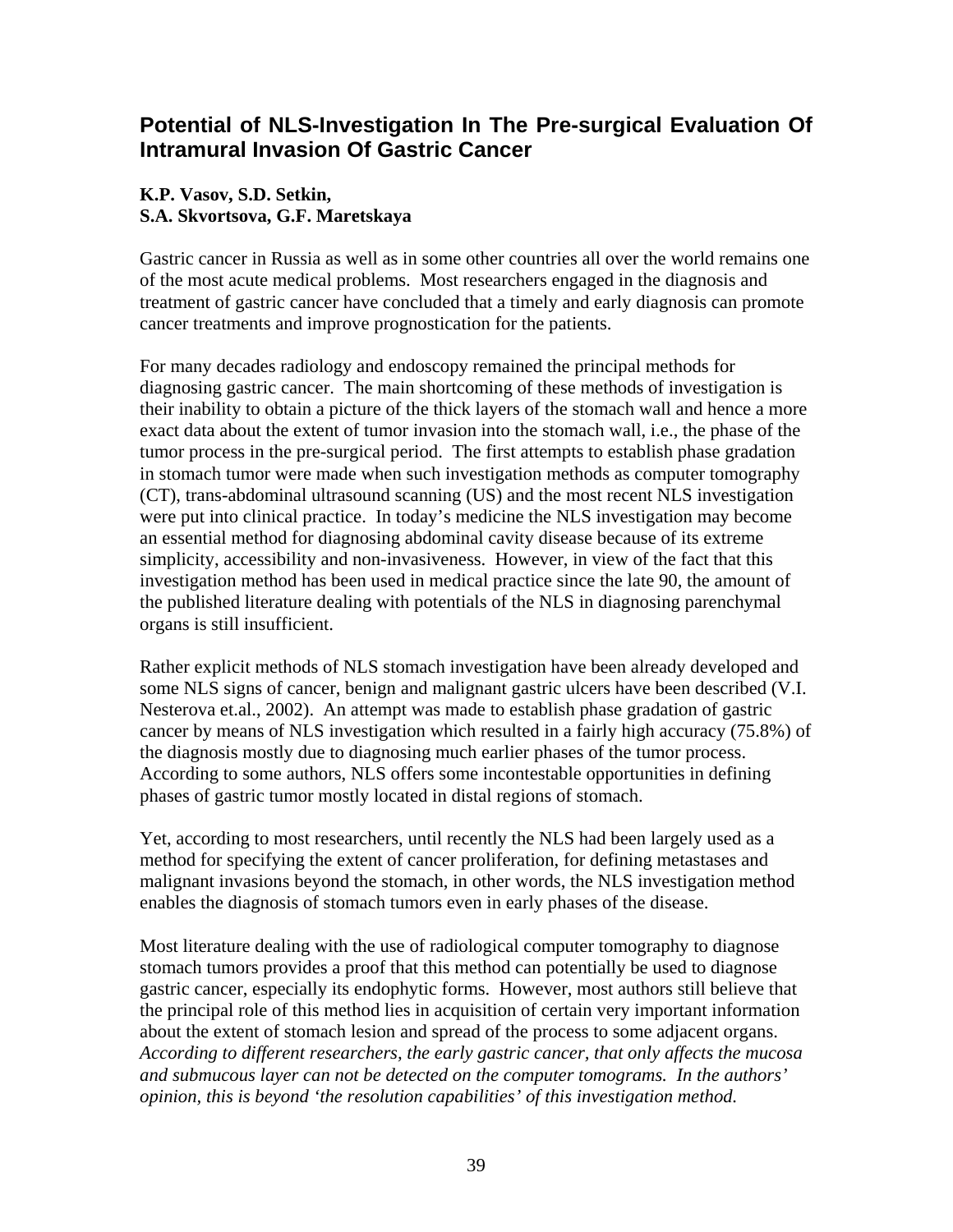This work attempted to evaluate the potentials of the noninvasive radiation methods of investigation (trans-abdominal ultrasound scanning and radiological computer tomography) in detecting intramural invasion of gastric cancer, and to draw their comparison characteristics.

The analysis included 72 cases of gastric cancer. All the cases were compared with the surgical intervention data and the morphological studies of post surgical evidence. According to the latest gastroenterological TNM classification of tumors (1997), the group of gastric cancer carriers in phase T1 was 9 (12.5%) cases, T2 8 (11.1%) cases, T3 22 (30.6%) cases and T4 33 (45.8%) cases. Computer linear diagnosis (NLS) and radiological computer tomography (CT) of the stomach were performed as supplementary investigation methods deliberately after a preliminary integrated radioendoscopic investigation.

Computer tomography of the stomach was done after expanding the stomach walls with a gas (pneumo-scanning) in standard projections (lying on the back and belly); the transabdominal NLS-investigation of the stomach was performed using the standard procedure.

In order to more clearly comprehend the NLS and CT signs underlying the pre-surgical diagnosis of the T-phase of gastric cancer (i.e. invasion degree) one needs to have a clear idea of the image of a 'normal' cancer stomach wall visualized by means of the investigation method.

Thus, in CT investigation the stomach walls (adequately expanded) were at most 0.3 cm thick in normal conditions (test group of 50 persons) in all regions with few exceptions in cardiac and prepyloric regions where the walls were 0.4 cm thick, whereas at an intramural tumor effect the stomach wall authentically thickened over 0.6 cm ( $p > 0.01$ ). In most cases it proved to be impossible to differentiate the lamellar structure of the stomach wall by computer tomography. Changing the section thickness, pitch of the table and the patients' posture in the course of scanning facilitated visualization of all the regions of the stomach very well. The location of the tumor infiltrate to the stomach wall layers was assumed as a principal criterion whose analysis provided a guide to the extent of the intramural invasion of the gastric cancer during NLS-investigation, while in computer tomography the main point was to define the thickness and elasticity of the stomach wall at the lesion spot.

The point is that NLS-investigation allowed to differentiate tumor quite clearly with respect to the layers of the stomach wall, while in computer tomography the most diagnostically important factor was the degree of the stomach wall thickening at the lesion spot with respect to the neighboring unaffected areas (thickening ratio) along with some other signs (rigidity, roughness, unevenness). Based on the analysis of the results of the surgical intervention and morphological investigation of post surgical material as well as their comparison with *NLS and CT data the following conclusions were reached: both methods are quite potent in pre-surgical determination of the extent of intramural*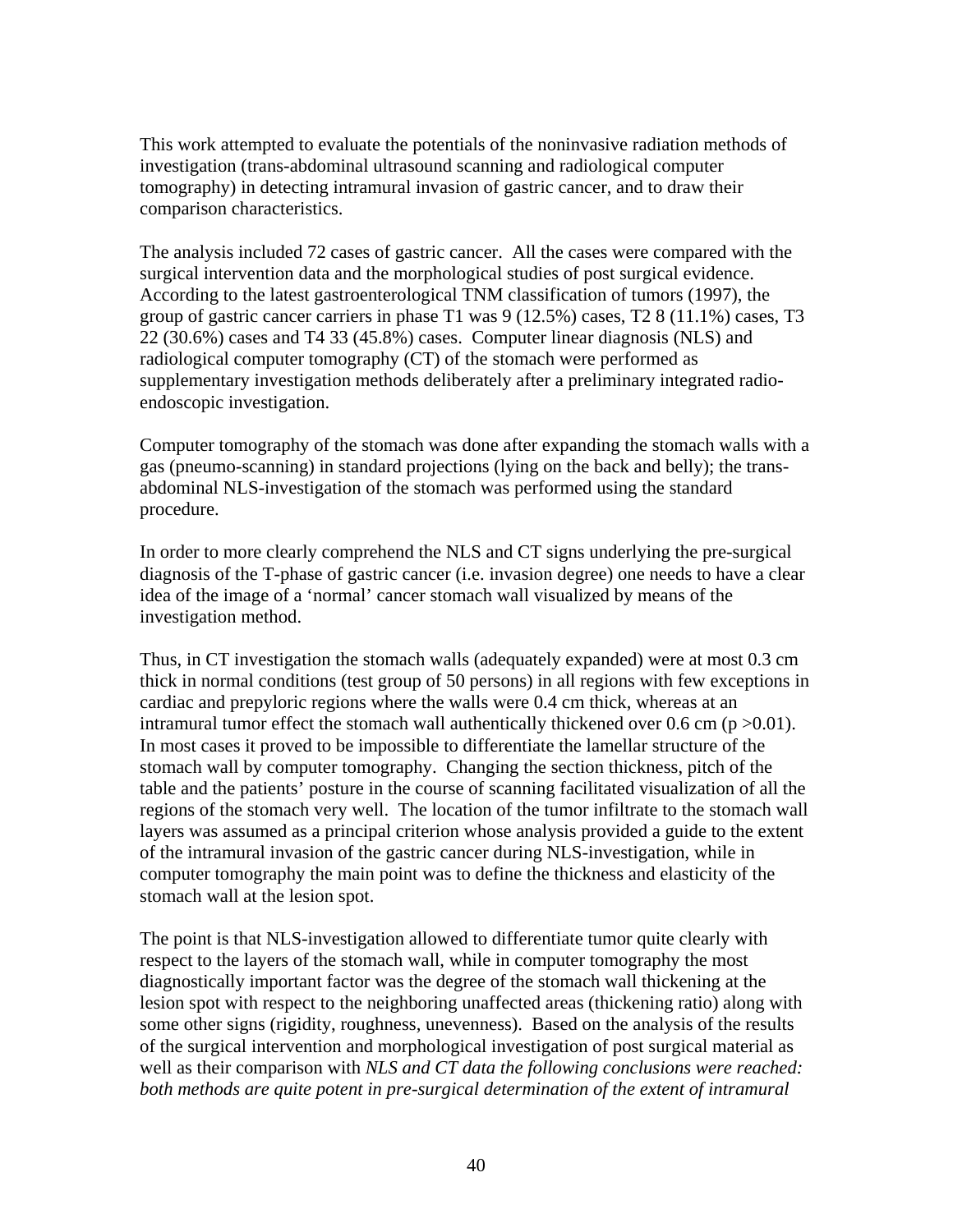*invasion of gastric cancer, however the NLS investigation demonstrates a higher specificity as compared to computer tomography in detecting early phases of gastric cancer due to visualization of lesion zones in the stomach wall.* 

Analysis of the investigations enabled discrimination in the NLS-signs that allowed to define the extent of intramural invasion of gastric cancer.

- 1. T1 phase: presence of tumor infiltrate within the first layer of the stomach wall, which is accompanied by hyper-chromogenic density of the wall at the lesion spot (5, less often 6 points on Flandler's color scale).
- 2. T2 phase: tumorinfiltrate within the first and second layers of the stomach wall accompanied by hyper-chromogenic density of the first two layers (5-6 points at the lesion spot).
- 3. T3 phase: a frank chromogeneity of the inner layers of the stomach wall (6 points) except for the serous layer, which is evaluated at 4 or more often 5 points.
- 4. T4 phase: lesion of all layers of the stomach wall accompanied by chromogeneity of the serous membrane (6 points) and signs of tumor invasions into the neighboring anatomical structures accompanied by a frank chromogeneity (4-5 points) of the adjacent organs.

Detection of some affected peregastric (regional) lymph nodes and distant metastases in the course of investigation enabled analyzis of the N and M criterion as well.

With respect to the potentials of computer tomography in pre-surgical determination of the extent of intramural invasion of gastric cancer, it should be admitted that it had a less specific pattern and was essentially based on the extent of the stomach wall thickening at the lesion spot.

Thus, since the CT signs are indicative of one or another degree of gastric cancer invasion, they could be conditionally classified in the following manner:

- It proved practically impossible to distinguish between tumors in T1 and T2 phases. So diagnosis was based on the analyses of non-multiple stomach wall thickenings from 0.3 to 05 cm, with the external outlines being clear and smooth.
- The T-3 phase typically had integer multiple thickenings of the stomach wall over 0.5 cm not accompanied by deformed external outlines of the stomach wall and with no signs of the tumor spreading beyond the stomach wall.
- The T-4 phase had multiple thickenings of the stomach wall (two, three or more times as thick) over 0.1 cm with a disturbed integrity of the external outlines of the stomach wall at the lesion spot and with some signs of tumor invasion into the adjacent anatomical structures.

*According to our information, the NLS-investigation proved to be the most accurate and specific method of investigation in pre-surgical diagnosis of gastric cancer in its early phases (T-1, T-2) while CT results appeared to be more convincing in detecting later phases of tumor lesion (T-3, T-4). It should be noted, that, in our opinion NLS is the most*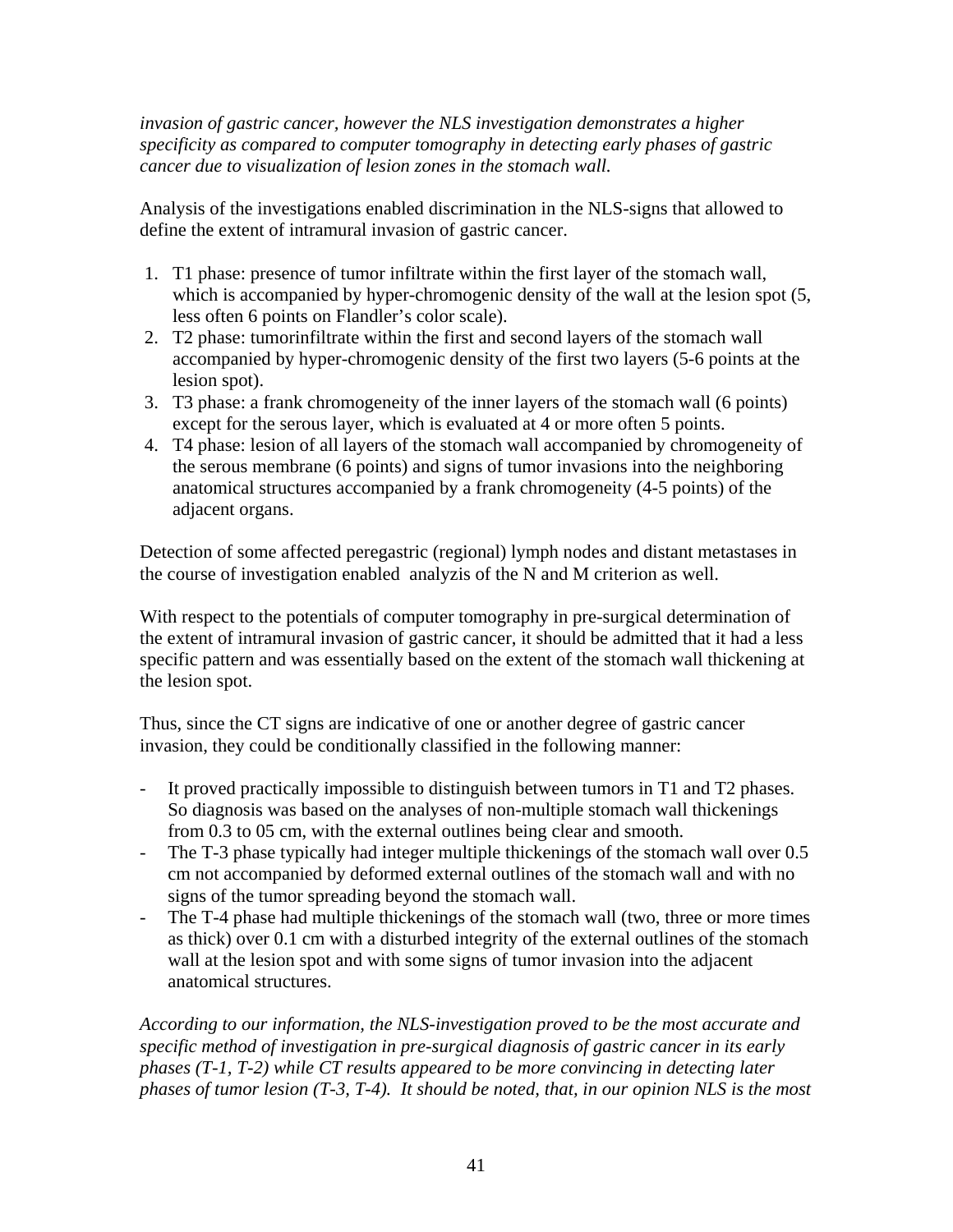*accurate method of investigation in detecting remote metastases (p >0.05)*. Based on the statistical analyses, the specificity of the NLS method of the investigation in detecting the T-phase of gastric cancer (with calculations made with reference to T-1, T-1 phases) amounted to 76%, sensitivity to 74.3% and accuracy to 78.2%, w.r.t. the computer topography the specificity, sensitivity and accuracy were 70% each (in this case calculations were made w.r.t. T4-phase of gastric cancer, because differentiating the lamellar structure of the stomach wall was found impossible in CT investigation).

Thus, as compared to computer tomography, *the NLS investigation proved to be a more specific method for diagnosing cancer in its early phases although in a number of cases it was found difficult to differentiate between T1-T3 phases of a tumor lesion*. In CT investigation T1-T2 phases were defined conventionally based on the degree of stomach wall thickening the lesion spot. NLS did not succeed in imaging anatomical structures beyond the stomach wall as distinctly as CT investigation did, but NLS was more efficient in evaluating such characteristics as M and N.

So, an integrated approach to the use of NLS investigation and radiological computer tomography has proved to be more preferable for more accurate pre-surgical diagnosis of intramural invasion of gastric cancer, however the order of priority and efficiency in their use somewhat depend on the results of primary radio-endoscopic investigation of the stomach. In addition it should be noted, that contra-distinction of these methods of investigation in diagnosing and phasing of gastric cancer against each other would be a mistake and delusion.

In conclusion, it should be emphasized that despite their subordinate use with reference to radiological and endoscopic methods of gastric cancer investigation, the NLS investigation and radiological computer tomography should be brought into line with primary methods of stomach investigation.

The conclusion is based on the facts that unlike some conventional radiological and endoscopic methods of investigation they allow to evaluate the internal structure of the stomach wall, which is a major factor in the pre-surgical detection of intramural invasion.

This enables to work out the proper approach for treating patients affected by gastric cancer, and based on the well-founded data reject the explorative laparatomy in case of an obvious process. Considering general accessibility, lack of radiation exposure and application simplicity it appears more appropriate to use NLS investigation as the most preferable of the above mentioned methods.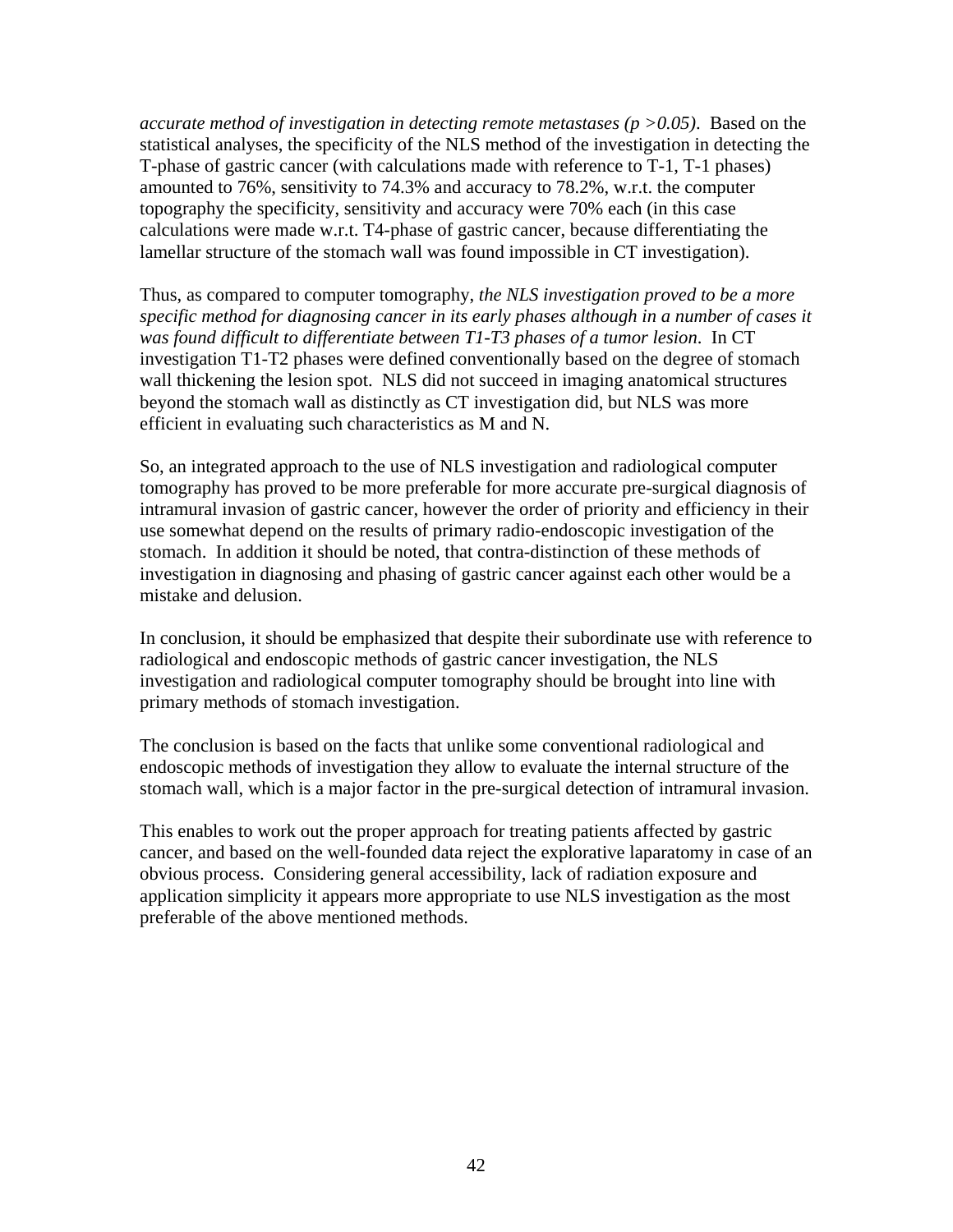### <span id="page-42-0"></span>**Potential for NLS-Scopy In Adrenal Tumor Diagnosis**

#### **B.I. Lukashenko, T.B. Georgadze**

Adrenal tumors do not occur very often: still they are known to be the most hormoneactive and even if small sized cause various glandular disorders. However in practice adrenal tumors often clinically develop with no symptoms in evidence or are accompanied by vague complaints.

Both documentary evidence and our experience show that 6 months to two years may elapse from primary disease manifestations to forming a diagnosis. Early detection of adrenal tumors has become an important clinical problem, which is now conventionally solved by means of ultrasound investigations (US) along with computer tomography (CT), magnetic resonance tomography (MRT) and angiography (AG).

Today NLS-scopy is one of the most advanced informative hardware-based methods of diagnosis. The NLS method will allow a substantially increase in the early and accurate diagnosis of adrenal tumors. The implementation of the latest devices equipped with digital trigger sensors made it possible to detect any growth sized around 1 cm in adrenals, which is comparable to computer tomography in terms of diagnostic accuracy.

This our research aimed to study the NLS-scopy potentials in adrenal tumor diagnosis and to provide an evidence that with a proper procedural approach and advanced equipment in place, bulky growths could be diagnosed as successfully as if by using computer-aided and magnetic resonance tomography.

### **Subject and methods**

Clinical data: from June 2000 through May 2001 23 patients aged 25-64 were examined who were suspected to have developed adrenal tumors based on careful complaint analysis and clinical and lab data. For all the patients kidney and adrenal investigation was conducted under a regular procedure using a 4.9 GHz NLS unit. The device has an automatic focusing, that can self adjust both when emitting and receiving echo signals, and it ensures high definition of the spectrogram, which is very important, for example, for differential diagnosis. As a result of using high frequency sensors in combination with virtual imaging equipment, a high spatial resolution is provided which is very important for patient examination.

*According to the analysis of our observations, the correct diagnosis was made for 22 patients of 23 (95.6%).* In one female patient with Itzenko-Kusching syndrome in clinical evidence the NLS-scopy detected in the superior pole area of the right kidney a small (30- 35 mm) hyperchromous growth which had a mono-chromous internal structure and a spectral similarity to the 'adrenal adenoma' reference standard  $(d=0.217)$  and was regarded as a benign adrenal tumor. Because of typical clinical presentation of Itzenko-Kusching syndrome and concomitant changes in blood and urine in clinical and lab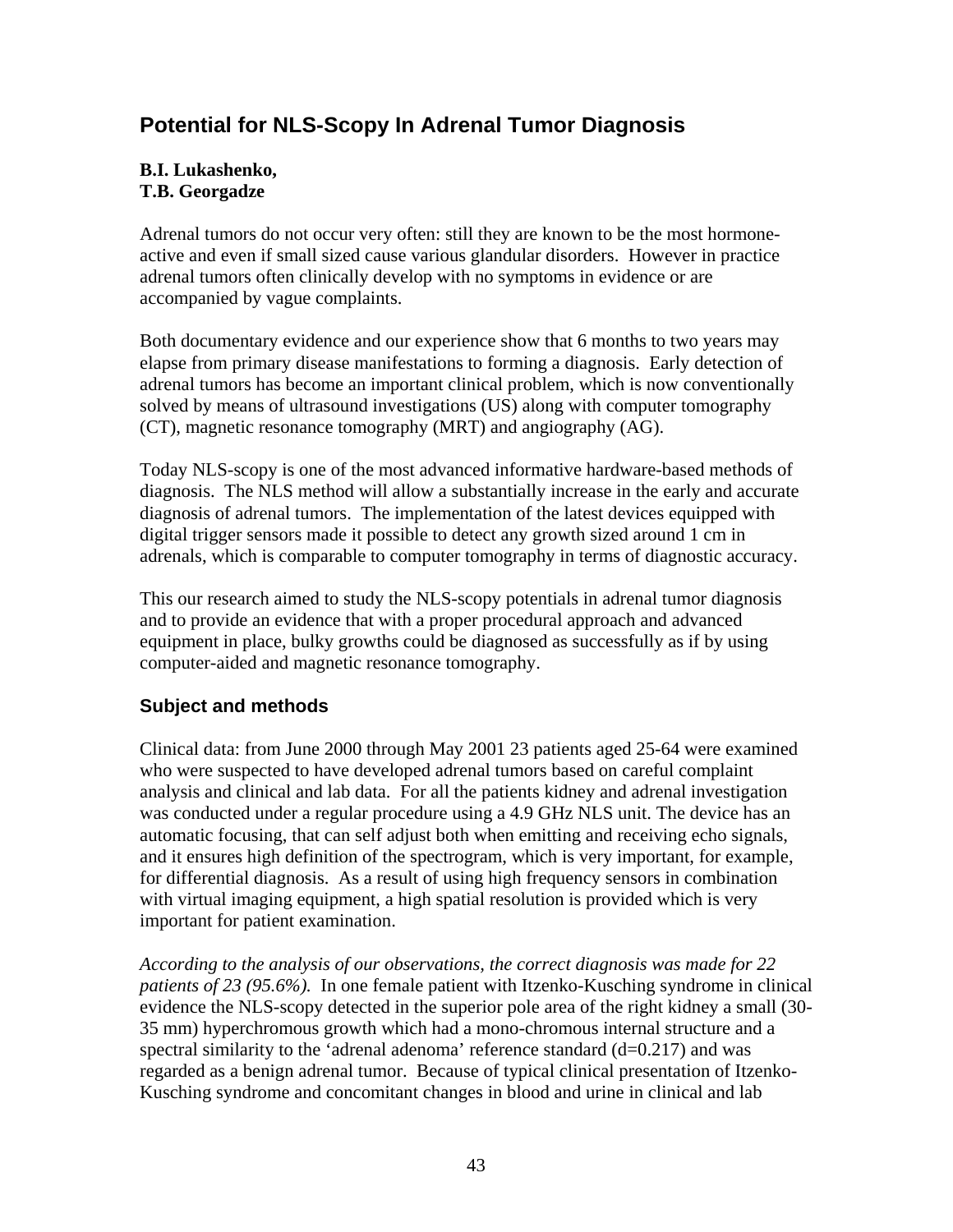evidence, computer tomography was not performed. The surgery detected a focal macronodal hyperplasia of the adrenal, which was confirmed by the histological investigation of the removed growth.

Generally a distinction is made between the diffuse and focal hyperplasia. Focal hyperplasia can be subdivided into micro- and macro-nodal hyperplasia. As a matter of fact, focal hyperplasia can not be easily discriminated from adrenal tumors by means of NLS evidence, so in this particular case our conclusions cannot be considered to be diagnostically wrong.

*Of 23 cases computer tomography was undertaken for 17 with its data matching the NLSinvestigation results.* 9 patients of 23 underwent surgery to have an adrenal tumor removed, and the NLS data were confirmed by surgery and histological investigation results.

The size of detected tumors varied in diameter from 6 to 10 cm. All of them had a capsule, smooth surface and rounded or oval shape. Small tumors had a monochrome structure and in 4 cases with the tumor size over 8 cm, the internal structure was represented by an irregular alternation of areas having different color saturation on account of necrotic zones, degenerative changes and decalcification, which was confirmed by a histological investigation of the removed tumors.

*According to the literature and our information the different diagnosis of benign and malignant adrenal tumors is an extremely difficult process*. A malignant pattern of the detected growth can be suspected only in the presence of an irregular internal structure of the growth, restricted kidney mobility at forced breathing, enlarged regional lymph nodes and metastases in other organs.

Thus, diagnosis of adrenal tumors is complicated because of diverse clinical implications in place. *The potentials of the NLS-diagnosis could scarcely be overestimated, for the simplicity of the investigation procedure, its harmlessness and rich informational content allowed us to make a correct and prompt diagnosis in 78% of cases*. The investigation showed that NLS-scopy may become as efficient method of adrenal tumor examination as computer tomography and US. Patients having complaints typical for adrenal tumors should be examined by means of the NLS-method the first. Patients with symptoms indicative of adrenal tumor should be referred to specialized endocrine surgery departments where they would be thoroughly investigated using US, CT and MRT which will enable a substantial reduction in the investigation time and thus a more appropriate and early treatment.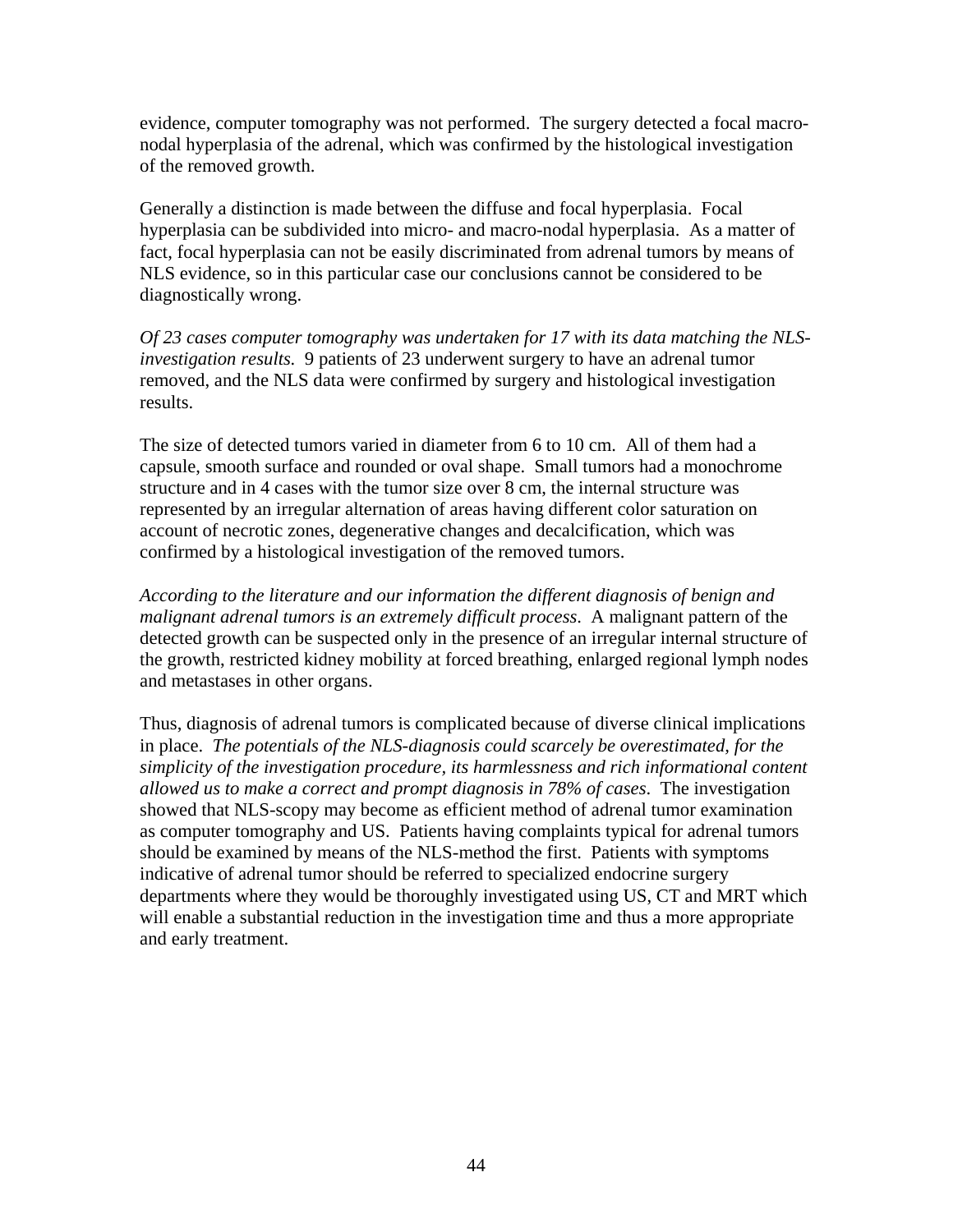### <span id="page-44-0"></span>**Diagnosing Rare Instances of Mammary Gland Diseases Using NLS-Investigation**

### **S.N. Okunev, K.S. Kogan**

This article deals with some clinical observations of rare cases of mammary gland diseases detected by means of nonlinear diagnosis method (NLS) during clinical diagnostic prophylactic investigations performed in October 2001 with the purpose of an early diagnosis. In the course of the activity the patients were found to have different diffuse or nodal mammary gland diseases among which of particular interest are some rare diseases like liposarcoma (1 case), colloidal cancer (1 case), phyllode cystosarcoma (1 case), phyllode fibroadenoma (2 cases), hemanglomma (1 case) and Mondore's syndrome (1 case).

According to some literary evidence, colloidal cancer and lipo-sarcoma do not occur very often among malignant tumors: colloidal cancer in 2.4% and lipo-sarcoma in 0.001- 0.03% of cases respectively. Among benign tumors hemangloma occurs in 0.12%, phyllode fibroadenoma in 5.4% and phyllode cystosarcoma in 2.5-5.4% of cases. The investigation was done using A NLS device with a 4.9Ghz nonlinear sensor under the program of virtual tissue representation of panoramic scanning (Panoramic NLS Imaging).

### **Mammary gland lipo-sarcoma**

Patient G., aged 28, was admitted having complaints of a nodal formation in her left mammary gland. During the examination an umbilication symptom in the upper outside guardant of the left mammary gland was discovered. The palpation detected a smallsized painless sluggish node of a dense elastic consistency that had a dotted structure and adhered to the skin. By means of a detailed imaging the investigation ascertained a node of 15-20 mm in diameter and detected its spectral similarity to the reference standard 'mammary gland lipo-sarcoma' (D=0.204). The investigation of the regional lymph nodes did not detect any metastatic lesion.

Based on the NLS-investigation data a surgery (medical mastectomy according to Maden's method) was performed. The histological diagnosis was lipsarcoma.

### **Colloidal mammary gland cancer**

Patient K., aged 49 was admitted as having complaints of a node in the left mammary gland.

The examination did not produce any visible evidence of changes in the mammary glands. A sluggish roundish formation with a diverse consistency and vague outlines was palpated on the border between the upper quadranis of the left mammary gland.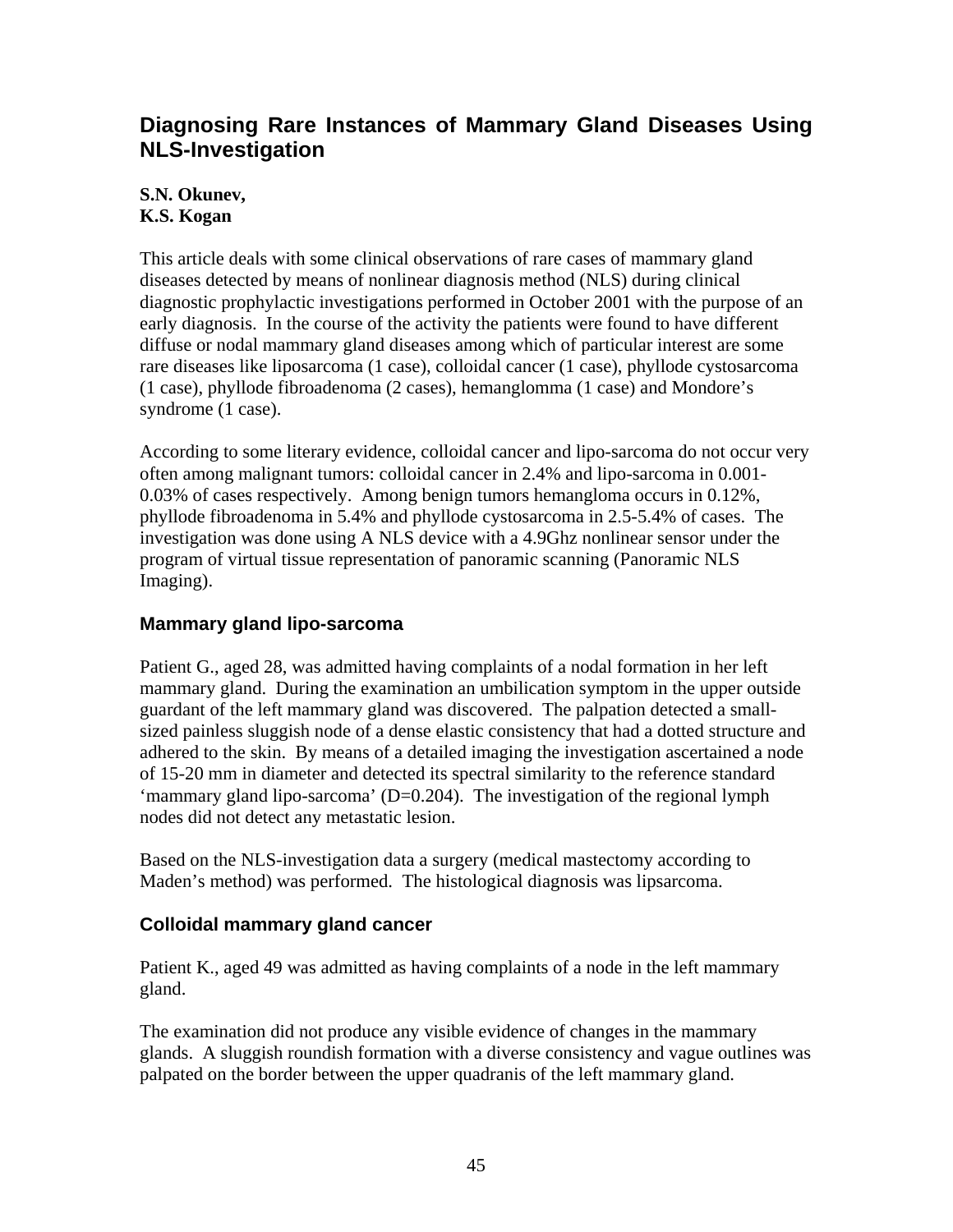The NLS-investigation detected a roundish formation (6 points according to Flandler's scale). The graph examination showed spectral similarity to the reference standard 'solid cancer'.

The patient underwent surgery, a radical mastectomy was performed according to Moden's technique. The histological conclusion was colloidal cancer.

#### **Phyllode mammary gland cystosarcoma**

Patient G., aged 46 was admitted as having complaints of a slow growth dense node in the right mammary gland.

Palpation detected in the upper outside guardant of the right mammary gland a painless motionless formation with a diverse density and heterogeneous surface that adhered to the skin.

The NLS-investigation detected an irregular 3x6x4 cm formation. A spectral similarity to the reference standard 'mammary gland sarcoma' (D=0.412) was found. Its small size allowed to completely visualize the involvement of lymph nodes.

The patient underwent surgery - radical mastectomy according to Moden's technique. The histological diagnosis was phyllode cystosarcoma.

#### **Phyllode mammary gland fibroadenoma**

Patient Z., aged 43 was admitted as having complaints of a large node in the right mammary gland.

The examination showed asymmetry of the mammary glands.

On the border between the outside quadrants of the right mammary gland a mobile node of a large node with distinct outlines and smooth surface and tight elastic consistency was palpated. The skin above the tumor was very thin.

The NLS-investigation detected some hyper-chromous structures corresponding to intranodal vessels. The analysis of the graphs detected a similarity to the reference standard 'fibroadenoma' (d=0.384).

On the strength of the NLS-investigation subcutaneous amputation of the right mammary gland and omento-mammoplaty on a vascular pedicle were performed. The histological diagnosis was phyllode fibroadenoma.

After the plastic surgery (one month later) a repeated NLS-investigation was carried out.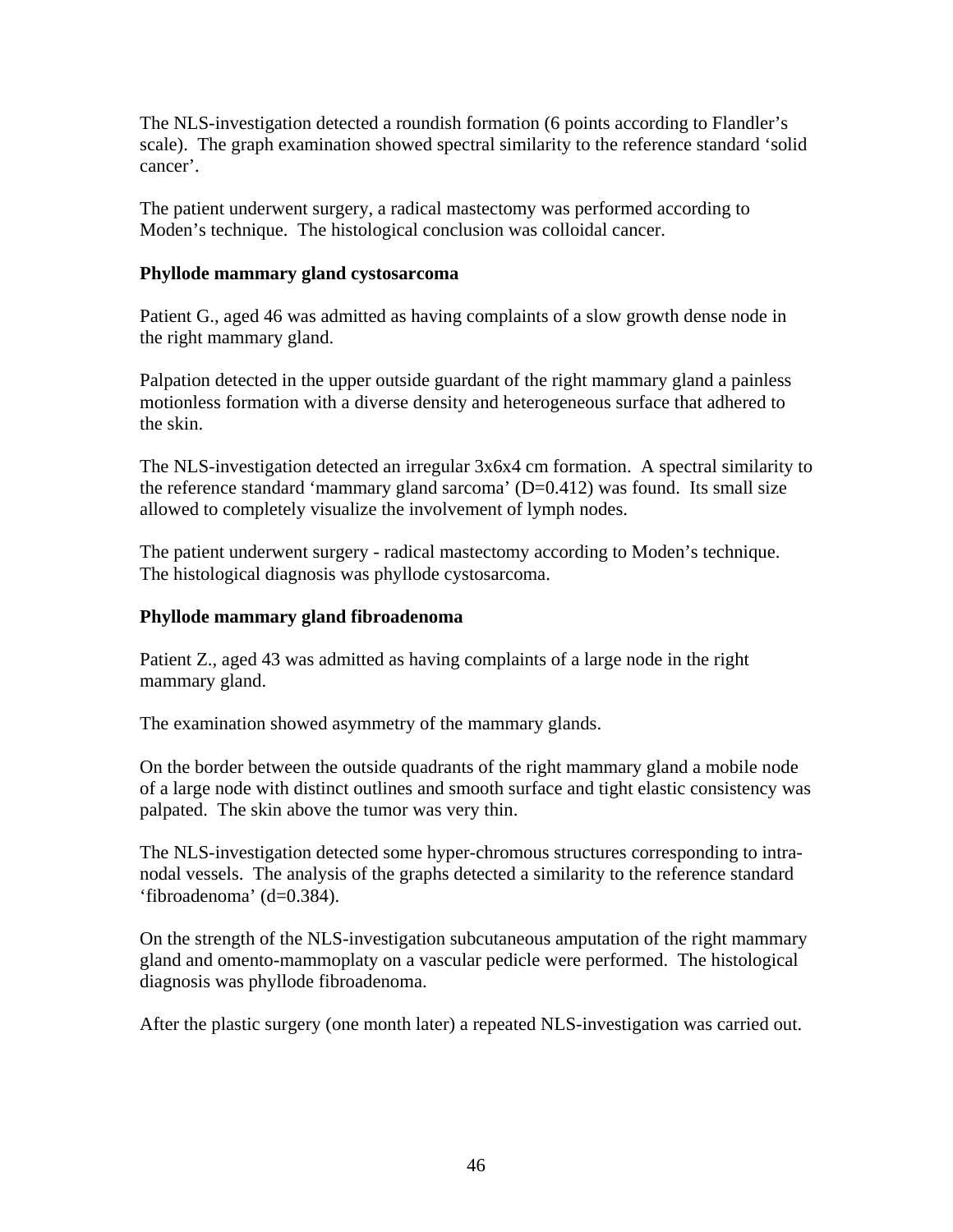#### <span id="page-46-0"></span>**Mammary gland hemangioma**

Patient C., aged 42 was admitted as having complaints of a large size node in the right mammary gland.

During the examination it was found out that the skin over the node had a cyanotic cast. On the border between the upper quadrants a mobile formation with a soft consistency was palpated. The graph analysis detected a similarity to the reference standard 'hemangioma' (D=0.414).

The patient underwent surgery i.e. a sectoral resection was performed. The histological diagnosis was cavernous hemangioma.

The presented clinical observations showed that the continuous improvement of NLSsystems and the modern technologies made it possible to introduce a morphological picture of the neoplasm which helps devise the optimal tactics of surgery with further morphological verification of the derived results.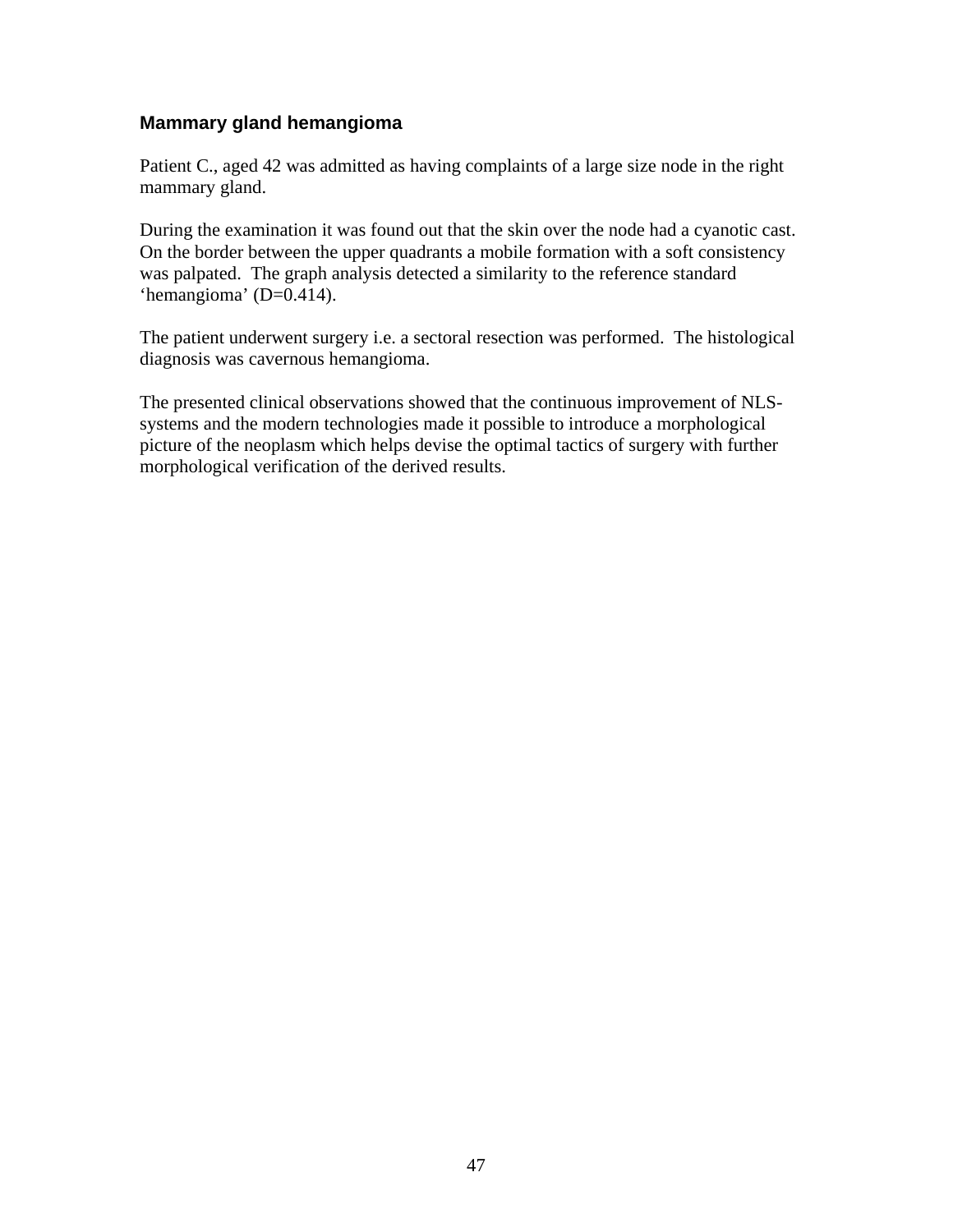### <span id="page-47-0"></span>**Diagnosis of Toxoplasmosis (Serologic Examination, CT, MRT and NLS)**

### **T.I. Pankova,**

### **A.S. Sosnovskaya**

Toxoplasmosis is a parasitic disease whose causative agent is toxoplasma (Toxoplasma condii Nicolle et Manceaux), which belongs to protosa. The disease typically has a chronic course, nervous system lesion, lymph-adenopathy and enlarged liver and spleen. Quite often myocardium, muscles and eyes are affected.

The infection is mostly transmitted through the alimentary tract. Yet there are some instances recorded where contagion occurred through the injured skin and mucous membranes. Toxoplasma is apt to form cysts in tissues causing a latent infection condition. The parasite becomes active in the conditions adverse to the macro-organism and with its immune responsiveness going down. In the pathogenesis of the toxoplasmodial lesion of the central nervous system of importance are local inflammatory occurrences, dis-circulatory disturbances related to vasculitis and blocked liquor tracts leading to hydro- or micro-cephaly.

Clinically, the lesion of the central nervous system manifests itself as meningitis, encephalitis, meningeonciphalitis and encelphalomyelitis.

The most typical form of toxoplasmosis of the central nervous system is meningeonciphalitis, which clinical picture contains general cerebral and meningeal symptoms, paresis and limb paralyses, tonic and clonic spasms, opticokinetic-(diplopia) and coordination disturbances. The blood test reveals a left-shifted leukocytosis and increased ESR: the cerebrospinal fluid contains lymphocytic pleocytosis and a moderately increased protein content.

In diagnosing toxoplasmosis of importance are cranial radiography, serological investigation, pneumoencephalography, CT and MRT. *However, it is the NLSinvestigation of cerebral structures that plays the most important part in the diagnosis. Of great diagnostic importance is a substantially increased spectral similarity to the reference standard 'tomoplasma gondii' (D< 0.425).*

### *The toxoplasmosis should be discriminated from viral encephalitis, encephalomyelitis and meningitis.*

In the MRT-investigation toxoplasmosis is manifested by a progressive multi-focal encephalopathy. With toxoplasmosis the typical cases have to do with granulomatous fields which are small: 2.0 cm or less in diameter. On NLS image these formations look like hyperchromatic areas (6 points on Flandler's scale) with the central necrosis zone in ring-shaped structures being visible as an area of lower chromogenic density (4-5 points). Hemorrhage areas of small size are quite typical. The above-mentioned changes are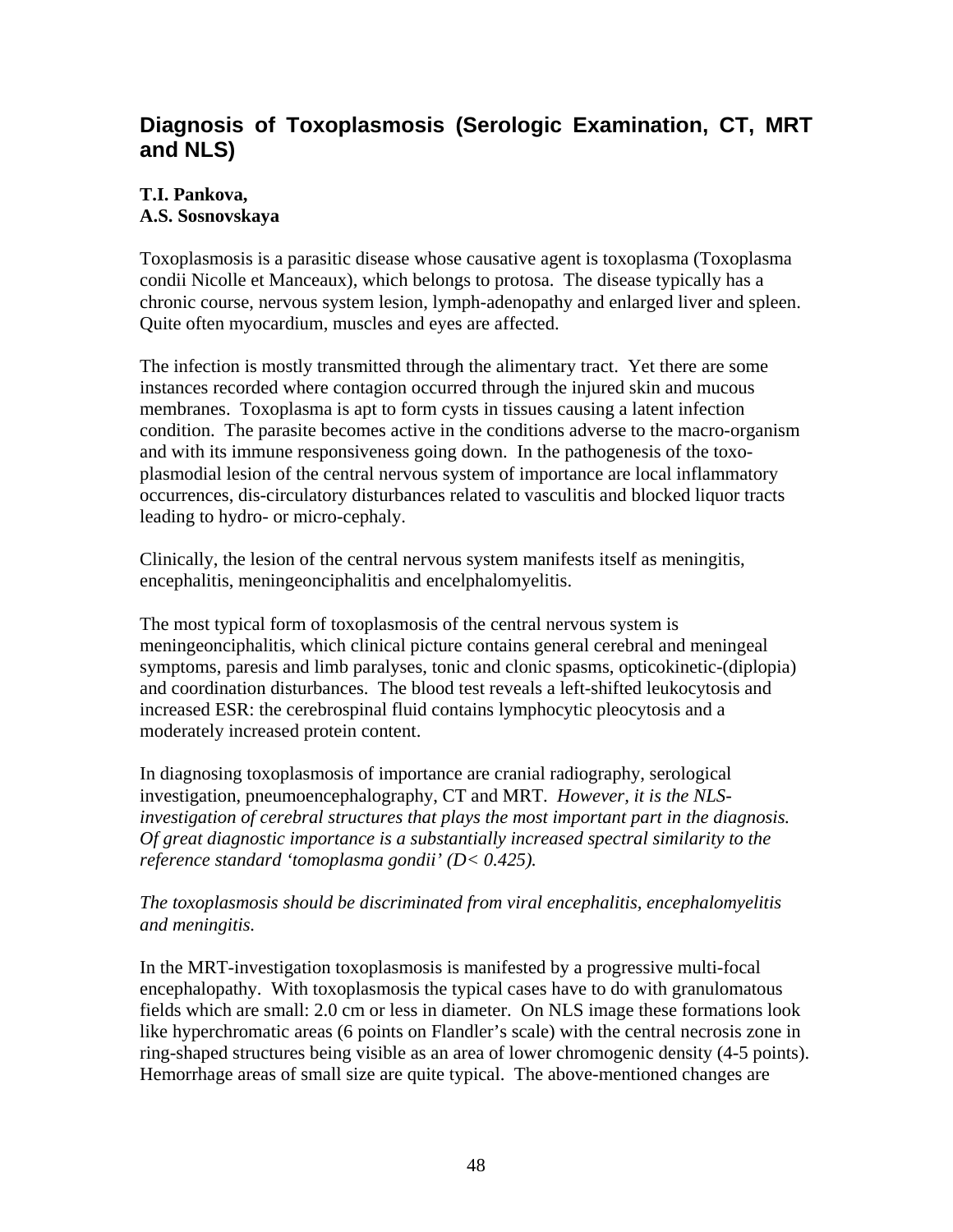<span id="page-48-0"></span>localized peri-and para-ventriculary, often in the region of bordering cortico-medullary structures as well as in the regions of basal ganglia.

### **Clinical observation**

Patient K., born in 1974. The preliminary diagnosis when admitted into the neurological department as acute cerebral circulation disturbance in the spinal artery basin.

The patient complained of weakness in left limbs, speech impediment, asthena and loose cough. According to her wording she fell ill (Feb. 06.01) when she stopped talking, developed weakness in left limbs, diplopia and disturbed swallowing. The anamnesis read a developed right-side hemiparesis, that passed off by itself within two weeks.

The patient is in grave condition. Neurological status: conscious, understands when she hears people speaking to her, but dosen't speak. Cranial nerves: equal palpebral fissures, nystagmus not present, the right nasolabial fold smoothed out. Slight deviation of the tongue to the right. High tendon and periosteal extremity reflexes, weakness in right limbs. Reduced pharyngeal reflex on both sides. Rigidity of occipital muscle is moderately frank. Kering's symptom on both sides. Babinski's reflex on the left.

### **Laboratory investigation:**

Clinical blood analysiss: erythrocytes  $-3.96x10.12/1$ , hemoglobin  $-127$  g/l: -0.9: L –  $5.6x10.9/1$ ,  $ESR - 32$  mm/g.  $- 1$ ;  $- 74$ ;  $- 21$ ;  $- 2$ ;  $-2$ .

Biochemical blood test: glucose  $-4.6$  mm/1; urine  $-6.6$  mm  $1/1$ , bilirubin  $-13.38$ ;  $-5.5$ ; 7.85 mmo1/1; creatinine  $-0.066$  mmo1/1, total protein 70.0mg/1; albumin  $-5.5$ ; globulins – 44.8; L2 – 4.8; L2 – 7.7, B – 11.8; J – 20.5; - 1.24; - 0.29 mmo1/1; - 0.31 mmo1/1.

Test for toxoplasmosis detected antibodies with rising antibody titer in dynamics  $(1:21 -$ 1:400).

Cerebrospinal – 2.5 mmo1/1; chlorides 0 1.24 mmo1/1, protein – 0.2 g/l, sugar 0 4.1 mmo1/1. Cellular composition: cytosis  $0\,213$ , L – 1.2; erythrocytes – 4.5.

MRT-investigation of the encephalon (of 16 Feb.01) in T-2 picture on both sides, detected paraventriculary and subcortially multiple unequal-sized roundish nodi (from 0.5 to 2.0 cm) producing an unevenly increased MR-signal. Similar nodi were detected in the dorsal part of the pons on the left and in the basal regions of the frontal lobes. In the formal lobe the examination subcortially detected an ellipsoidal cyst 1.2x0.5 cm. In the T-1 picture of the field the nodi detected in the T-2 picture produced a slightly diminished MR-signal and was clearly outlined. Upon administration of magnevist some nodi, not visualized in the T-1 picture, manifested themselves by uniform amplification of the MRsignal, the others produced an amplification in the form of a thin ring or a small amplification in the center.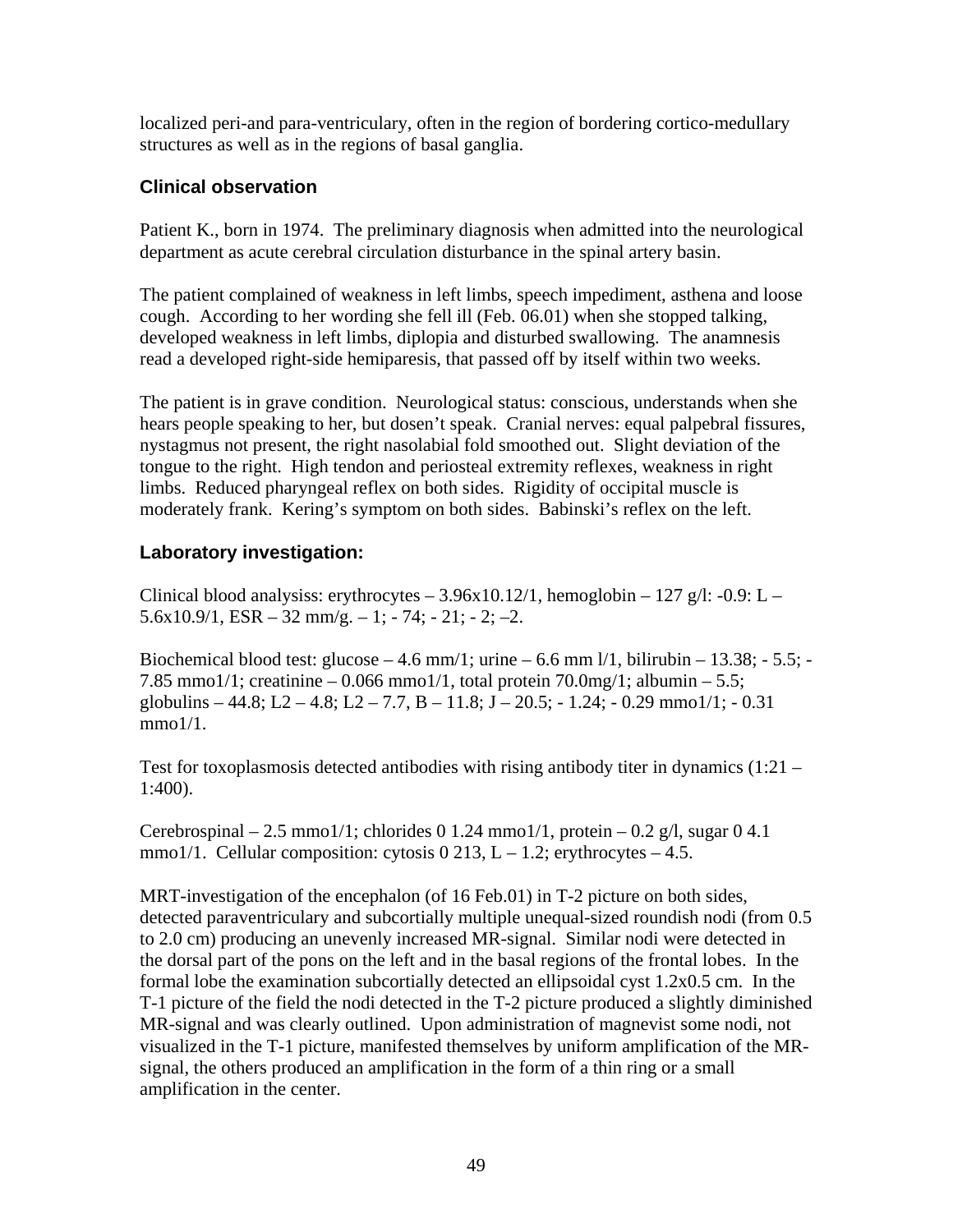The cyst did not respond to administration of the contrasting agent. The central regions of the granulumatous fields represented by necrotic zones were more hyperintensive in the T-2 picture and after the contrasting agent administration did not accumulate it, signal amplification occurred in the peripheral regions in the form of a thin ring. The lateral ventricle bodies were not quite clearly enlarged. The median structures did not appear to be shifted.

*In the frontal lobe on the right NLS picture shows subcortically detected hyperchromatic areas (6 points) surrounded by a perifocal edema zone (3-4 points) detected in the dorsal part of the encephalon on the right. A spectral similarity to the standard reference process "toxoplasma gongii" (D <0.183) was found, which allowed to confirm the diagnosis of toxoplasmosis.*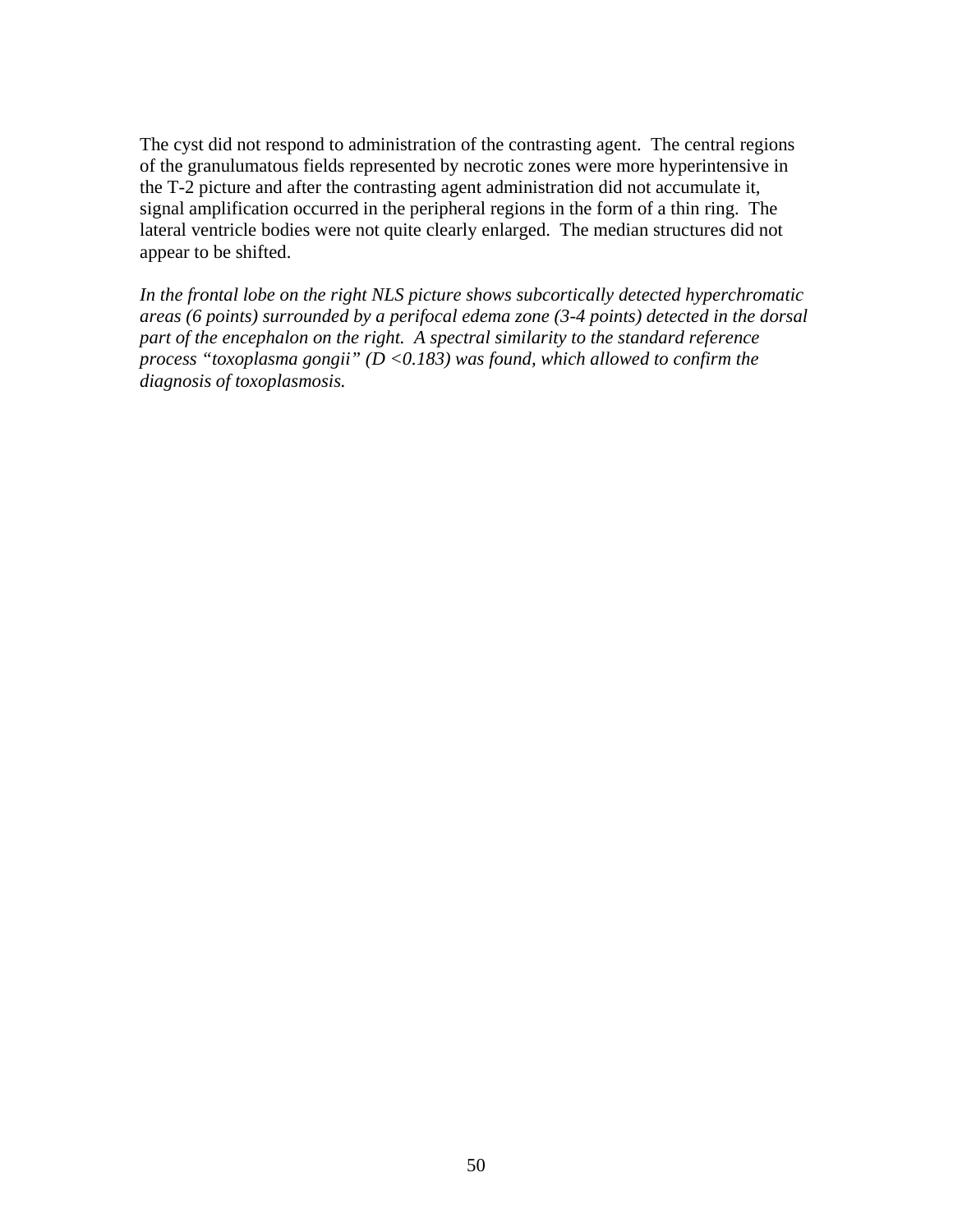### <span id="page-50-0"></span>**Nonlinear Diagnosis of Thyroid Gland Pathology**

**K.M. Beznogov, L.V. Kundratyev, S.N. Pauli** 

#### **Introduction**

The morphological diagnosis of thyroid gland pathology during surgery is rightfully considered one of the most important and complicated tasks faced by anatomist and surgeon. This research aimed to choose an optimum surgical tactics with tumors and tumor-like lesions of the thyroid gland, which is achieved by accurate verification of the process as well as by determining its spread in the organ and/or beyond it. The experience in the use of nonlinear computer diagnosis (NLS) in surgical clinics covers quite a short period of time, during which quite conflicting opinions with respect to its efficiency were formed. Among the prime considerations against an extensive use of NLS we should mention the possibility to preclude in some instances malignant pattern of a new growth because of a morphological similarity of follicular tumors. Without downgrading this problem and based on our own experience in the use of NLS we have attempted to access the importance of this method for choosing the optimum surgical tactics and working out some methodical techniques enhancing efficiency and accuracy of the NLS investigations.

### **Subject and investigation methods**

We analyzed the results of 682 patho-histological investigations of the thyroid gland carried out in 2000-2001 in patients operated on for solitary nodes, diffuse and multinodal hyperplasia and autoimmune thyroid diseases. 326 of all surgeries were accompanied by NLS. NLS data were compared with the final results of pathohistological investigations.

#### **Result analyses**

Of 682 surgical operations of the thyroid gland, 326 (47.8%) were accompanied by NLSinvestigation. According to our information, there is an increased demand for NLS, which has to do with a growth of surgical operations for nodular goiter from 70% to 85% and also with a growing thyroid cancer incidence including hyper-plastic and autoimmune lesions of the thyroid gland.

We did not succeed in specification of the pattern of the process in the course of 3.6% of all the surgical operations. In 65% of cases for which diagnosis was postponed, a malignant process was detected in the final phase of the investigation. An erroneous intra-operative diagnosis was made in 4.8% of cases with hyper-diagnosis of thyroid cancer recorded in 5 cases. Carcinoma was not identified during 38 operations, in 23 cases of the surgery the tumor did not exceed 2.5 cm nor did it spread beyond the thyroid gland. 17 (2.3%) patients needed correction of the amount of the thyroid gland resection,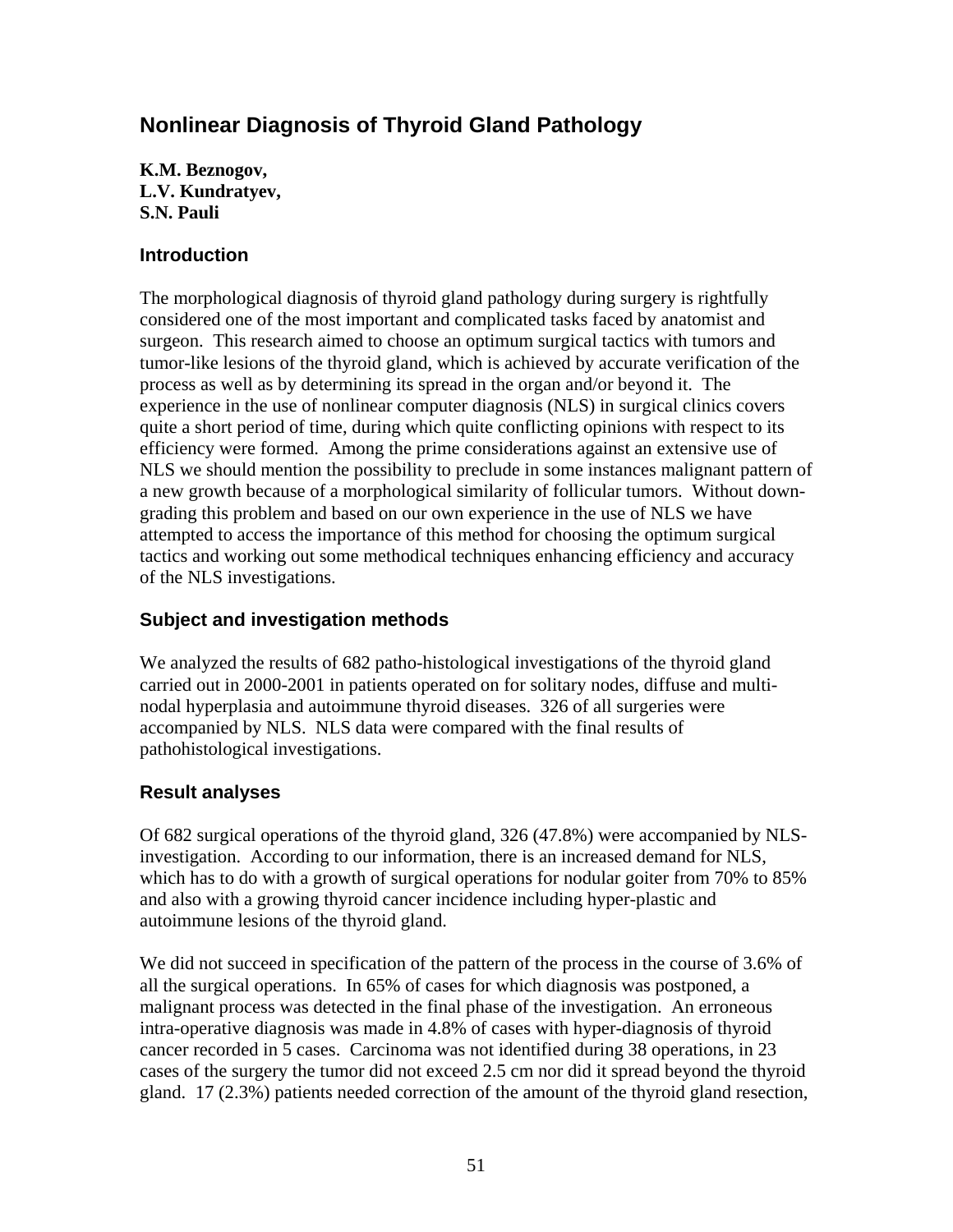which was done on the 4-5<sup>th</sup> day after the first surgery. *The NLS sensitivity was 76.4%*, *specificity – 87.6% and accuracy – 78.6%.* 

The submitted data generalizing the experience in the use of NLS in a specialized surgical clinic are indicative of extensive opportunities for choosing the optimum surgical tactics to treat the goiter using this method, and also of a growing recognition of NLS despite some recent publications questioning the efficiency of consultations during the surgery. *Apart from some evidence of a high efficiency rate, another advantage of NLS method is indisputably the low percentage of delayed diagnoses, which in our cases was under 1.4%. The advantages of the method include quickness (10 or 15 min) and relative technical simplicity of the investigation.* 

According to our research and some literary evidence, the problems in the course of NLSinvestigation are caused by differential diagnosis between cellular follicular adenomas and minimum invasion follicular cancer. These very cases account for the major share of delayed and erroneous results. In the series of our investigations in 48 cases of tumors with a micro follicular or trabecular structure (among which 21 were benign and 27 malignant) drawing a final conclusion on their pattern was impossible. In 5 cases it was false negative. At the same time 257 follicular adenomas and 30 cases of follicular cancer were correctly verified in the course of surgery.

It is known that the problems of differential diagnosis of follicular adenoma and follicular cancer are closely related to histo-typical and cylo-typical similarity of the two processes, that are so much expressed that it is impossible to diagnose a carcinoma without apparent manifestations of a malignant potential in the form of the tumor germinated capsule with the tumor invasion into its vessels. With cancer having minimum invasion the nidi of infiltrative growth appear to be isolated. In addition, being microscopically invisible these diagnostically important areas may escape observation in case of a limited number and random choice of investigation targets in the course of surgery.

We have considered a number of clinical and microscopic characteristics in terms of their potential use in NLS differential diagnosis of follicular tumors of the thyroid gland. A comparison was made considering age and gender of patients as well as the size of the tumor nodes in 61 cases of follicular cancer and 162 cases of follicular adenoma. This study of the parameters didn't detect any difference between these two patient groups. The male/female ratio in both groups was the same -1:9, the average age of the patients operated on for adenoma was 42.36+13.76 and was not different from that of the patients in the follicular cancer group (41.40+16.14). Follicular cancer is known to be more common with elderly people and very rare with children and teenagers. The latter circumstance could be a supplementary reference point for investigating solitary nodes of the thyroid gland in junior patients. The investigation analysis of 89 cases of follicular tumors in patients operated on at the age of 30 showed that in one third of cases the new growth was of a malignant nature.

Some differences were found in the average diameter of the tumor nodes: 3.05+1.45 cm for adenoma and  $3.89+1.77$  for follicular cancer ( $p < 0.05$ ). At the same time, the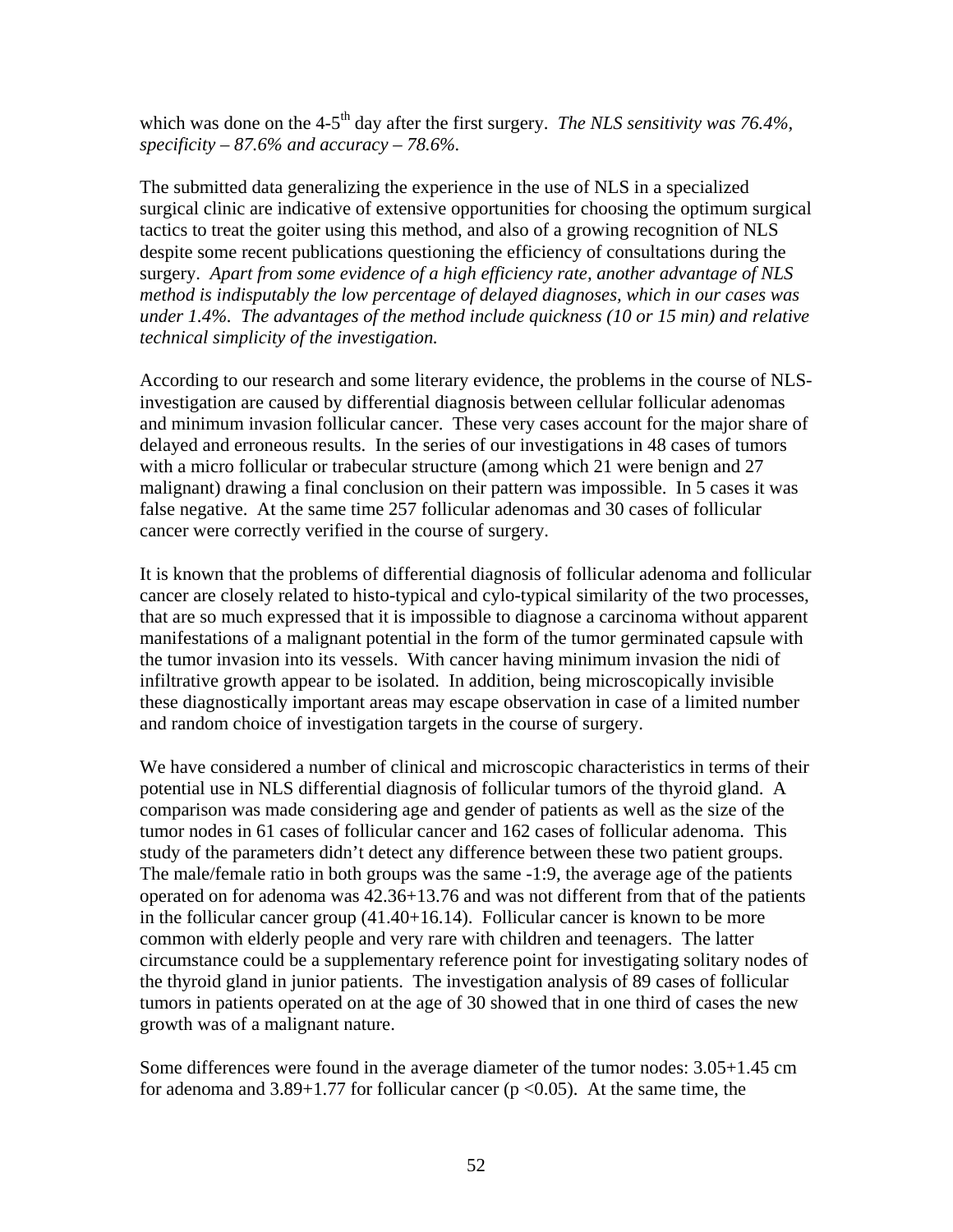coincident size limits (from 1.5 to 8 cm) in patients in both groups made this evidence an unreliable indication in the differential diagnosis of tumors. Both kinds of neoplasms equally often (approx. in 80% of cases) were not accompanied by morphologically significant changes in the thyroid gland being a solitary node. Some frank secondary changes such as sclerosis, petrifaction, cystic changes, hemorrhages, etc., were more often observed in follicular adenomas, however these distinctions were not authentic enough.

In our opinion the difficulties in the clinical morphological interpretation of the follicular tumors pattern need more than anything else improvement in the methodical techniques, which is especially important considering certain time and hardware-related limitations of the NLS-method. When faced with diagnostic difficulties we investigate series of nidi in every 30-60 mm. Conducting investigation on such a large scale consumes additional time (30-45 min) and yet in many instances it enables to specify the pattern of a follicular tumor. If the investigation of some additional nidi dosen't produce the desirable result, the diagnosis is performed after the surgery. According to our observations, in 65% delayed cases the tumor proved to be malignant yet had minimal manifestations of invasive growth into the node capsule or its individual vessels. Absence of palindromium in 95-99% of cases, following the surgery for follicular cancer with minimal manifestations of invasive growth into the capsule and with some individual vessels (up to 5) involved, gives solid grounds to classify these tumors as clinical "boundary" processes whose malignant potential remains conditional and justifies the tissue-sparing amount of the thyroid resection (lobectomy with isthmectomy and subtotal thyroidectomy) similar to the one recommended for surgery for follicular adenoma.

Thus, the NLS-investigation of follicular thyroid tumors can be regarded as an efficient method for choosing the optimum surgical approach, because with sufficient experience and proper performance it enables the diagnosis of some clinically adverse forms of follicular thyroid cancer that actually need radical surgery and post surgical treatment.

Papillary cancer is the most common form of thyroid gland carcinoma. It was correctly diagnosed by means of the NLS-method in 63.2% of cases, was a diagnosis failure in 26.3% and was responsible for delayed diagnosis in 0.6% of the observations. Unlike follicular tumors, most versions of papillary cancer typically have frank histo-typical differences from benign proliferate processes, clear manifestations of infiltrative germination in the tumor-surrounding tissues and frequent metastatic lesion of the lymph nodes by the time of surgery, which enables the diagnosis of a malignant process without difficulty even with inadequate practical experience. The difficulties we confronted mostly concerned papillary micro carcinoma, which made 71% of cases non diagnosed during the surgery, and also a follicular encapsulated version of papillary cancer that was responsible for the rest 29% of diagnostic errors.

The problem of NLS papillary micro carcinoma lies in a macroscopic search for a cancer nidus in the removed fragment of the thyroid gland, which creates difficulties because of concomitant changes in the thyroid gland at a multi-nodal form of the goiter or autoimmune processes. At the same time in 45 cases micro-carcina was diagnosed intra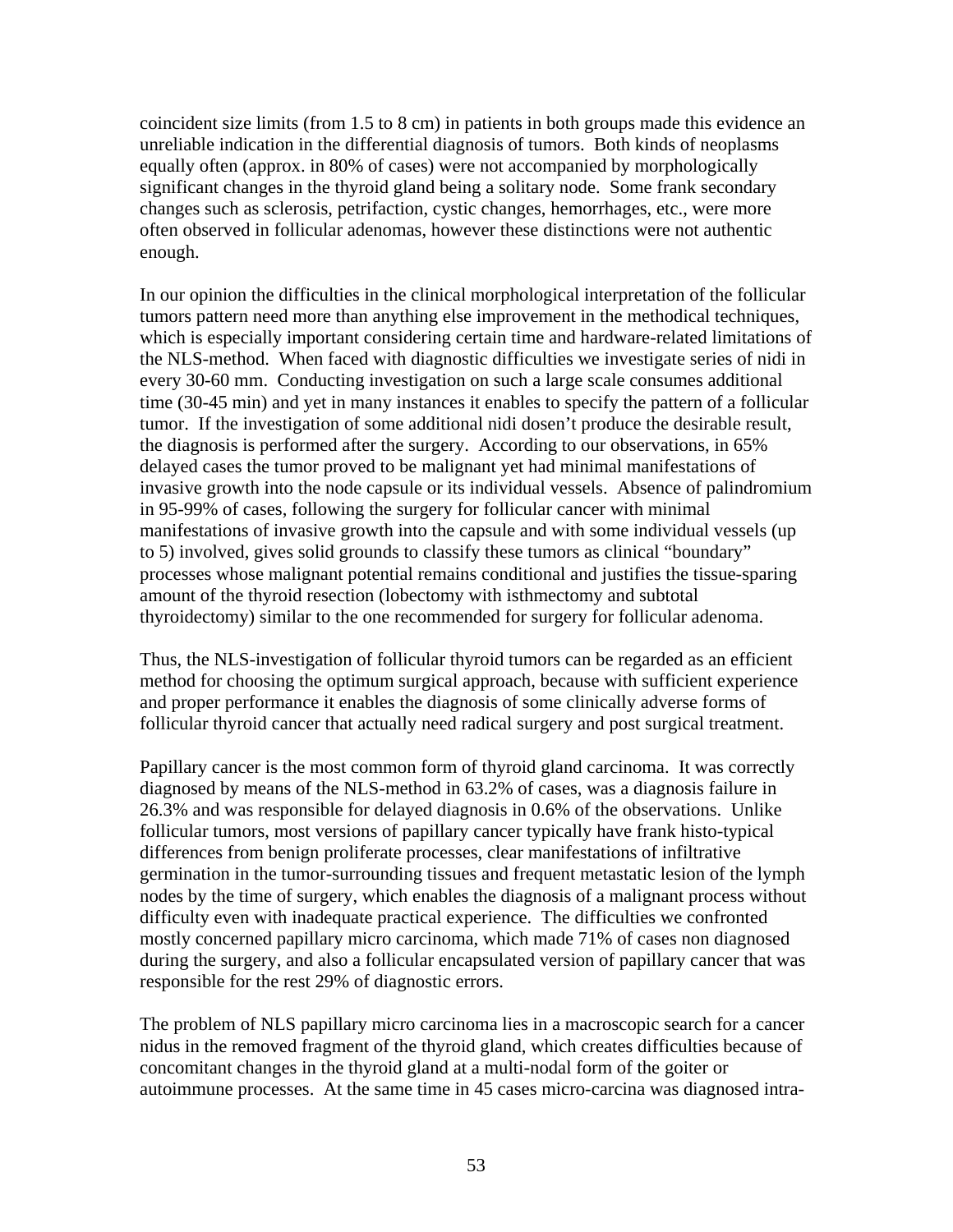operatively, including 15 cases, where the tumor size was below 0.4 cm. In 23 cases of papillary micro carcinoma unidentified by NLS, the surgery was performed for multinodal goiter (15 cases) and autoimmune thyroiditis (8 cases), which determined the required amount of surgical intervention (subtotal or total thyroidectomy). The undiagnosed micro cancer nidi sized from 0.4 to 0.9 cm did not spread beyond the thyroid gland and afterwards none of the patients affected by latent carcinoma required another surgical operation to extend the amount of thyroid gland resection.

Papillary micro carcinoma is known to localize quite often in the thyroid gland, especially in elderly people and it does not always display its malignant potential in the form of clinical implications (I.L. Avetisyan, 1999). The progress of the great majority of such tumors is entirely favorable. Meanwhile, a direct relationship was established between the size of a papillary micro carcinoma nidus and the frequency of its metastasizing into the cervical lymph nodes. According to our information and some evidence obtained from other clinics, a tumor in excess of 0.5 cm incurs a higher risk of potential palidromium and requires a more radical approach to its treatment, than a microscopic cancer nidus. In this connection, it is recommended to take a series of parallel shots of the thyroid tissue in different projects in the course of macroscopic search for cancerous nidi. According to our observations this technique may be effective in diagnosing 52% of papillary micro carcinomas sized up to 0.4 cm and 68.6% of tumors over 0.4 cm, and in most cases will ensure the right choice of a surgical approach.

According to most pathologists, diagnosis of follicular version of papillary cancer is considered to be one of the most difficult problems in NLS-investigations. Erroneous verification of this neoplasm often leads to another surgical operation. Among the difficulties in diagnosing this kind of tumor, we should first mention some artificial histogram changes in tumor cells, which hamper identifying diagnostically significant cytological criteria of papillary cancer. In our series of observations follicular version of papillary cancer was reported in 43 cases, in 2 of which diagnosis was postponed until after final investigations and in 5 (3.2%) cases the diagnosis was false negative. None of the cases showed any metastatic lesions of cervical lymph nodes. Considering the spectral similarity of follicular encapsulated version of papillary cancer to adenomatous goiter, the cytological differences in differential diagnosis are the decisive criterion in differential diagnosis. In order to assess them in doubtful cases we have additionally investigated some impression smears, which in most cases helped detect some changes in the nuceli characteristics of papillary thyroid cancer, such as irregular shape, jagged boundaries, deep nucleolemma invaginations, outlines of intranuclear sulci and inclusions marked off by marginally condensed chromatin, fine chromatin dispersion, etc., as well as to indirectly assess some cohesive properties of tumor cells and the inflammatory infiltrate pattern. Among some cancer-suspicious histological signs observed on a frozen section, we can note polymorphism of follicles lined with high cubical epithelium with intensely tinged colloid (if fixed in ethanol!) and/or its marginal vacuolation, close adherence of follicles to one another owing to scarce stroma in the central part of the node, hemorrhage in the follicle lumen at abundance of siderophages, multinuclear cells, etc.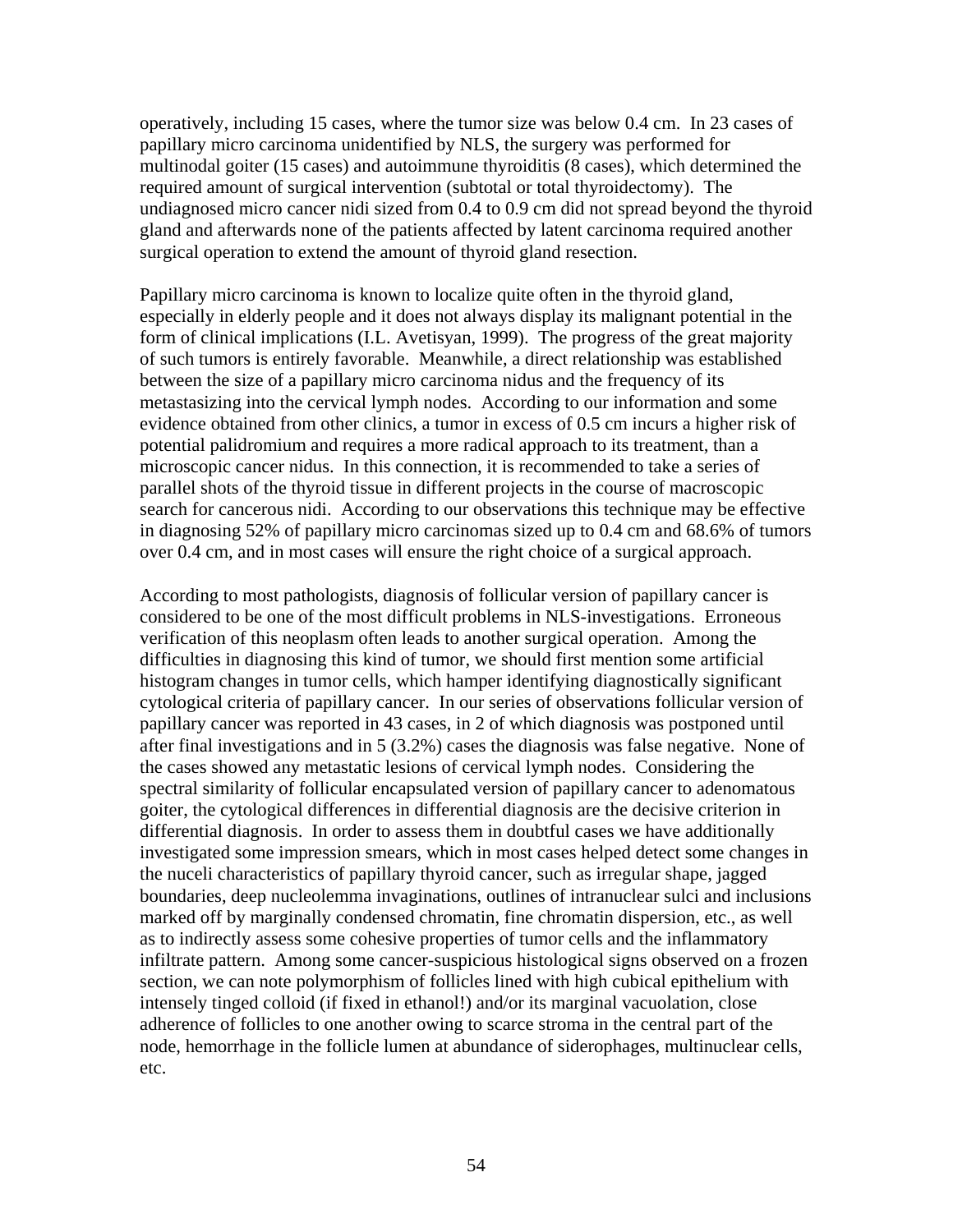The recent years publications have extensively debated expediency of NLS-investigations of the thyroid gland in the cases with the available results of aspiration biopsy. The cytological investigation is known to be the most extensively applicable method of presurgical diagnosis of nodular forms of the goiter because of its accessibility, comparatively low cost, lack of traumatism and most importantly, high accuracy. The progress in the diagnosis of thyroid tumors using the cytological investigation technique has induced some researchers to become result-oriented in choosing a surgical approach.

In this connection we made an attempt to define to what extent this approach is justified after having analyzed our own observations and the practical experience of specialists in a number of well-known clinics of the world.

Among some major problems of fine needle aspiration biopsy (FNAB) performed under the control of ultrasound scanning (US) we can mention an amount of aspirate inadequate for diagnosis as well as some situations that do not allow to preclude a malignant process in the node under the investigation. While in the former instance a repeated procedure may prove efficient for 30% of the patients, the other problem needs to be solved by a surgical removal of the tumor with a subsequent histological verification of its pattern. According to some publications, the number of tumors, which malignant potential cannot be excluded based on FNAB results, exceeds 11%. In the majority of cases (about 70%) this kind of diagnostic problems is caused by follicular adenoma.

According to our information of 338 patients who had surgery after preliminary FNAB the malignant process was not cytologically ruled out in 41 cases. In 26 of these observations follicular adenoma and in 15 thyroid cancer were verified (2 follicular, 3 medullary and 10 papillary carcinomas). *In all cases the NLS allowed to specify the diagnosis and avoid errors in defining the amount of resection*.

The problem of FNAB accuracy is no less pertinent. According to some recent reports, the sensitivity and specificity of thyroid FNAB has approached 100%. At the same time, it proves to be difficult to interpret the data due to different approaches to their analysis. For instance, specialists in some clinics, where the results were highly accurate, consider only specific cytological conclusions ignoring a category of tumors, which cytological picture gives grounds only to suspect malignant change. In analyzing the FNAB accuracy some researchers consider follicular adenoma in the same category as malignant tumors. Though this kind of approach may be justified in terms of indications for surgery, by no means it can be justified in terms of a surgical approach to be chosen. The analysis of some publications shows, that FNAB can ensure the right surgical approach only in 70-75% of cases. The FNAB efficiency data-evaluated after classifying cancersuspicious conclusions as malignant tumors and adenoma as a benign tumor, were as follows: sensitivity  $-92.1\%$ , specificity  $-94.4\%$ , accuracy  $-93.45$ . Thus, the FNAB data could help decide on the proper amount of surgery for 90% of the patients, which in terms of specialized clinic cannot be a sufficient reason and is an argument in favor of supplementing FNAB with NLS-investigation.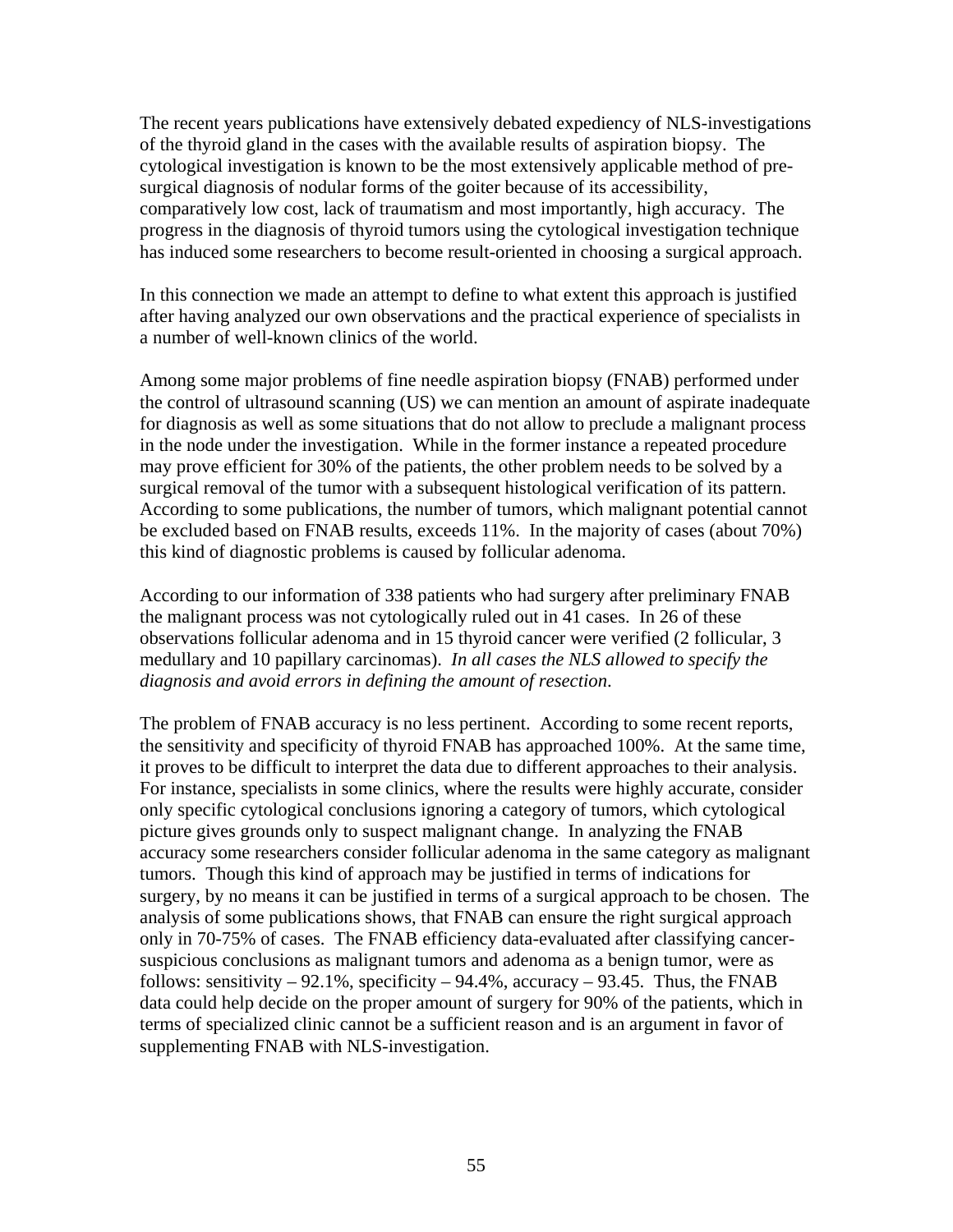<span id="page-55-0"></span>From comparison of the FNAB and NLS results it was found that 27 false negative results of punch biopsy 21 nidi of malignant growth were detected during surgery among multiple benign goiter nodes. The latter, being prevalent in clinical implication, became the object of FNAB leaving some latent cancer nidi sized 0.2-1 cm undiagnosed before the surgery. The insufficiently accurate cytological interpretation of the pattern of a cystic cavity in the 111G also requires an intra-operative verification. In our series in 2 cases of encapsulated papillary cancer with cystic generation wrongly interpreted as a benign process during FNAB the diagnosis was rectified by means of NLS.

Another equally important task of intra-operative investigation is leveling possible false positive conclusions of FNAB. In our series of 497 patients having benign new growths according to FNAB results, papillary cancer was suspected in 2 cases and a malignant process was not excluded in 26 cases. The rectification of the process pattern in the course of surgery facilitated selection of the most efficient surgical approach in all cases.

### **Conclusions**

- *1. The NLS-investigation of thyroid tumors is an efficient method for choosing surgical approach in surgery for nodal and diffuse forms of goiter.*
- *2. The NLS performed for the patients following FNAB, considerably enhances the accuracy of morphological investigations at the preliminary phase, and optimizes the surgical approach in surgery for the thyroid gland.*
- *3. This is a very important reason in favor of the appropriateness of using NLSinvestigation together with FNAB.*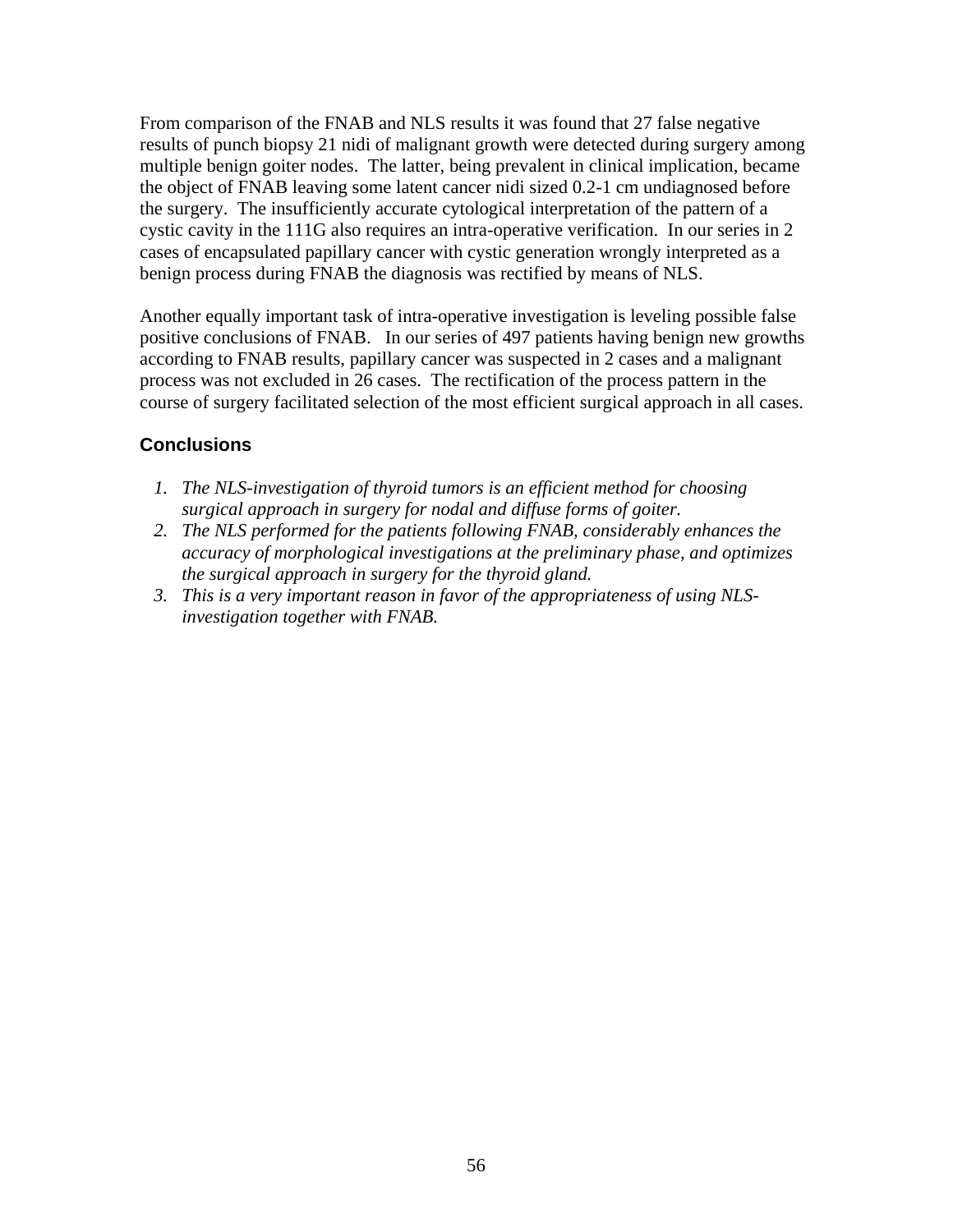### <span id="page-56-0"></span>**Nonlinear Computer Diagnosis and the Problem of Pathology in the Hepatopancreatoduodenal Area**

**S.P. Tokar, A.S. Davydova, T.L. Guseva, V.I. Gusarov, Z.F. Khabibullina, L.S. Pugacheva** 

The problem of pathology in the hepatopancreatoduodenal area still remains urgent and explains why researchers are keen on the search for improved diagnosis methods, since the diagnosis proper is the starting point for determining the approach to treatment. Today the basic methods for diagnosing a pathology in this region are traditionally methods of direct artificial contrasting of the pancreatobiliary system, such as endoscopic retrograde cholangiopancreatography (ERCPG) and percutaneous transhepatic cholangiography (PTCG), well established in both diagnosis and treatment of a number of diseases such as cholelithiasis, cysts and tumors in the head of pancreas, tumor and corrosive strictures of the biliary ducts, tumors of Vater's papilla, etc.

At the same time, the padioendoscopic methods of investigation of the biliary ducts, though characterized by a rich diagnostic informational content owing to their invasiveness, still do not eliminate the danger of serious complications, such as acute pancreatitis, hyperamylasermia, cholangitis, sepsis, and allergic reactions, biliary flux into the abdominal cavity with developing biliary peritonitis, hemorrhages, etc.

Their incidence rate varies from 0.8 to 36%. Besides, in the course of ERCPG different technical problems may arise (failure in the cannulation of Vater's papilla, the impossibility to enter the duodenoscope at esophagus diseases, such as strictures, achalasia, etc.). In addition ERCPG requires involvement of certain specialists like radiologic diagnosticians, surgical endoscopists and anesthelists.

The advent of new diagnostic techniques in radiology and first of all ultrasound scanning (US) and computer tomography (CT), did not produce a great limiting impact on the use of ERCPG so far as these methods were not successful in solving a number of diagnostic issues related to pathologies in the biliary system and pancreas.

The development of nonlinear computer diagnosis (NLS) as a method for diagnosing abdominal pathology, opened up new opportunities for detecting diseases in the hepatopancreatoduodenal region, with obstructive jaundice being one of their main clinical implications. With the development and adoption of a number of speedy programs for obtaining NLS images, specifically NLS- cholangiopancreatography, which enables to obtain an integrated virtual picture of the biliary system and pancreatic ducts without administration of contrasting agents and intervention into the biliary system, the method was attempted to put into active use as an alternative to ERCPG.

Some published works dealing with NLS have some distinct trends to pay more attention to this issue with a view of obtaining sufficiently convincing information, that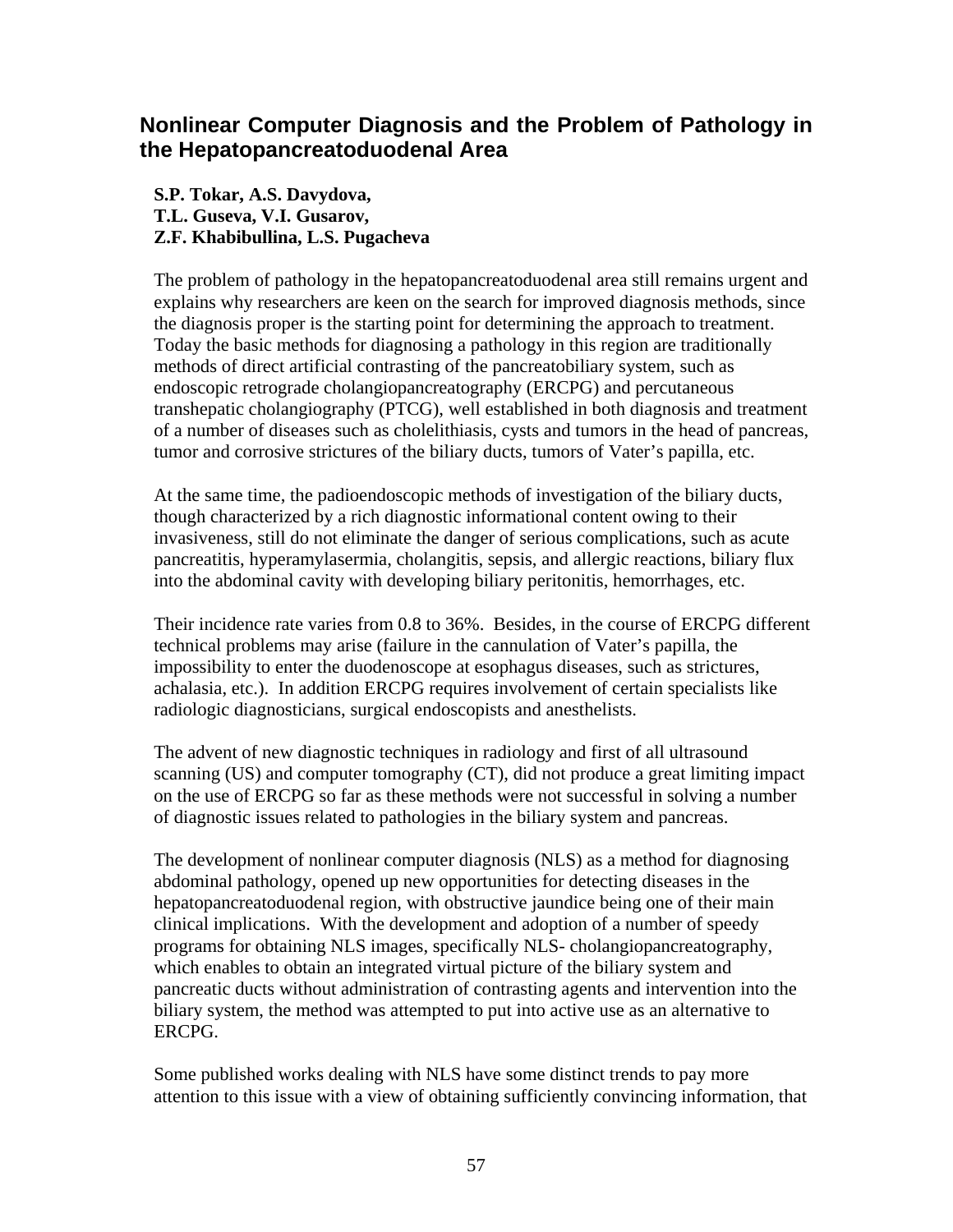<span id="page-57-0"></span>would allow to draw a final conclusion about a new relationship between integrated Xray endoscopic examination and in the first place between ERCPG and NLS, when detecting a pathology in the hepatopancreatoduodenal region. Some of the works suggested that NLS be used as a method preceding endoscopic cholecystoectomy.

With all the above in view, this paper aims to present our data on the role and significant of NLS at certain diseases in the hepatopancreatoduodenal region.

To achieve this aim the following tasks were performed:

- 1. Examination of the test group to study different versions of a standard NLS-picture of the biliary tract;
- 2. Description of the principal NLS semiotics in the patients with a pathology in the hepatopancreatoduodenal region;
- 3. Cross-comparison of MRT, ERCPG and NLS for a more objective assessment of the collected data;
- 4. Definition of clinical indications and diagnostic potentials of the NLS method for the patients with obstructed biliary ducts.

### **Subject and methods**

The NLS investigation was performed on 54 patients, of them 19 made a test group and 35 had different pathologies in the hepatopancreatoduodenal region, with 89% of these patients showing signs of obstructive jaundice. The patients were from 36 to 77 years old. There were 20 women and 15 men in the group of 35. As a primary method of investigation all the patients had a sonography which acted as a screening tool for performing NLS. A relative comparison of the results of MRT, ERCPG and NLS was made for 18 patients.

The NLS investigation was carried out using a unit equipped with a 4.9 Ghz trigger sensor.

We assessed the condition of the lymph nodes, especially in the portal fissure projection, and the hepaticoduodenal ligament on the virtual images. We used the "Metapathia IT", a special computer program for acquisition of a virtual image of the biliary system and Wirsung's duct.

#### **Analysis of results**

The virtual model distinctly visualized the common bile duct, common hepatic duct, right and left lobar ducts and gall bladder (GB). The segmentary and sub-segmentary intrahepatic ducts are not actually visualized even in a poly-projection examination. The normal lumen of the common bile duct is 0.6 cm; the NLS-signal coming from it is homogeneously normo-chromatic (1-2 points according to Fandler's chromatic scale).

The anatomical variations and abnormal developments occur very seldom, yet we observed 3 cases of this kind, of them 2 contained an abnormal drainage of the cystic duct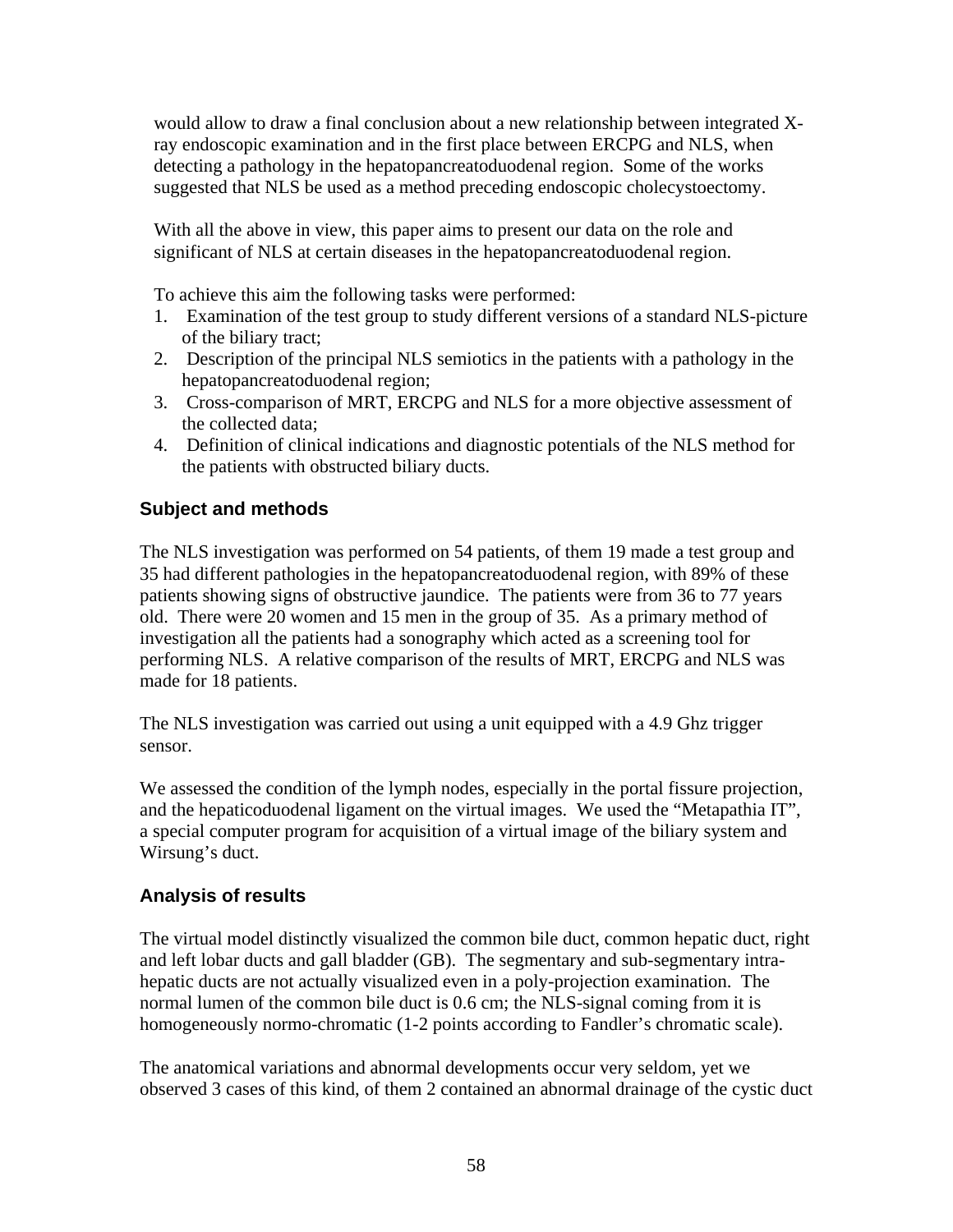and 1 an atypically high point of entry of the cystic duct into the common hepatic duct. An insufficient detailing of the papillo-sphincter region is the basic limitation of NLS in our investigation was.

Calculi are known to be the most frequent cause of the bile duct obstruction. According to our investigations, cholecysto-choledocholithiasis comprised 34% of all diagnosed pathologies in the hepatopancreatoduodenal region. Regardless of their location, the concrements in the biliary ducts were visualized on the NLS images as individual or multiple hyperchromogenic zones (5-6 points), rounded or oval-shaped. The sizes of the concrements detected in the hepaticocholledochus and lobar hepatic ducts varied from 5 to 20 mm. 6 patients had single concrements, and 4 had multiple concrements, and the entire lumen of the hepaticocholledochus "stuffed" with concrements was found in 1 patient.

The localization of the concrements was variable. In 2 observations the concrements only localized in the gall bladder and in 5 cases they did in the hepaticocholledochus; in 1 case the clinic laboratory evidence of obstructive jaundice was not found, and in 2 cases the concrements were visualized in both the choledochus and lobal biliary ducts. In 5 cases we observed a concurrence of concrements in the gall bladder and choledochus.

*In the course of our observations we arrived at a conclusion that the NLS-diagnosis of concrements in the gall bladder depended on their size*. So, as compared to the US data, the concrements under 5 mm in diameter were largely not visualized on NLS shots, because the signal from them was overlapped by a hyperchromogenic signal from the mucous membrane. Small multiple concrements in the gall bladder that produce a low entropy density signal (3-4 points according to Fandler's scale) on NLS-shots hamper their differential diagnosis because of sediment and putty-like bile. We agree with some authors who consider the ultrasound scanning to be the "golden standard" in detecting gall bladder concrements which should not be replaced by NLS.

The major NLS disadvantages in diagnosing concrements in the hepaticocholledochus are associated with certain difficulties in assessing the choledochus condition, when the choledochus is fully filled with concrements.

In one observation the concrement localized in some distal areas of the hepaticocholledochus, and on NLS shots it looked like a hyper-chromogenic oval-shaped defect with the upper outline looking like a concrete lens. The combination of NLS-shots with conventional MR-tomograms in axial plane allowed us to specify the spatial relationship between the choledochus and head of pancreas and the duodenum, in other words. It enables to detail the localization of the concrement in the ampullar region of the common biliary duct.

Papillosphincterotomy was done during ERCPG with concrement extraction.

The genesis of benign strictures of biliary ducts was related to their surgical lesion or inflammation caused by lithiasis, chronic pancreatitis or papillostenosis in 90-95% of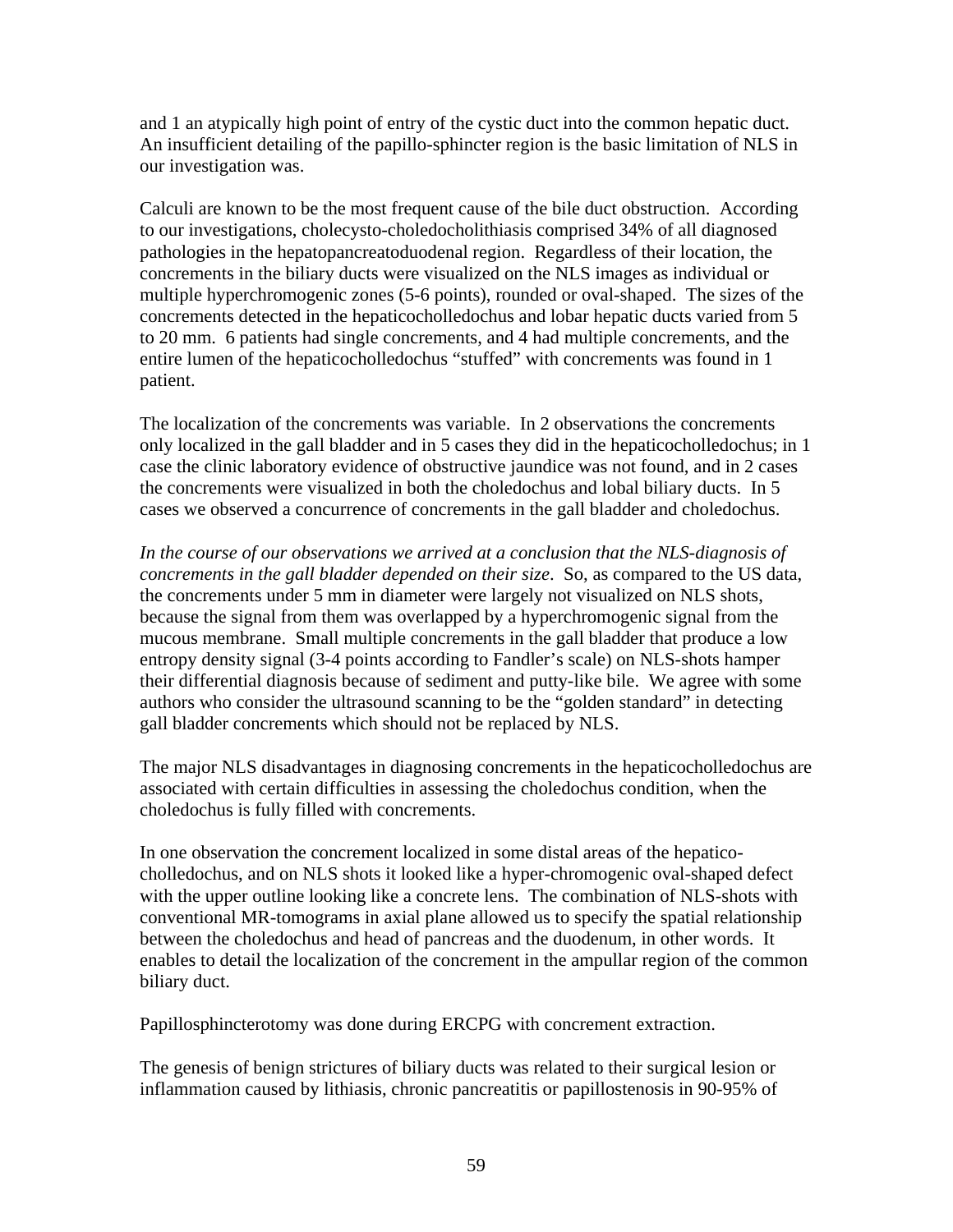cases. The number of iatrogenic lesions of the biliary system ducts grew up with the extensive application of the laparoscopic cholecystectomy; because the intraoperative investigation of the common bile duct is more complicated during laparoscopy than during open surgery. In this connection, in terms of preoperative preparation for endoscopic cholecystectomy, it is necessary to specify the anatomy of the pancreatobiliary system and assess its condition in order to prevent potential iatrogenic lesions of the biliary ducts.

*So, owing to its noninvasiveness and high resolution, NLS can be a diagnosisdetermining method for this kind of patient*. Unlike ERCPG, NLS enables to visualize the bile ducts above and below the obstructive level, which is displayed on both MRT and NLS shots. The latter method gives a virtual physiological picture of the condition of hepatic and pancreatic ducts as compared to ERCPG, in which the administration of a contrasting agent overstates the extent of duct dilatation.

*In all of our observations NLS allowed to define the accurate extent of the arctation, its length and cause*. In 2 cases the arctations localized at the cystic duct level, which was indicative of their iatrogenic genesis. In 1 case it was an actation hepaticocunoanastomosis. In 5 observations the arctations from 1.5 to 2.0 cm long were located at the confluence and in the proximal region of the hepaticocholledochus.

In assessing the arctation extent in the case where the lumen was not visualized on NLSshots, we always analyzed the native MRT scans and supplemented the investigation with thin sections, which allowed forming a more exact opinion about the arctation extent. At the same time, comparing the results of nonlinear diagnosis to ERCPG one must admit that the latter method is more exact in determining the extent of duct affection.

However the essential criterion in deciding on the surgical correction method enables not only to detect the level and length of a structure, but also clearly specify the pattern of cholledochus deformation in presence of an arctation, which also determines the surgical approach to the reconstructive operations.

*The combination of conventional MRT and NLS considerably enhances the diagnostic potential of this method* as opposed to ERCPG in diagnosing chronic or acute pancreatitis, because it enables not only to investigate the condition of the ducts of the pancreatobiliary system, but also to assess both the pancreas proper and the adjacent organs and structures. Of 4 our observations of chronic pancreatitis in 1 case we had a frank contraction of the intrapancreatic part of the cholledochus cause by a chronic inflammatory process, in 3 patients the constriction of the distal part of the cholledochus was caused by a cyst in the head of pancreas. On the NLS-shots the obstruction of the biliary duct looked cone-shaped, and its affected part could be visualized all the way along the head of the pancrease including Vater's papilla area, and was assessed at 5-6 points according to Flandler's chromatic scale.

In all the cases a moderate chromogenic density of dilated biliary ducts and a heterochromous response of Wirsung duct occurred. The cysts, where they existed, were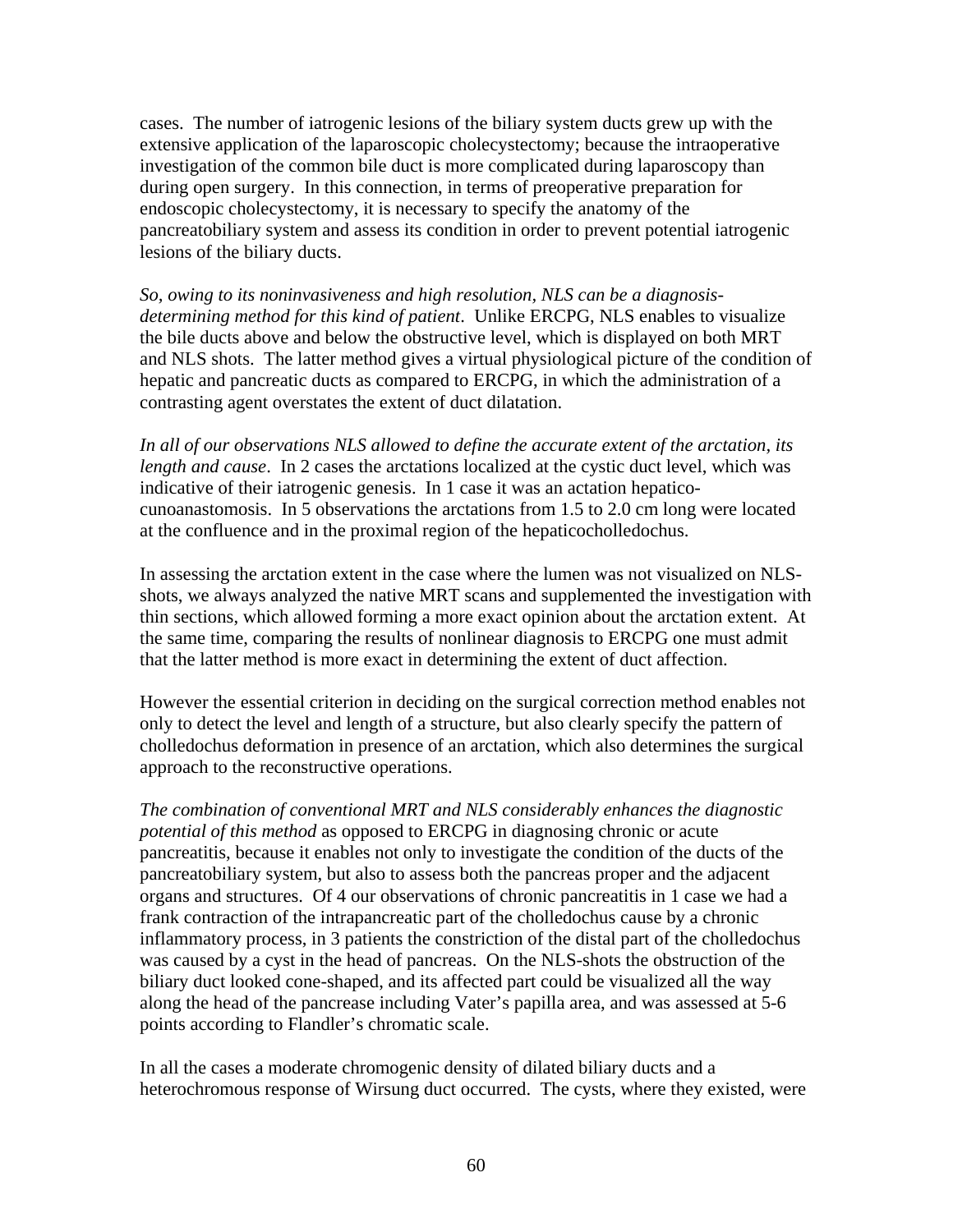depicted on MRT and NLS shots and the constricted area of the common biliary duct had an arc-shaped route because of being forced back by the cyst. The NLS allowed detection of a relation between the Wirsung duct and pancreatic cysts.

The most common and well-known causes of the biliary tract obstruction are the tumors localised in different organs: liver, biliary extra hepatic ducts, head of pancreas, major duodenal pupilla, as well as metastases into the hepatoduodenal ligament and portal fissure. The tumors concentrated in these locations are conventionally called the "tumors of the hepatopancreatoduodenal region". The reason for that is common clinical implications relate to the obstruction of biliary and pancreatic ducts. In patients affected by malignant tumors localized in this area the primary symptom of the disease is generally obstructive jaundice. A decision on the expediency of surgery for this kind of patients necessitates an assessment of a clinical prognosis depending on the tumor state according to the TNM system. So, if a malignant pattern of obstructive jaundice was suspected, then together with the elimination analysis, which is a special program, we always carried out standard investigations in the AUTO TUNE mode which enabled localization of the tumor and assessment of its spread to the adjacent structures as well as defining hematogenic and lymphogenous metastases.

We observed 4 cases of cholangiocarcinoma with obturation of intra- or extrahepatic ducts including 2 cases with a tumor localized at the common hepatic duct level and 2 cases with affected intrahepatic ducts and liver parenchyma. *In all of the 4 cases the NLS allowed to precisely localize the lesion level and define its length. Both cases of cholangiocarcinoma displayed a spectral similarity to the reference standard process "liver carcinoma" (D from 0.213 to0. 418).*

Researchers observed an increased chromogenic density (5-6 points) in intra-hepatic ducts more proximal to the arctation. In one of the observations, in the projection of the constriction of the common biliary duct, the MRT scans displayed a soft tissue structure, up to 3 cm in diameter with a medium intensity signal, which enveloped the duct in a sleeve-like manner at the lesion level and was indicative of a tumor etiology of the structure. Another observation at stenosis of the common biliary duct with no imaging of the tumor tissue, detected enlarged lymph nodes in the lesser omentum region and a single metastasis into the liver which allowed us to correctly interpret the pattern of the lesion confirmed by histological investigation of the biopsy material acquired during trans-hepatic drainage for decompressing the biliary ducts. In 1 of the 2 observations of cholangio-carcinoma of intra-hepatic ducts also histologically confirmed later, we drew an erroneous conclusion, because the pattern of MR-changes, i.e. a small ectasia of the intra-hepatic ducts by a varicose type above the moderately constricted common hepatic duct and unaffected hepatic duct more distal from the structure, a rather long anamnesis of the disease (the patient had had itching fits, occasionally icteric integument, de-colored feces and dark urine for ten years) and the obscure clinical presentation were interpreted by us (and during ERCPG) as manifestations of a primary sclerogenic cholangitis.

In all three our observations of pancreas head cancer the obstruction of the biliary duct looked on NLS shots like a progressively growing chromogenic density of the ecstatic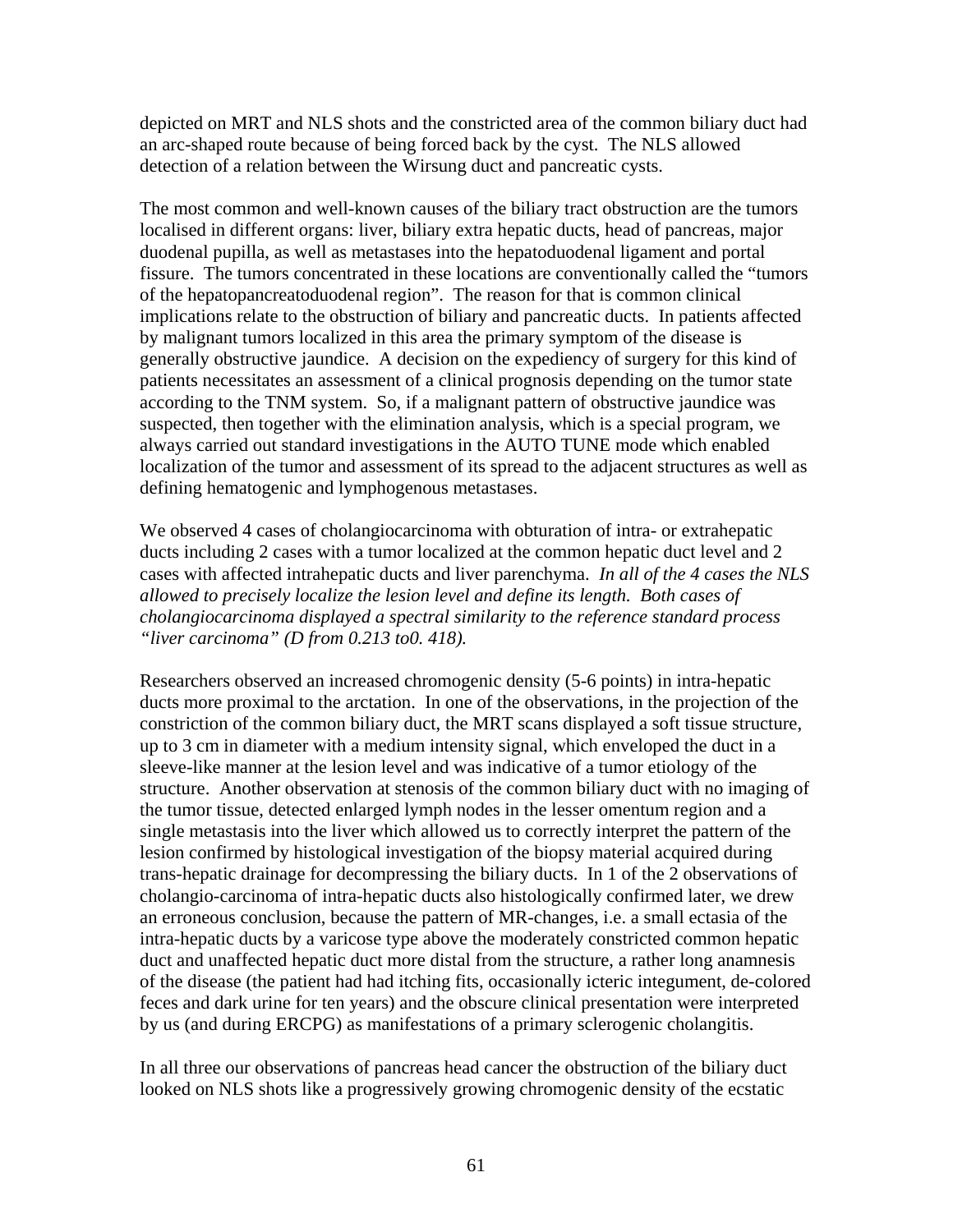biliary duct at the level of its intra-pancreatic area. A frank hyper-chromogenic pattern of the intra-hepatic ducts was concurrently noted. The Wirsung duct was unevenly hyperchromatic too. The standard AUTO TUNE shots allowed us to evaluate the spread of the tumor to the adjacent structures and determine some hematogenic and lymphogenous metastases. The structure of the tumor itself could be better visualized on the front shots. In one of the cases we also detected both metastases into the liver, and enlarged lymph nodes in the supra-pancreatic cellular tissue. The histological investigation confirmed the adencarcinoma in all three cases.

Differential diagnosis of pancreas head cancer and chronic pseudotumor pancreatitis is a very complicated task and until now has been a problem yet to be solved. Integrated abdominal NLS-investigation with visual simulation of changes in the head of pancreas (not always pathognomonic for a tumor) and its spectral similarity to blastic process (D< 0.425) allowed us to produce a more defined opinion about the tumor pattern of the process. In addition, the value of the NLS consists in its capability to assess the spreading of the tumor to the cystic duct which is very essential for making a decision on the expediency of cholecystodigestive anastomosis.

According to some literary evidence, differential diagnosis of diseases of the papillosphincteral region by means of NLS investigation is very difficult. In one of our observations of a patient which clinical lab manifestations of obstructive jaundice the US detected a distal block of cholledochus with dilated superjacent regions of the biliary system. The duodenoscopy detected signs of frank papillate of the major duodenal papilla and suspected infiltration of the longitudinal fold of the duodenum. The percutaneous transhepatic cholangiography (PTCG) that was performed additionally showed a picture of stenosed papillosphincteral region. The NLS displayed hyperchromatic intrahepatic ducts and hepaticocholledochus, with the latter traceable as far as the level of entering the duodenum. The NLS investigation performed in a sagittal projection allowed to detect an additional structure with a moderately chromogenic signal in the ampullar region of the cholledochus. It allowed a supposition about a tumor lesion of the major duodenal papilla. The patient died of DVS syndrome. In section: poorly differentiated adenocarcinoma of the major duodenal papilla. We would like to use this example to stress the importance of a correct methodical approach for carrying out an investigation in a specific diagnostic situation.

*Thus, our results were able to show that NLS had great prospects for diagnosing a number of diseases with such a common anatomic-functional concept as a pathology in the hepatopancreatoduodenal region*. So, thanks to its noninvasiveness, no need for administering contrasting agents and intervening into the biliary system as well as the ability to combine with conventional MRT, which substantially increases the diagnostic importance of the method, in quite a lot of cases the NLS investigation can replace radioendoscopic methods of investigation (ERCPG and PTCG) as a primary diagnosis method although the other methods can retain their therapeutic functions. NLS may also become a method of diagnosis choice for patients who have some counter indications to X-rayendoscopic investigation. We believe it necessary to actively expand the use of NLS with a view to making an ultimate decision on its clinical diagnostic importance.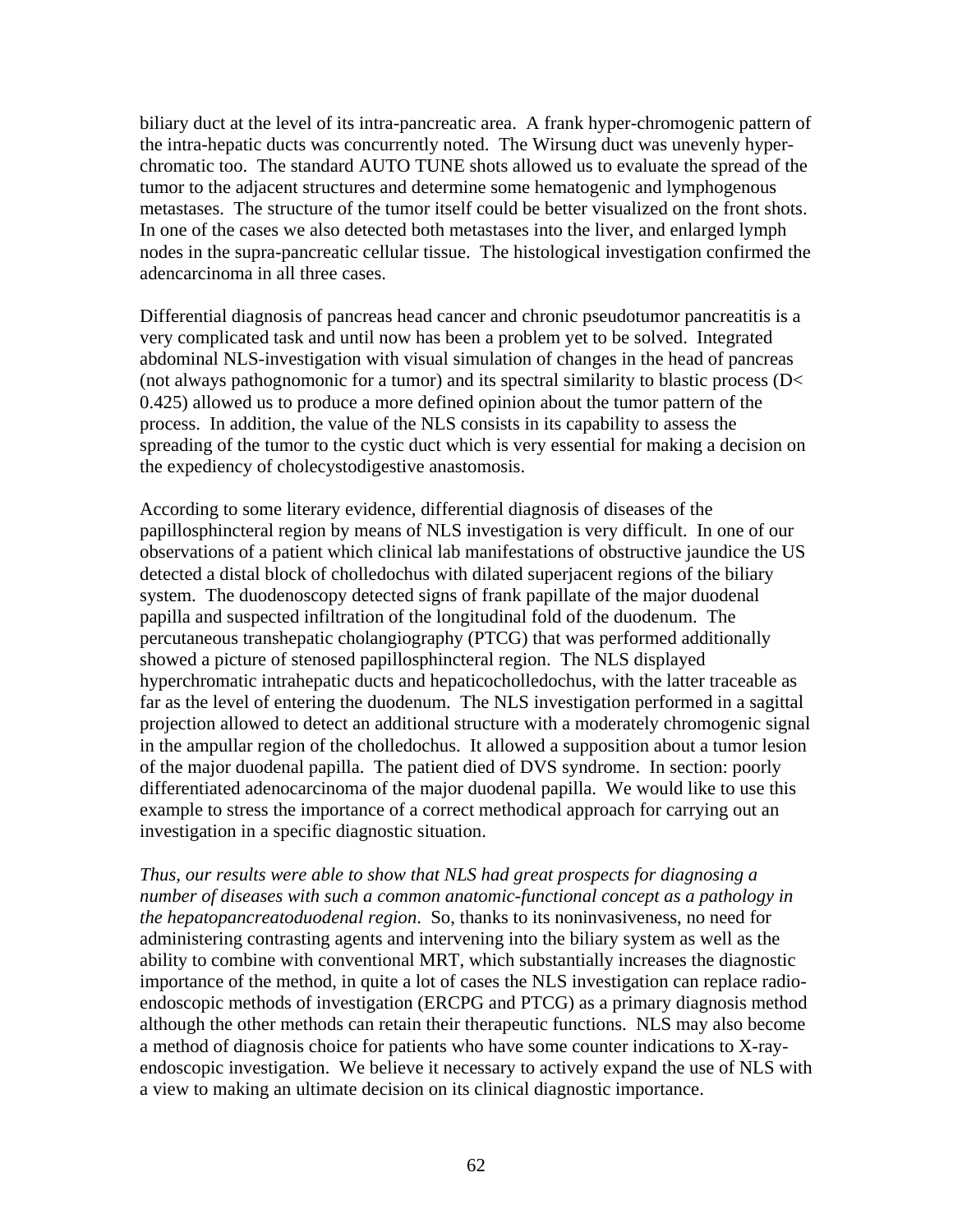### <span id="page-62-0"></span>**MECT and NLS in Diagnosing Myocarditis of Mild or Medium Gravity**

**P.S. Bortshov, K.L. Fadin, O.P. Derkatch, P.A. Abdulov, T.N. Timofeyefa, B.M. Nikolaev** 

#### **Introduction**

The diagnosis of non-rheumatic myocarditis remains a complicated and pertinent problems, which is conditioned by lack of pathognomic clinical signs and similarity to the semiotics of the disease to other kinds of cardiac pathology.

The notion of myocarditis brings together inflammatory myocardium conditions, different in terms of etiology and patho-geneisis both at isolated affects of myocardium (primary myocarditis) and at some infectious diseases and systemic pathological processes (secondary myocarditis). The disease may develop with a focal or diffuse lesion of the myocardium.

The clinical diagnosis of primary myocarditis presents great difficulties, so because of the lack of direct signs of the inflammatory lesion of the myocardium, the diagnosis is based on indirect clinical hardware-based syndromes that become apparent within 2 or 3 weeks after the administered infection. The related syndromes are as follows:

- 1. Any newly detected pathological changes in ECG;
- 2. An increased level of cardio selective enzymes and proteins in blood (troponin T and  $I$ :
- 3. Cardiomegaly as per radiography or echocardiography data;
- 4. Congestive heart failure;
- 5. Changed immunologic indexes (a higher CD4/CD8 and circulating immune complex ration, "yes" response to inhibition of lymphocyte migration
- 6. Tachycardia, reduced first sound and gallop rhythm.

The needle biopsy of the myocardium is one of such diagnostic techniques. Meanwhile, the basic morphological sign of the disease in this context is presence of an inflammatory reaction (lymphocytic and histiocytic infiltration) in the myocardium with damaged cardiomyocytes and capillary endothelium. However, the endomyocardiac biopsy does not ensure an exhaustive diagnosis because of a chance to pick up a sample from the unaffected section of the myocardium and obtain a false negative result. According to most authors, the endomyocardiac biopsy confirms the clinical diagnosis only in 17-37% of cases.

In this connection the development and extensive use in clinical practice of noninvasive method of diagnosis of myocarditis that allow to visualize myocardium inflammation and determine its intensity and evolution in the course of treatment, arouse active interest.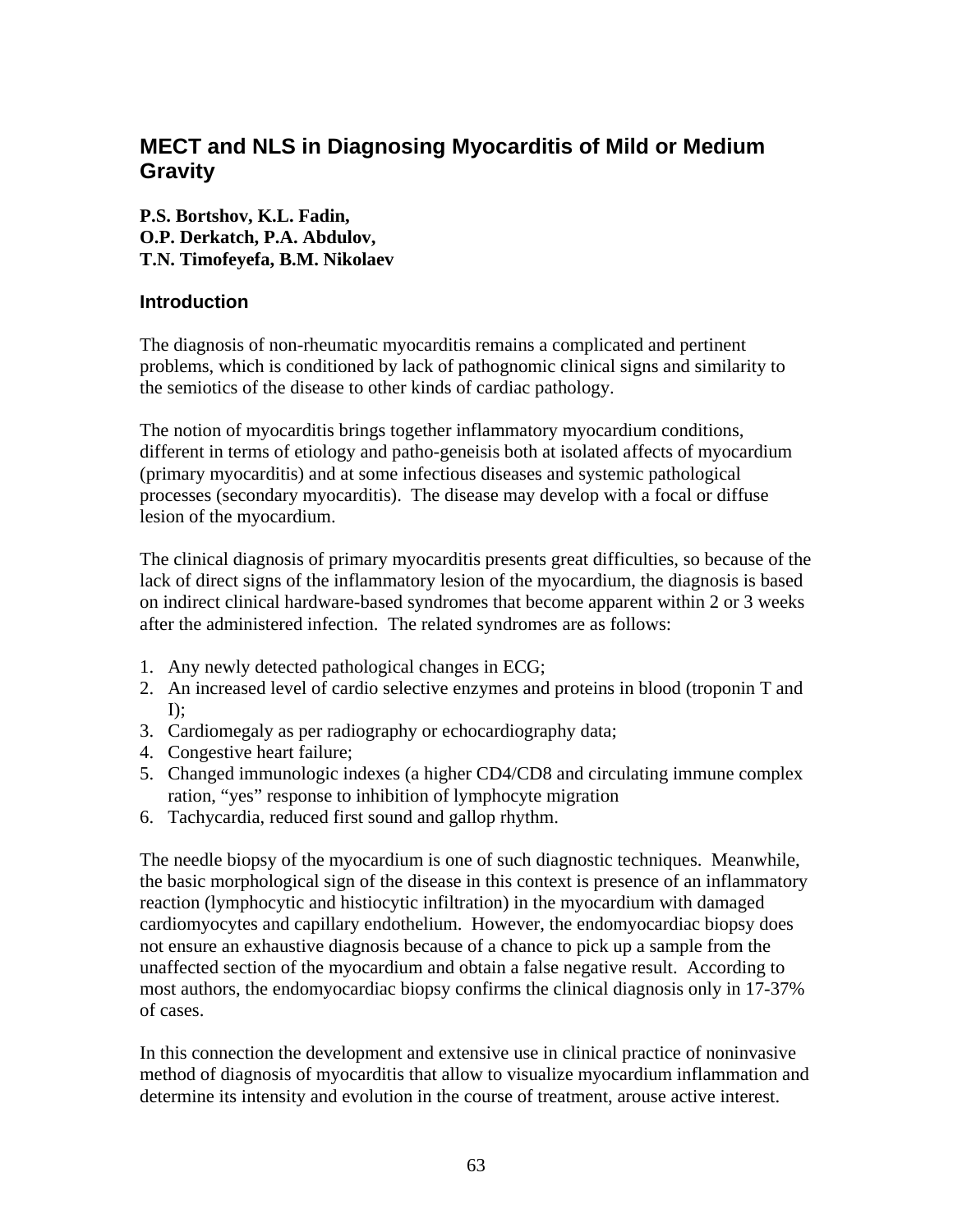<span id="page-63-0"></span>We have accumulated some experience in non-invasive diagnosis of myocarditis and dynamic control of the myocardium condition in the course of treatment. In the integrated diagnosis of inflammatory cardiac lesion, additionally to conventional methods of clinical, laboratory, immunologic and ultrasound investigation, we have used the methods of monophoton emission computer tomography of the myocardium (OECI, tomoseintigraphy of the myocardium) with autoleukocytes tagged by ottTchexamethylpropyleneaminooxym (HMPAO), and NLS-investigation of the heart.

#### **Material and methods**

The tomoscintigraphy of the myocardium was performed on the monophoton emission computer tomograph 'Eleinct-Apex-SP-6' (Israel) every 1-2 and 24 hours after the autoleukocytes reentered the bloodstream. The leukocytic suspension was extracted from 500ml of the whole blood by centrifugation and leukocytopheresis. The leukocyte count was 37,000-45000 cells per 1 microlite. Before its administration the leukosuspension was incubated in a flask with 99ITC-HMPAO (500) for 15 minutes at room temperature. For better visualization of myocardium inflammation and a perfusion study the tomosintigraphy was performed once again using 44tTC-tetraphosmine. During processing of the results the tomographic 'sections' of the heart were drawn along the short axis every 0.8 cm from top to bottom and the outward outlines of the aortic ventricle were encircled. The inflammation areas were visualized on the scans as foci of hyper-fixation of tagged leukocytes in at least three adjacent sections.

The NLS-investigation was carried out using a device equipped with a 1.4 GHz digital trigger sensor. In analyzing the obtained virtual shots special attention was paid to the emerging zones of the increased chromogenic value of the signal from the myocardium (5-6 points according to Flandler's scale). All in all 49 patients affected by myocarditis of mild or medium gravity were examined (25 women and 24 men aged 15-47). All the patients underwent a primary clinical hardware-based investigation including MECT with tagged leukocytes. 9 patients had check examinations of the myocardium condition carried out during the therapy using tomoscintigraphy of the myocardium and NLS. Six patients underwent an NLS investigation of the heart within 2-8 months after the primary radioisotope investigation and three patients had MECT performed repeatedly 1.5-8 months later.

Depending on the variant of the primary accumulation of leukocytes in the myocardium, all the patients with clinic-lab signs of myocarditis were divided into three groups. The first group included patients with a diffuse accumulation of tagged leukocytes in the myocardium ( $n=16$ ), the second one comprised patients with a focal accumulation ( $n=20$ ) and the third one did not have any distinct accumulation of tagged autoleukocytes in the myocardium (n=13). The groups were comparable by age and gender. The average age of the patients in the group with a diffuse accumulation of leukocytes was 32.1+ 1.8, in the group with a focal accumulation  $-35.2+2.1$  and in the group without a distinct  $accumulation - 36.6 + 2.2.$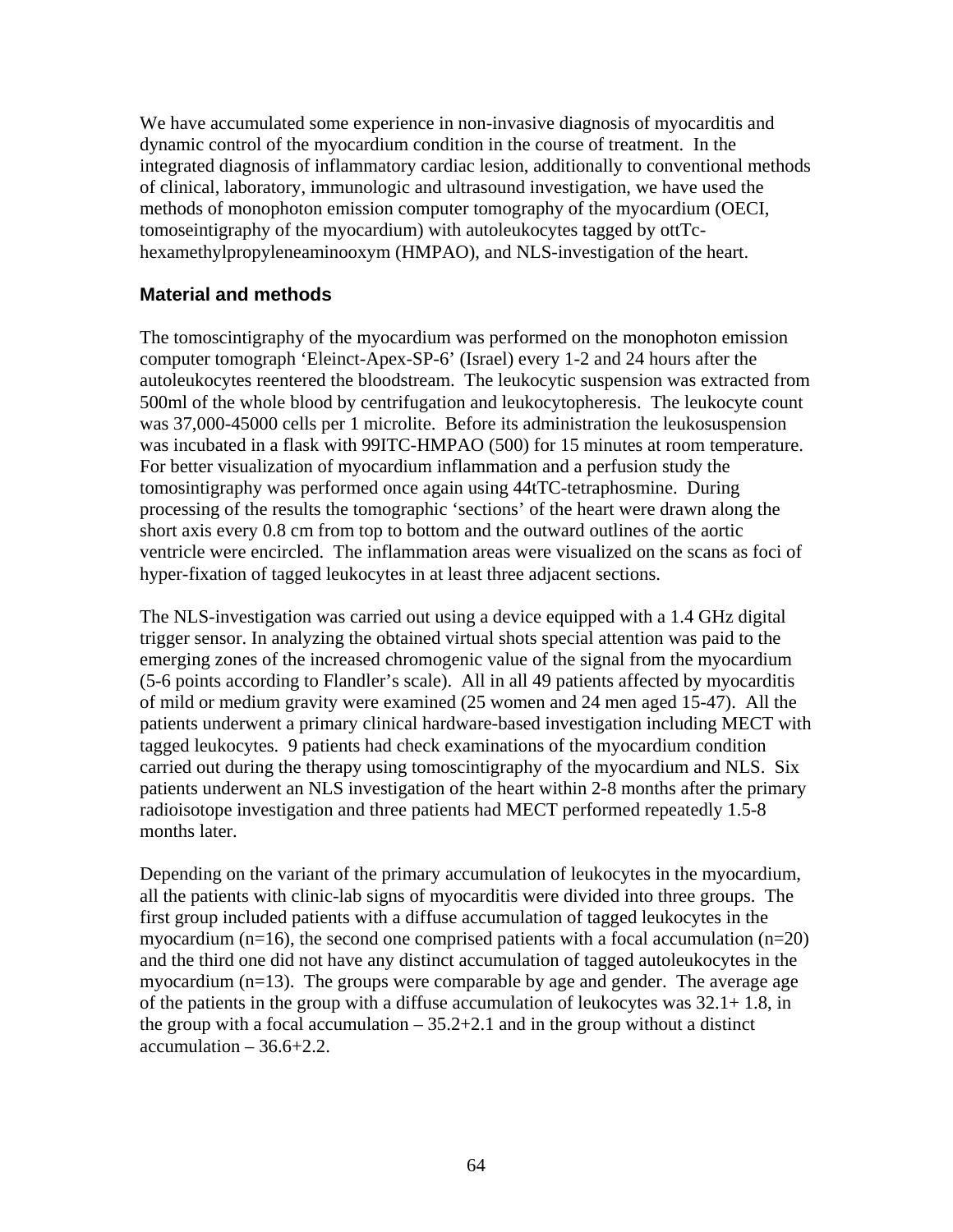#### <span id="page-64-0"></span>**Result analysis**

The analysis of intracardiac distribution of tagged auto leukocytes showed that all the patients in the first group had a diffuse lesion of the cardiac walls in at least two regions: the atril 94% of cases (n=15), left ventricle (LV)  $63\%$  (n=10), right ventricle (RV)  $63\%$  $(n=10)$  and interventricular partition (IVP) was visualized most often – in 65% of cases (n=15), and in the other regions of the heart inflammatory infiltration was detected with certainty less often than in the first group and was less frank (atrium  $-30\%$ , n=6, RV – 25%, n=5 and LV –20%, n=4).

One of the factors possibly related to the pattern of auto leukocyte accumulation in the myocardium was an extra cardiac spot of leukocyte fixation in the nasopharynx, gall bladder and uterine appendages regions, which could be regarded as an obscure foci of chronic infection. It was established that at a diffuse pattern of auto leukocyte accumulation in the myocardium (which could be interpreted as a sign of diffuse myocarditis) the extracardiac foci of the infection were visualized in 100% of cases.

With a focal pattern of leukocyte accumulation in the myocardium the foci of chronic infection were determined in 70% of cases. In the group of patients without a clear accumulation of the leukocytes in the myocardium the foci of chronic infections were only detected in 40% of cases. Extra cardiac foci of tagged auto leukocyte fixation were more often detected in the nasopharynx, however there were no authentic distinctions among the groups.

Another factor related to the pattern of the auto leukocyte distribution in the myocardium was the duration of the disease which consecutively increased from group 1 to group 3. So, in the first group the average duration of the disease (from the initial signs of myocarditis to MECT performance) was 8+4 months, which is authentically shorter than in the second group,  $16+ (P.2 < 0.05)$  and in the third group,  $28+10$  ( $P.3 < 0.05$ ).

The initial integrated investigation of the patients affected by myocarditis showed that in 75% of the patients (36 cases of 49) the accumulation of auto leukocytes occurred in the thick layers of the myocardium, either diffuse or focal, which together with some clinical signs of myocarditis confirms the inflammatory lesion of the cardiac muscle. Typical for a diffuse myocarditis proved to be the moderately increased activity of cardio selective enzymes and indexes of the cell section of immunity as well as some changes in ECG, such as disturbed conductivity (A-V blocades of 1-II degrees). Increased diastolic size of the left atrium and left ventricle and increased indexes of the humoral section of immunity were typical for a focal inflammatory process. The minimum clinical implications of myocarditis were found in 25% of the examined patients, whose tomoscintigraphy did not display a distinct accumulation of leukocyte in the myocardium. All the patients were put on medication based on anti-inflammatory and metabolic drugs for 6 months and their walking regime was restricted for a month. As required, some antiarrythmic, antiviral or antibacterial drugs were administered. 1.5-3 months after the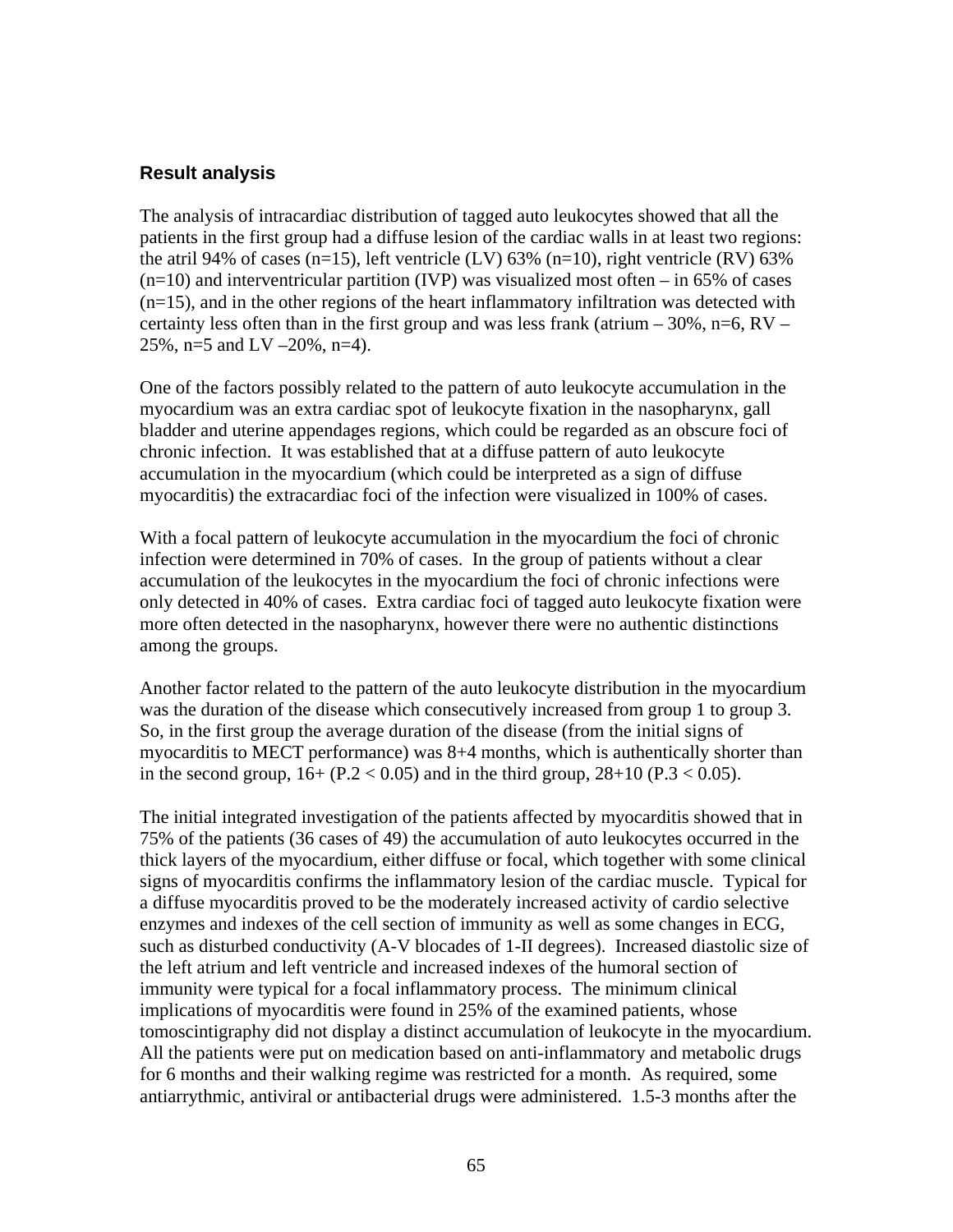medication was started actually all of the patients began to feel better and the clinical signs that had made them call in medical aid disappeared.

Three patients had tomoscintigraphy of the myocardium performed repeatedly during the medication. Meanwhile, 2 patients with a diffuse pattern of tagged leukocyte accumulation, 1.5-3 months later during check tomoscans still showed some foci of auto leukocyte fixation in the myocardium, though fewer than at the primary examination. One patient with fixed accumulation of tagged leukocytes at a repeated MECT procedure 8 months after the medication did not show any foci of intracardiac leukocyte accumulation.

*An NLS-investigation performed on three patients affected by diffuse myocarditis within 1.5-5 months after the medication was started, confirmed zones with an abnormality hyperchromatic NLS-signal, which fully corresponded to the foci of tagged auto leukocyte fixation in the myocardiam*. Our results are in conformity with some literary evidence on a possible noninvasive diagnosis of mycarditis using computer nonlinear investigation. Still in another instance of NLS investigation we obtained a doubtful or false negative result which was accounted for by some technical problems (increased signal deviation connected with a convulsion of ciliary arrhythmia that occurred during the investigation). Two patients with a focal leukocyte accumulation had NLS carried out 6 and 8 months after MECT and the shots did not display any pathological changes.

Thus, the repeated investigations using tomoscintigraphy of the myocardium and NLS proved, that a clinical improvement in the patients' condition that could be seen 1.5-3 months after the medication, was not indicative of a recovery, because the "morphological sanitation of the myocardium" even at a myocarditis of medium or mild gravity, arrives much later. The tomoscintigraphy of the myocardium with tagged auto leukocytes proved to be a more sensitive and informative method of diagnosing mycarditis in such cases (especially during the primary investigation) than the NLS investigation. MECT allowed detection of lesions of both ventricles and also atria despite their small thickness. The inflammatory tissues in thin-walled cardiac chambers were well visualized though it proved difficult to visualize them during NLS. In addition, rhythm disturbances rather often occurring in mycarditis patients did not affect the quality of the MECT scanning images, but they did affect the images obtained during the NLS examinations. Another negative factor of MECT examination was an inevitable admixture of erythrocytes in the leuko concentrate, which increased the general background radiation of organs and tissues and in some cases effaced the boundary between the organs under investigation and its background. *The NLS-investigation can*  be probably used as a means of the myocardium condition control during therapy, but not *as a method of primary diagnosis.* 

As an example we would refer to the data obtained during one of the observations. Patient K., 32 years old came to the clinic with complaints of a persistent dull heart pain experienced at rest, irregular heartbeat and respiratory distress at a moderate physical activity, pasty legs and feet in the evening, fatigue and general weakness. The anamnesis showed that two months before the patient had had an acute rhino-pharyngitis without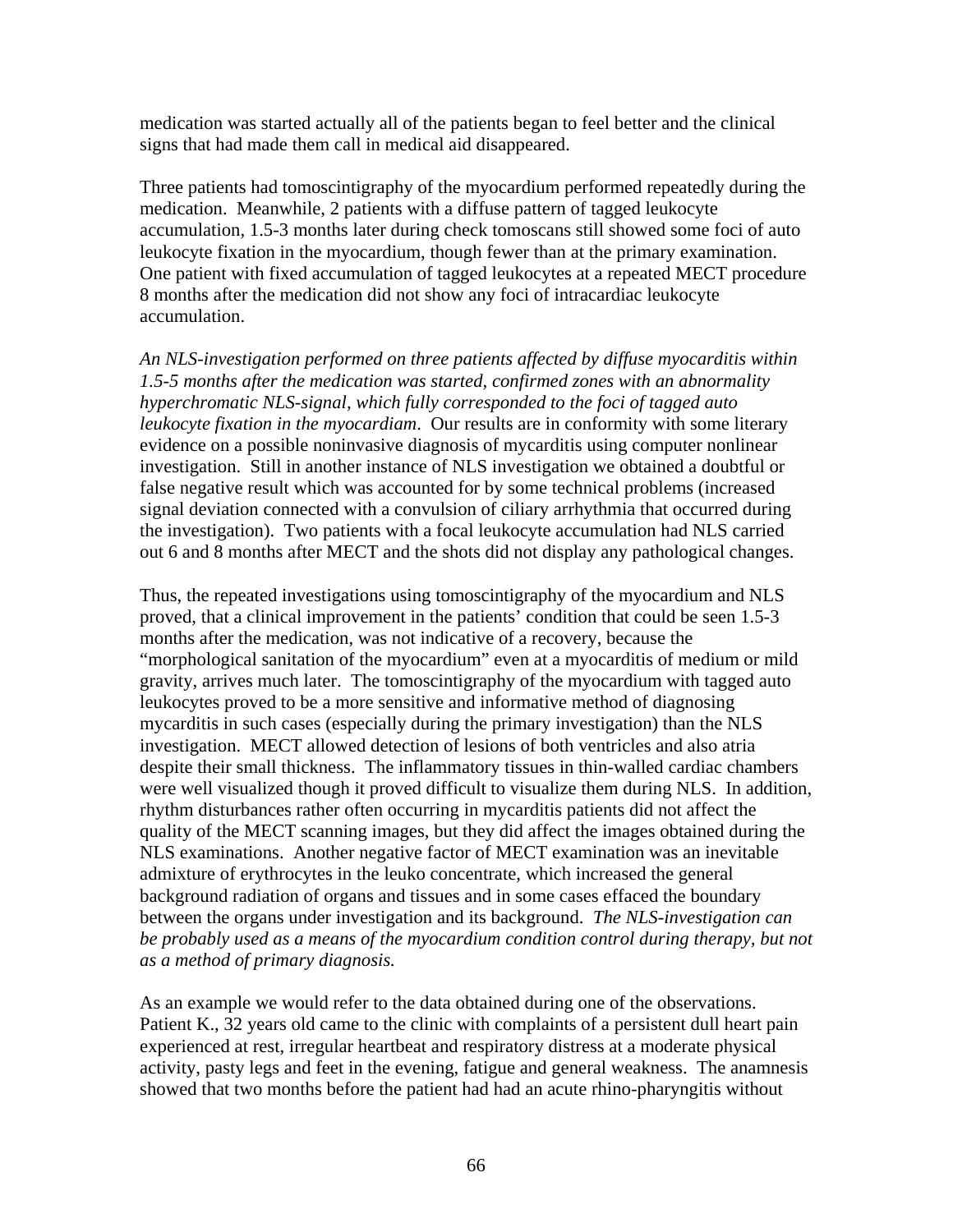confinement to bed. For 5 days the patient had a fever with a temperature rising up to 38.5°C and algors in the evenings and in addition developed herpes labialis. The patient took biseptol, remantadinum and aspirin on her own accord, and gradually started to feel better; however 3 weeks later the complaints reappeared.

When she was hospitalized her condition was satisfactory. According to the physical examination the patient had pasty talocrural joints, moderate tachycardia (pulse rate 90 beats per minute), and frequent extra systole (about 5 beats per minute), muted first sound and third sound on the apex of the heart. The blood test detected moderate leukocytosis up to 8.8x109.1, stab cell shift within 9%, accelerated ESR within 20mm/h slightly increased within 12.8 U/L (with the norm being 12.5), LDG within 510 U/L (within 450), fibrinogen within 5.5 (4.0), immunoglobulin M within 4.5  $g/L$  (2.5), immunoglobulin G within 24.2  $g/$  (16.0), within 96 units (66). The reaction to inhibited lymphocyte migration made 174% (with the norm being 90%). The ECG recorded some episodes of migration of the pacemaker and frequent ventrical extra systoles. The chest X-ray pictures detected a stronger lung pattern due to the vascular component. The heart shadow was not enlarged. The echocardiography did not detect any changes in the heart cavities and valve system, or any disturbed systolic or diastolic functions of the left ventricle.

Based on the clinical and instrumental investigations the patient was diagnosed to have an infectious-allergic mycarditis of medium gravity.

A performed tomoscintigraphy of the mycardium detected a diffuse accumulated of tagged leukocytes in the right atrium region, posterior and lateral walls of the left ventricle and interventricle partition. *The NLS-spectral similarity to the reference standard process "Infectious-allergic mycarditis" (D=0.202) allowed objectification of the clinical diagnosis and determination of the localization and spread of the inflammatory process.* The patient was prescribed an antiviral, anti-inflammatory and metabolic treatment. 1.5 months later the patient's general condition improved: heartache, irregular heartbeat, shortness of breath and feebleness did not trouble her any longer and her legs were not pasty any more. The laboratory and ECG changes became smaller though did not disappear completely. 2.5 months later a check NLS examination of the heart was performed*. Check shots displayed some areas with a higher chromogenics of the NLS signal (4-5 points). The increased chromogenics zones completely corresponded to the fixation areas of tagged autoleukocytes in the myocardium.* 

A peculiarity of this clinical example is that in this particular case the diagnosis of myocarditis was confirmed by several noninvasive methods; the spread of the process was determined and physical control over the myocardium condition was set in the course of treatment. In summing up it should be stressed that the MECT with tagged autoleukocytes and NLS are noninvasive methods of visual diagnosis of inflammatory diseases of the myocardium. That gives reasons to recommend using MECT and NLS for diagnosing myocarditis, for making a differential diagnosis of some other diseases of the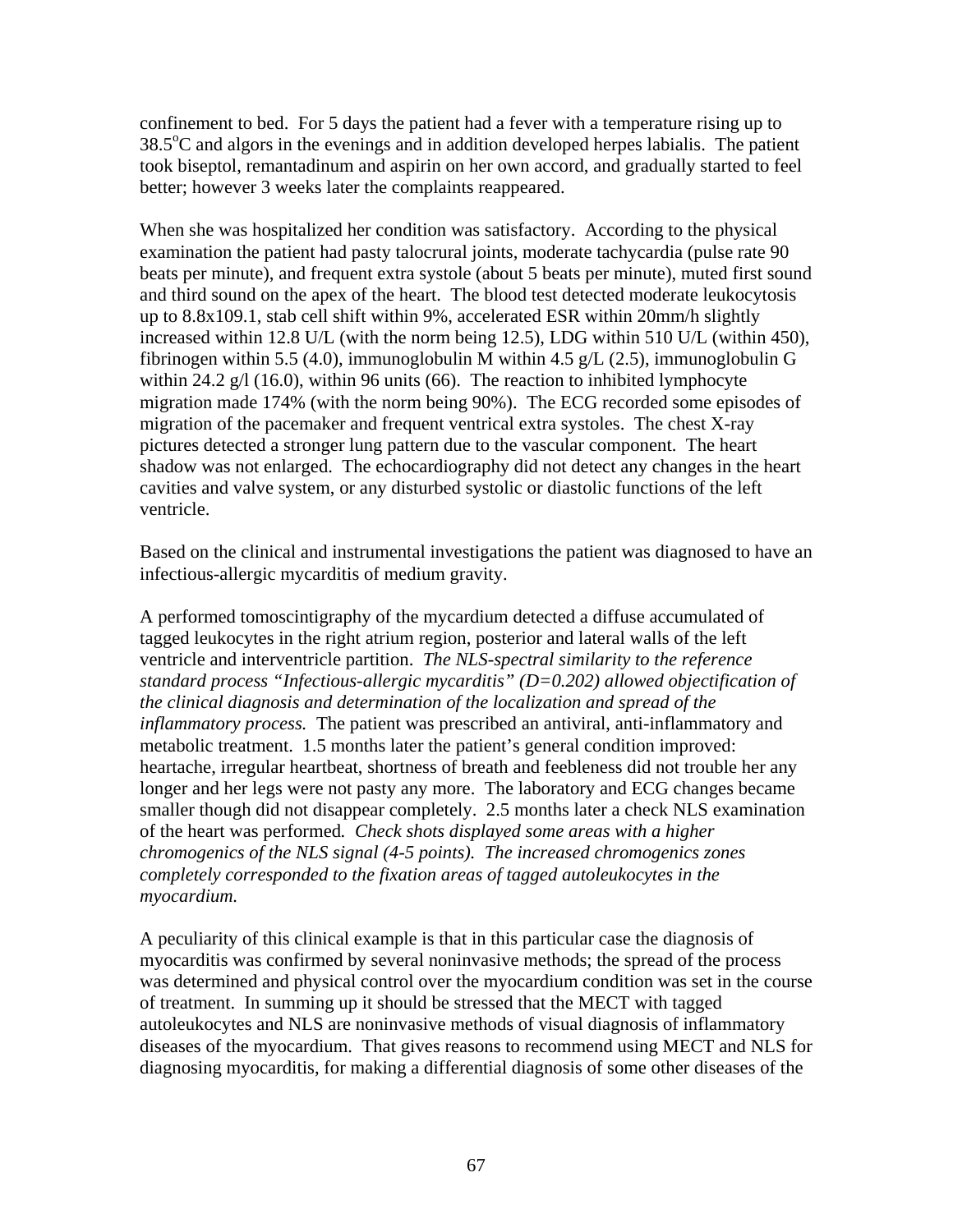myocardium of a non-inflammatory pattern, and also for evaluating the condition of the cardiac muscle in the course of treatment.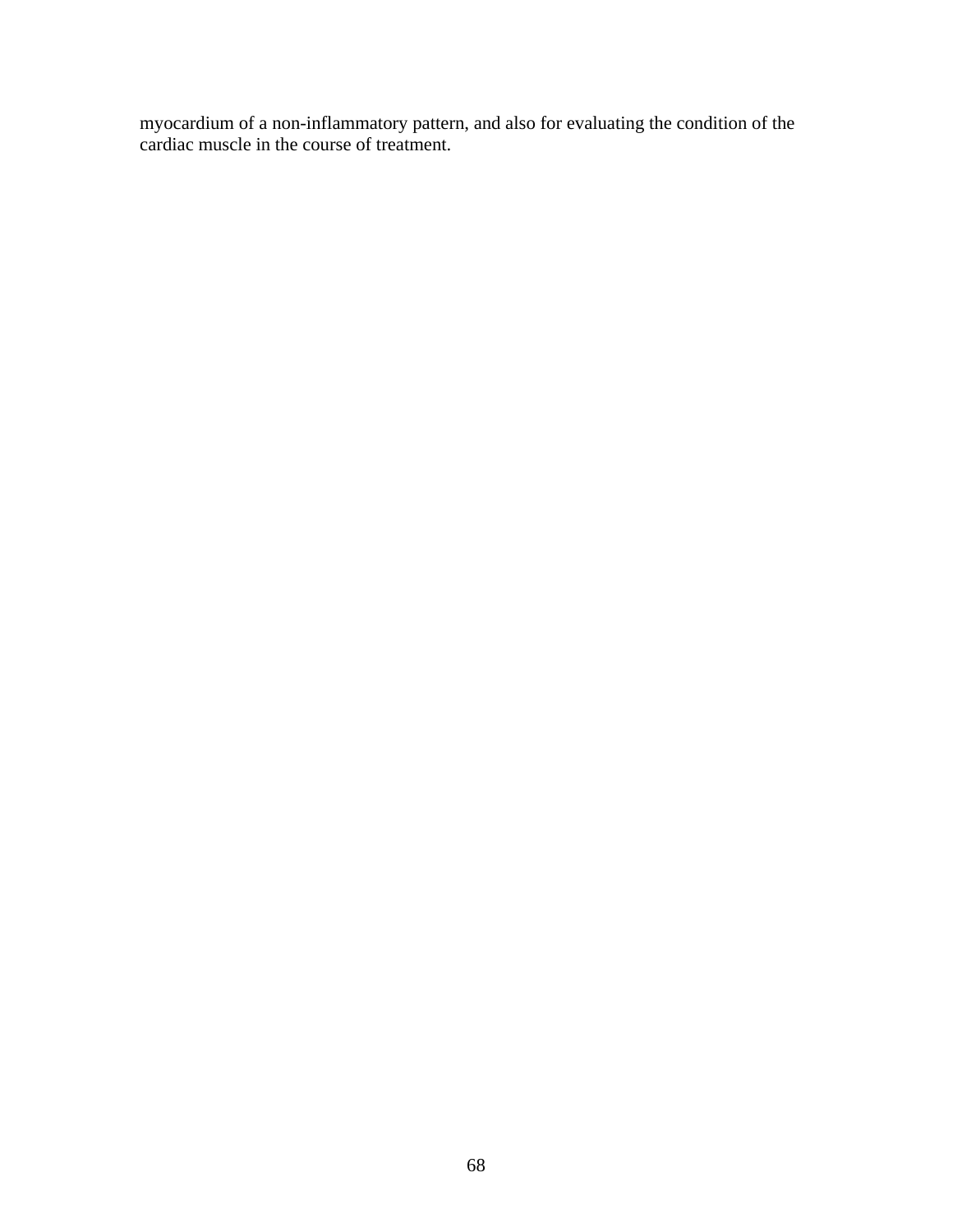### <span id="page-68-0"></span>**Importance of the NLS-Method for Diagnosing Timorous Diseases of the Segmented Intestine**

### **L.V. Shaposhnikov, O.R. Kozshemyakin**

We made use of the computer nonlinear diagnosis method (NLS) to identify early phases of malignant growths in the colon. The results indicated that this method could evaluate the infiltration depth of the tumor within the intestine wall and allow to diagnosis of malignant adenopathy which was necessary to make a prognosis and determine tumor resectability.

*The average detection rate of tumors in the colon at the NLS-investigation is around 63%.* The sensitivity of NLS in diagnosing malignant lymphadenopathy and segmented intestine disease is about 65%. It is higher for rectal tumors because a visualizable lymph node in the adrectal region can be regarded as a malignant one. The detection of lymph nodes during the NLS investigation may be connected to the existence of an inflammatory process. However, perecolonic lymph nodes can be more often diagnosed in patients affected by colonic cancer (71%) than in cases of inflammatory lesions (45%).

*The NLS-method can be useful in evaluating the spread of tumor to neighboring organs and tissues as well as metastatic lesions of the liver, adrenals, lungs, etc. The NLSinvestigation can be used to:* 

- *Determine resectability and need for presurgical radiation therapy*
- *Plan radiation field*
- *Detect complications caused by the tumor such as perforation at a formed abscess or preobstructive ischemia in patients with fully tumo-occluded intestine lumen.*

The NLS-method enables to distinguish tumor and ischemic changes in the wall in 75% of cases (D<0.425). In most cases the ischemic area is located beside (in closer proximity) the tumor area, however occasionally an intermediate zone with normal mucous membrane may be detected. The tumor is mostly defined as an unevenly chromogenic area of the intestine wall (from 0.8 to 4.5 cm, 2.0 cm on the average). The ischemic section is largely detected due to a concentric zone of a higher chromogenic pattern (5-6 points according to Flandler's scale), with the zone thickness varying from 0.6 to 1.5 cm (1.0 cm on the average). The timorous area is mostly heterochromatic (4 to 6 points) whereas the ischemic area is generally found to be homochromatic (in 70% of cases).

*NLS is very important for diagnosing multiple colonic cancers and has considerable advantages over colonoscopy because it enables to detect changes more proximal to the tumor and exactly localize the process in the colon and outside of it. NLS is the only method to diagnose tumor relapses external to the colon.* 

It should be taken into account that colon tumor may be mimicked during the colonoscopy by ileocecal valve, fecal masses, respiratory artifacts or feces-filled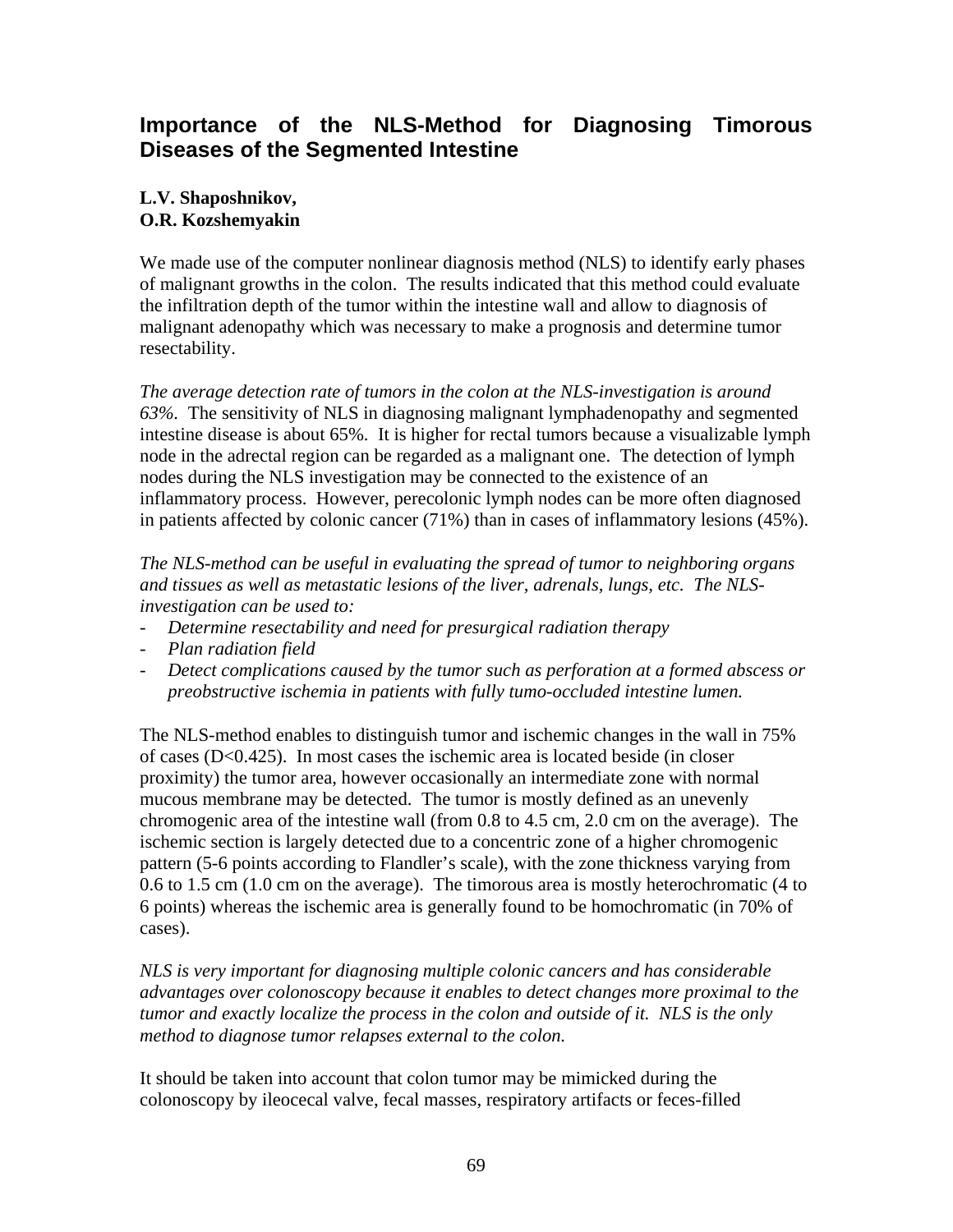diverticulum, which is eliminated in the NLS-diagnosis. Colonoscopy does not discriminate whether a soft tissue formation in the tumor bed is a relapse, so it is very important that NLS be performed 4 months after the surgery and be repeated every 6 months. A scar tissue, even though it may slightly enlarge initially, should shrink some time later (about a year after) with its outlines becoming more distinct. Enlarged scar tissue and lymph nodes should be regarded as an indication for biopsy.

The computer NLS diagnosis method enables to judge the condition of the mesocolon that can be found by locating mesocolon vessels as a reference point. Some pathological changes in the mesocolon are related in the first place to organs with which the mesocolon is linked, such as colon and pancreas.

*Computer non-linear diagnosis is a very promising tool for differentiating between malignant and precancerous colon diseases and some other changes. The NLS-diagnosis method makes it very easy to detect adenomatous polyps over 0.7 cm in diameter. However single polyps lower than 2 mm as measured from the colon surface are hard to detect. Although NLS-diagnosis does not allow to differentiate between hyperplastic and adenomatous polyps well enough, it can be very reliable in diagnosing lipomas*.

In some typical cases detection of colonic cancer does not require any special preparation, however to make the diagnosis of colon diseases more reliable, it is advisable to evacuate the bowels by giving the patient an enema a day before and immediately before the examination.

We performed NLS-investigation of the segmented intestine in the cases of a suspected colon disease, where it was found difficult to carry out conventional methods of colon investigation such as irrigoscopy and colonoscopy (because of acute painfulness, enema incontinence, impossibility of investigating the right regions of the colon or some suspected early post-surgical complications) and also in the cases of massive extra organic growth in order to determine the spread of the process and extra organic relapses in tumor.

In 10 cases we found some signs characteristic of segmental intestine cancer, like unevenly chromogenic walls of the segmental intestine sized 1.5 to 3.5 cm (4-6 points on Flandler's scale) and a spectral similarity to the reference standard process, 'colon carcinoma'  $(D<0.425)$ . In 2 cases segmented intestine cancer was accompanied by signs of ileus. In one case a massive tumor originated from the right kidney and involved the ascending intestine. In other cases we diagnosed a tumor largely located extra organically with respect to the descending intestine. In one case the dimensional scaling imaging of the segmented intestine gave reason to suspect a cancerous lesion of the splenic angle of the colon. To confirm it we repeated the investigation after vegetal testing 'colon adenocarcinoma' which resulted in diagnosing a polyp (D=0.213). In two cases the NLS-investigation did not produce a convincing evidence of a cancerous lesion of the segmented intestine (D>0.425) although the colonoscopy data were indicative of a cancerous disease or a malignant polyp.